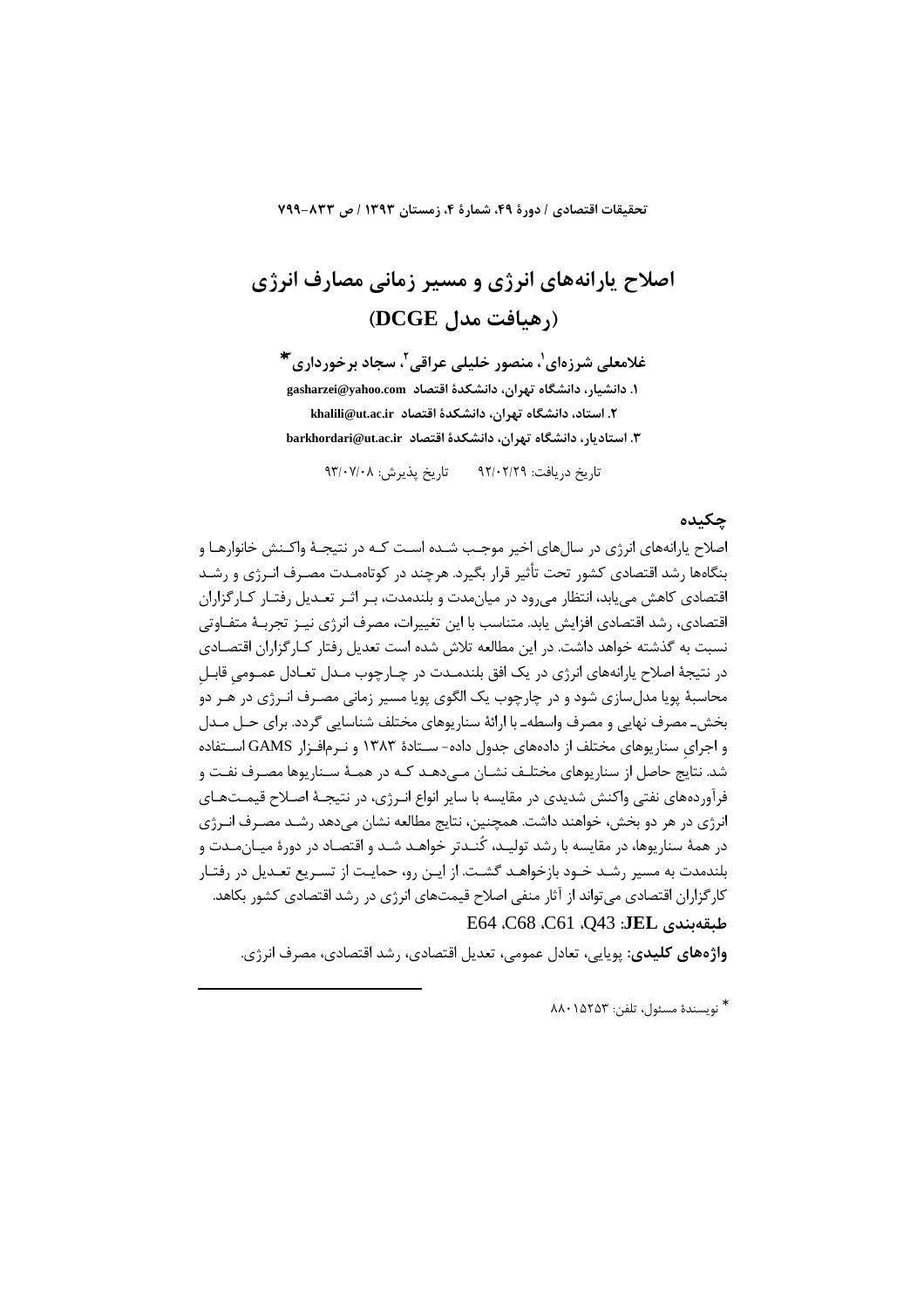$\lambda$ ..

## ١. مقدمه

مصرف نهایی انرژی در ایران همواره روند صعودی داشته است. پـس از پیـروزی انقــلاب اسلامی و آغاز فعالیتهای بازسازی اقتصاد کشور بعد از جنگ تحمیلـی، میـزان مصـرف نهایی انرژی نیز در کشور افزایش یافته است. کل مصرف نهایی انرژی از ۱۹۳٫۶ میلیــون بشکه معادل نفت خام در ۱۳۵۷ به ۱۵/۱۱۵ میلیون بشکه معـادل نفـت خـام در ۱۳۸۷ رسیده است. افزایش مصرف نهـایی انـرژی در ۱۳۸۸ نیـز تـداوم داشـته و بـا رشـد ۴٫۷ درصدی به ۱۱۶۶٫۳ میلیون بشکه معادل نفت خـام رسـیده اسـت. میـزان کـل مصـرف نهایی انرژی در ۱۳۸۷، در مقایسه با آغاز دههٔ ۱۳۸۰، بیش از ۶۳ درصد افـزایش یافتـه است. بیشترین میزان این افزایش اختصاص دارد به مصـرف نهـایی بـرای تـأمین انـرژی  $(n;1,0)$  (e;  $(n; 0)$  i  $(n; 0)$ ).

رشد اقتصادی کشور در طی دورهٔ ۱۳۵۷ـــ ۱۳۶۸ رونـد نوسـانی داشـته و در برخـی سالها رشد منفی نیز داشته است. اما رشد اقتصادی کشور پس از ۱۳۶۸ همواره مثبت بوده است. روند صعودی رشد اقتصادی کشور در طی دورهٔ ۱۳۶۸ـ ۱۳۸۸ هماننـد رشـد مصرف نهايي انرژى نوسان داشته است. ساختار منابع،حوربودن اقتصـاد كشــور موجــب شده است که مسیر رشد اقتصادی کشور همسو با مسیر رشد مصرف نهایی انرژی باشـد. بدین معنی، در سالهایی که رشد اقتصادی کشور افـزایش یافتـه، رشـد مصـرف نهـایی انرژی کشور نیز افزایش یافته است. و در سالهـایی کـه رشـد اقتصـادی کشـور کـاهش یافته، مصرف نهایی انرژی نیز کاهش یافته است.

واكنش خانوارها و بنگاهها به آزادسازی قیمت انرژی موجب تغییـرِ رشـد اقتصـادی کشور میشود. هرچند در کوتاهمدت مصرف انرژی و رشـد اقتصـادی کـاهش مـیLبـد، انتظار می رود در میان مدت و بلندمدت، در نتیجهٔ تعدیل رفتار کارگزاران اقتصادی، رشـد اقتصادی افزایش یابد. متناسب با این تغییرات، مصرف انرژی نیز تجربهٔ متفـاوتی نسـبت به گذشته خواهد داشت. حال سؤال این است که با تعدیل رفتار کارگزاران اقتصـادی در میان مدت و بلندمدت تولید و مصرف انواع انرژی در کشور چگونه تغییر خواهد کرد؟ بـه بيان ديگر، مسير زماني توليد و مصرف انواع انرژي، با توجه به اصلاحات قيمتي، در افــق زمانی میان مدت و بلندمدت چگونه خواهد بود؟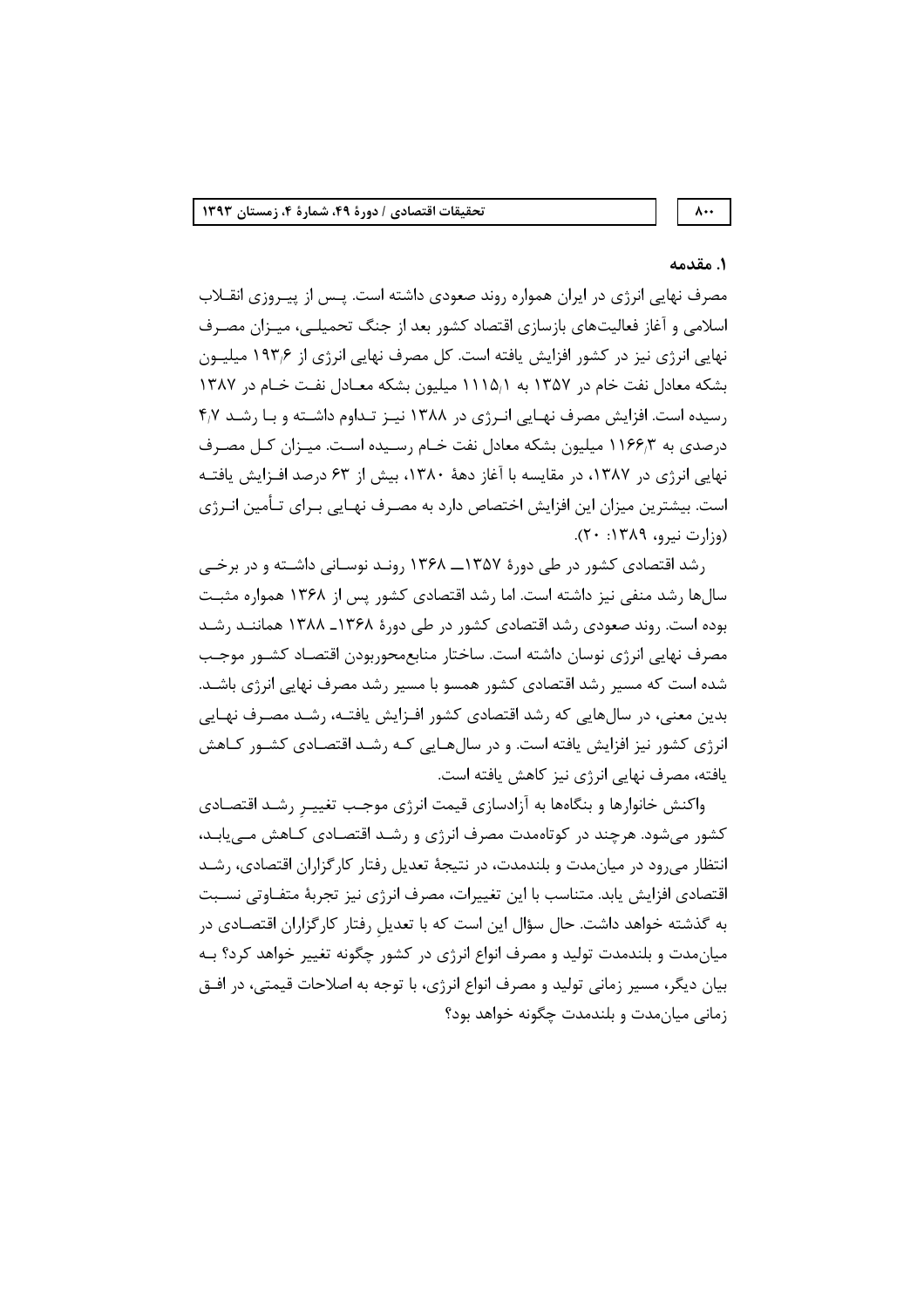شناسایی مسیر زمانی تولید و مصرف انواع انرژی در افق زمانی میان مدت و بلندمدت به تصمیم گیریهای اقتصادی در این حوزه کمک شایانی میکند. از این رو، هدف از این مطالعه شناسايي مسيرهاي زماني توليد و مصرف انواع انرژي در نتيجهٔ آزادسازي قيمـت آنهاست. به منظور پاسخ به سؤالات مذکور و دستیابی به این هـدف، در ایـن مقالـه در چارچوب مدلهای تعادل عمومی قابل محاسبهٔ پویا تعدیل رفتار کارگزاران اقتصـادی در یک الگوی پویا بررسی میشود و مسیر زمانی متغیرهای هدف تعیـین مـیگـردد. بـدین منظور، نخست شواهد نظری و تجربی روابط بین مصرف انـرژی و رشـد اقتصـادی مـرور می شود. سپس، مشخصههای مدل تعادل عمــومی قابـل محاســبهٔ پویـا معرفــی و نتــایج حاصل از سناریوسازیهای مختلف ارائه می شود.

# ٢. شواهد نظري و تجربي

انرژی همواره، به عنوان یکی از عوامل تولید، در رشـد اقتصـادی کشـورها نقـش داشـته است. همسو با رشد اقتصادی کشورها، مصرف انرژی آنها نیز تغییـر کـرده اسـت. رشـد اقتصادی جهان از رشد ۴٫۹ درصد متوسط سالانه از ۲۰۰۳ تا ۲۰۰۷ به سـطح ۳ درصـد در ۲۰۰۸ و ۱ درصد در ۲۰۰۹ کاهش یافت. همسـو بـا کـاهش رشـد اقتصـادی، رشـد مصرف انرژی در جهان نیز به ۱٫۲ درصد در ۲۰۰۸ رسید و در ۲۰۰۹ نیز با کـاهش ۲٫۲ درصد مواجه گردید. از این رو، مشاهده میشود همسـویی بـین مصـرف انـرژی و رشـد اقتصادی در نگاه کلان وجود دارد. اما مشخصههای اقتصادی هر یـک از کشــورها نقــش تعیین کنندهای در شدت این همسویی دارد (IEA, 2010).

کشورهای عضو سازمان توسعه و همکاری اقتصادی (OECD)<sup>۱</sup> همواره ســهم بــالایی از مصرف انرژی جهان را به خود اختصاص دادهانـد. بـرای نخسـتین بـار، در ۲۰۰۷، مصـرف انرژی در بین کشورهای غیرعضو سازمان توسعه و همکاری اقتصادی از مصرف کشــورهای عضو سازمان توسـعه و همكـاري اقتصـادي پيشــي گرفـت. مصـرف انـرژي در كشــورهاي غیرعضو سازمان توسعه و همکاری اقتصادی، در ۲۰۰۷، ۱/۵ درصد بیش از مصـرف انـرژی

 $\lambda \cdot \lambda$ 

<sup>1.</sup> Organization for Economic Co-operation and Development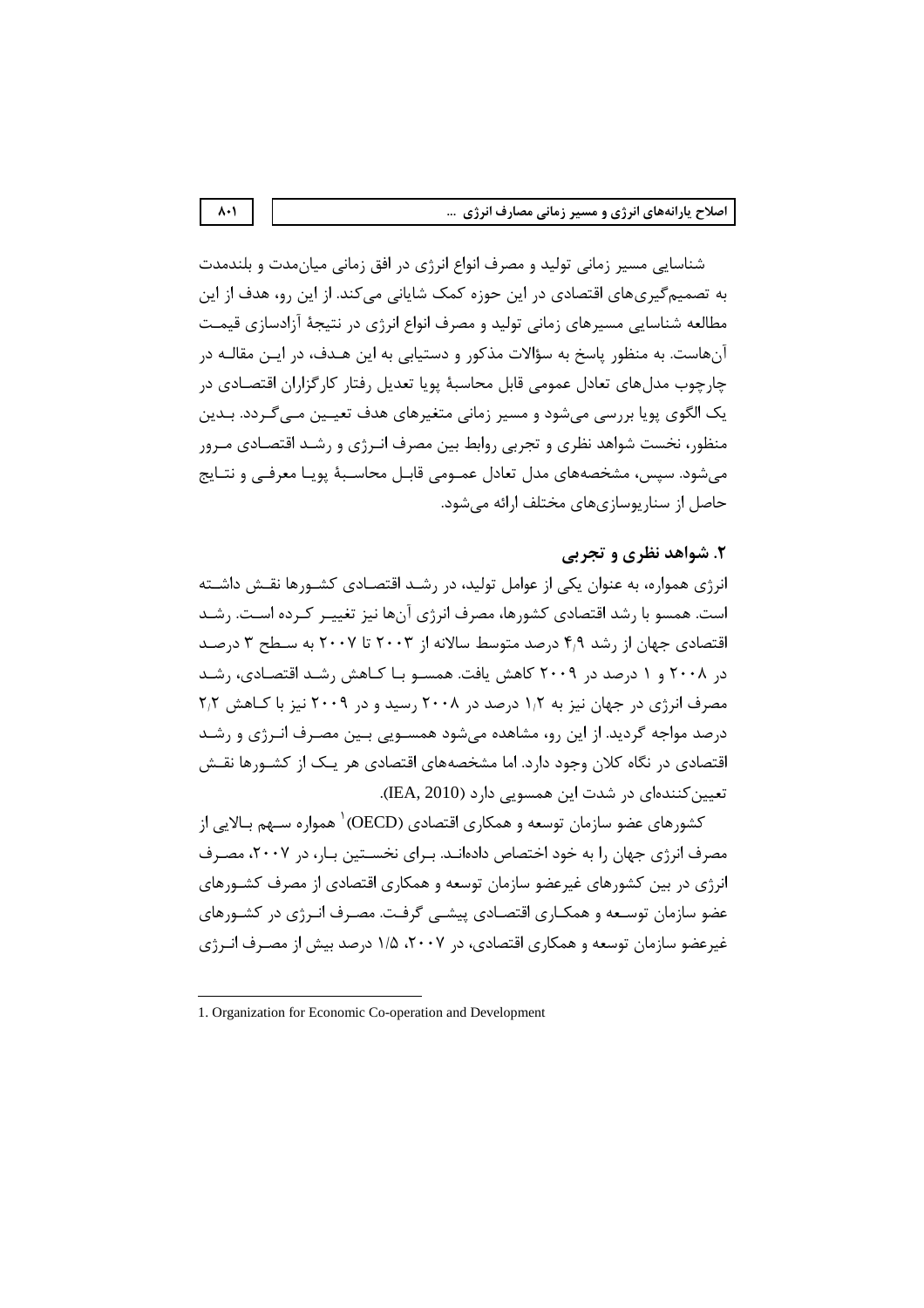در کشورهای عضو سازمان توسعه و همکاری اقتصادی بوده اسـت. بـر اسـاس پـیش;بینـی آژانس بینالمللی انرژی (۲۰۱۰)، مصرف انرژی در کشورهای غیرعضو ۳۲ درصـد بـیش از مصرف انرژی در کشورهای عضو در ۲۰۲۰ و ۶۳ درصد بیشتر در ۲۰۳۵ خواهد بود. دلیـل اصلی رشد مصرف انرژی در کشورهای غیرعضو به رشد مورد انتظار تقاضـای انـرژی بـرای اقتصادهای غیرعضو نوظهور، نظیر هند، چین، و برزیل، برمی گردد.

رشد اقتصادی ایران در طی دورهٔ ۱۳۵۷ ـ ۱۳۶۸ رونـد نوسـانی داشـته و در برخـی سالها رشد منفی نیز داشته است. اما رشد اقتصادی کشور پس از ۱۳۶۸ همواره مثبت بوده است. روند صعودی رشد اقتصادی کشور در طی دورهٔ ۱۳۶۸ـ ۱۳۸۸ هماننـد رشـد مصرف نهایی انرژی نوسان داشته است. ساختار منابعمحوربودن اقتصـاد کشــور موجـب شده است که مسیر رشد اقتصادی کشور همسو با مسیر رشد مصرف نهایی انرژی باشـد. بدین معنی، در سالهایی که رشد اقتصادی کشور افـزایش یافتـه اسـت، مصـرف نهـایی انرژی کشور دارای رشد فزاینده بوده، و در سالهایی که رشـد اقتصـادی کشـور کـاهش یافته، مصرف نهایی انرژی نیز کاهش یافته است.<sup>۱</sup>

چنین مشخصهای بین رشد اقتصادی و رشد مصـرف نهـایی انـرژی در ایـران نشـان می،دهد که رشد اقتصادی کشور عامل اثرگذاری در رشد مصرف نهایی انـرژی ٰ اسـت. از این رو، با افزایش (یا کاهش) رشد اقتصادی کشور انتظار مے،رود مصـرف نهـایے، انـرژی افزایش (یا کاهش) یابد. هرچند که بین رشد مصرف نهایی انـرژی و رشـد اقتصـادی در طی دورهٔ ۱۳۵۷ـ ۱۳۸۸ همسویی بوده است، در طی این دوره، در بیشتر سالها، رشـد مصرف نهایی انرژی از رشد اقتصادی کشور پیشی گرفته است. این امر موجب شده است که در بیشتر سالهای دورهٔ ۱۳۵۷ـ ۱۳۸۸ نسبت رشد مصرف نهـایی انـرژی بـه تولیـد ناخالص داخلي كشور مثبت باشد. اين امر نشان مي دهد كه عوامل ديگري، نظير قيمـت، جمعیت، تکنولوژی، و غیره، در مصرف نهایی انرژی در کشور اثرگذار بودهاند.

#### $\lambda \cdot \Upsilon$

۱. چنین استنباطی بر اساس بررسی مسیر زمانی رشد اقتصادی و رشد مصرف انـرژی بـر اسـاس آمـار و اطلاعـات بانک مرکزی و وزارت نیرو انجام شده است.

۲. منظور از مصرف نهایی انرژی مصرف انرژی به عنوان یک کالای نهایی است.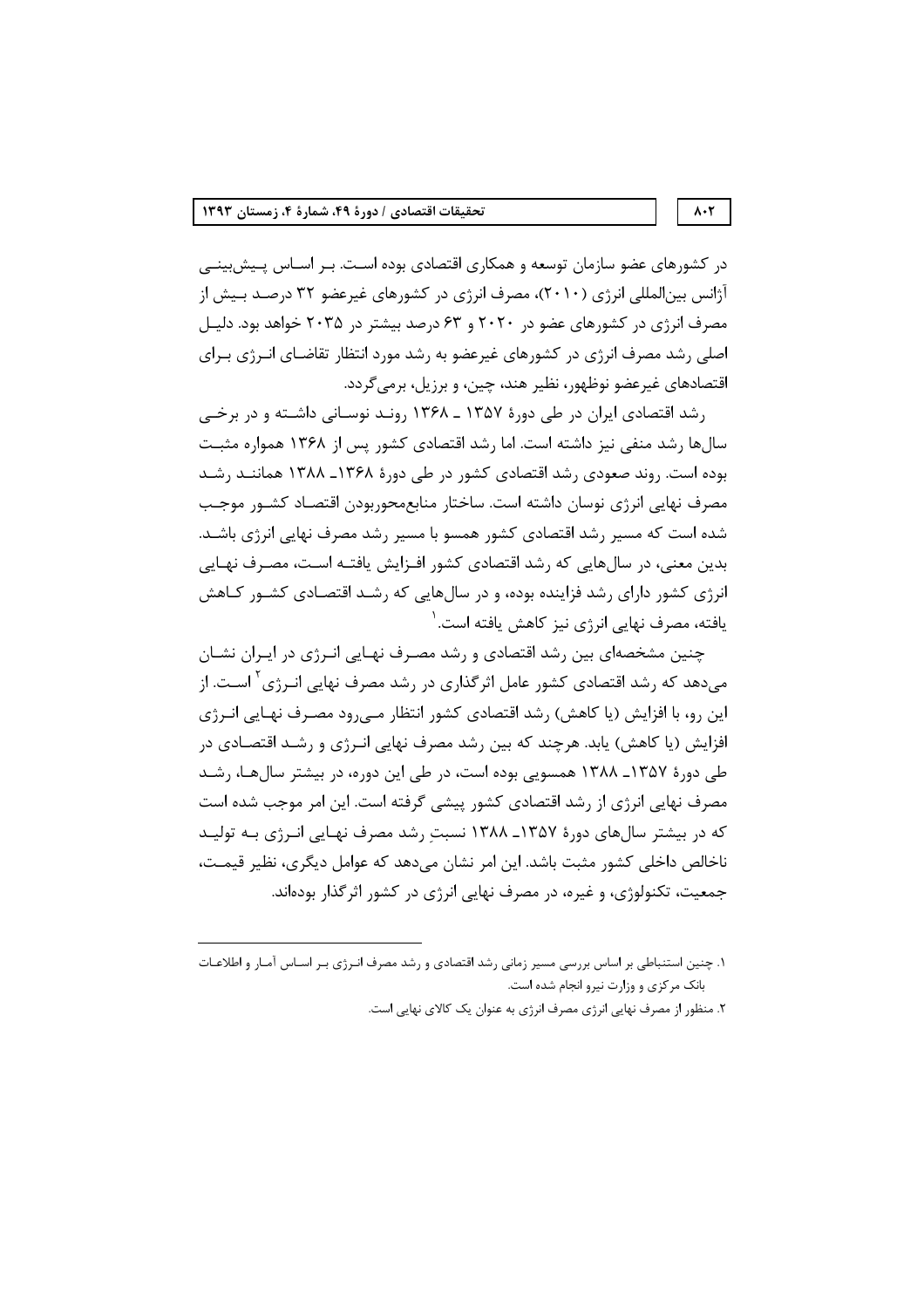بر اساس ادبیات موجـود، اثـر تغییـرات قیمـت انـرژی بـر مصـرف آن در طـی گـذر اقتصادی مبهم است. اثر تغییرات قیمت انرژی بر مصرف انرژی در دورهٔ گذر را مـیتـوان در سه مسیر زیر خلاصه نمود:

الف) افزایش قیمتهای انرژی موجب کاهش مصرف انرژی به خاطر کاهش در رشـد اقتصادی میشود؛ تحلیلگران حوزهٔ اقتصاد انرژی انتظار دارند که اثر افزایش قیمـتهـای انرژی در رشد اقتصادی اندک باشد، زیرا با افزایش قیمتهای انرژی، از یک سـو، شـدت مصرف انرژی در اقتصاد کاهش می بابد و، از سوی دیگر، جانشینهای زیادی برای انرژی فراهم می شود. از این رو، آثار بلندمدت افزایش قیمتهای انرژی بر مصرف انرژی و رشد اقتصادی در مقایسه با آثار کوتاهمدت آن کمتر خواهد بود (IEA, 2010).

ب) افزایش قیمتهای انرژی موجب افـزایش کـارایی انـرژی در اقتصـاد مـیشـود؛ افزایش قیمتهای انرژی موجب افزایش کارایی انرژی در بخشهای پُرمصـرف، بـهویـژه حمل و نقل، می شود و انتظار می رود که از این مسیر اثر منفی بر مصرف انرژی مشـاهده شود. اسچییر <sup>۱</sup> (۲۰۰۸) نشان می۵هد که به لحـاظ تـاریخی هــم بــین کــارایی انــرژی و قیمتهای آن در مناطق مختلف ارتبـاط قـوی مشـاهده شـده اسـت. روت و همکـاران <sup>۲</sup> (۲۰۰۸) نیز نشان دادند که افزایش قیمتهای انرژی به تنهایی موجب افـزایش کـارایی انرژی نشده است و سیاستهای انرژی نقش مؤثری در این امر داشته است.

ج) افزایش قیمتهای انرژی موجب به کار گیری جانشین برای آن می شود؛ سومین اثـر افزایش قیمتهای انرژی بر مصرف انرژی به جایگزینی انـرژیهـای ارزانقیمـت بـه جـای انرژیهای گرانقیمت برمیگردد. کری و همکاران ۲۰۰۷) تأکید میکنند که نااطمینــانی دربارهٔ قیمتهای انرژی موجب پیش بینیهای متفاوت در مـورد انـرژی خواهـد شـد، زیـرا قیمت حامل های مختلف انرژی از یکدیگر تأثیر می پذیرنـد، مـثلاً ممکــن اسـت بــه دلیــل افزایش قیمت گاز طبیعی برای تولید برق به جای گاز طبیعی از زغال سنگ استفاده شـود، بدين ترتيب، افزايش تقاضا براي زغال سنگ موجب افزايش قيمت آن خواهد شد.

1. Schipper

 $\lambda \cdot \tau$ 

3. Krey et al.

<sup>2.</sup> Rout et al.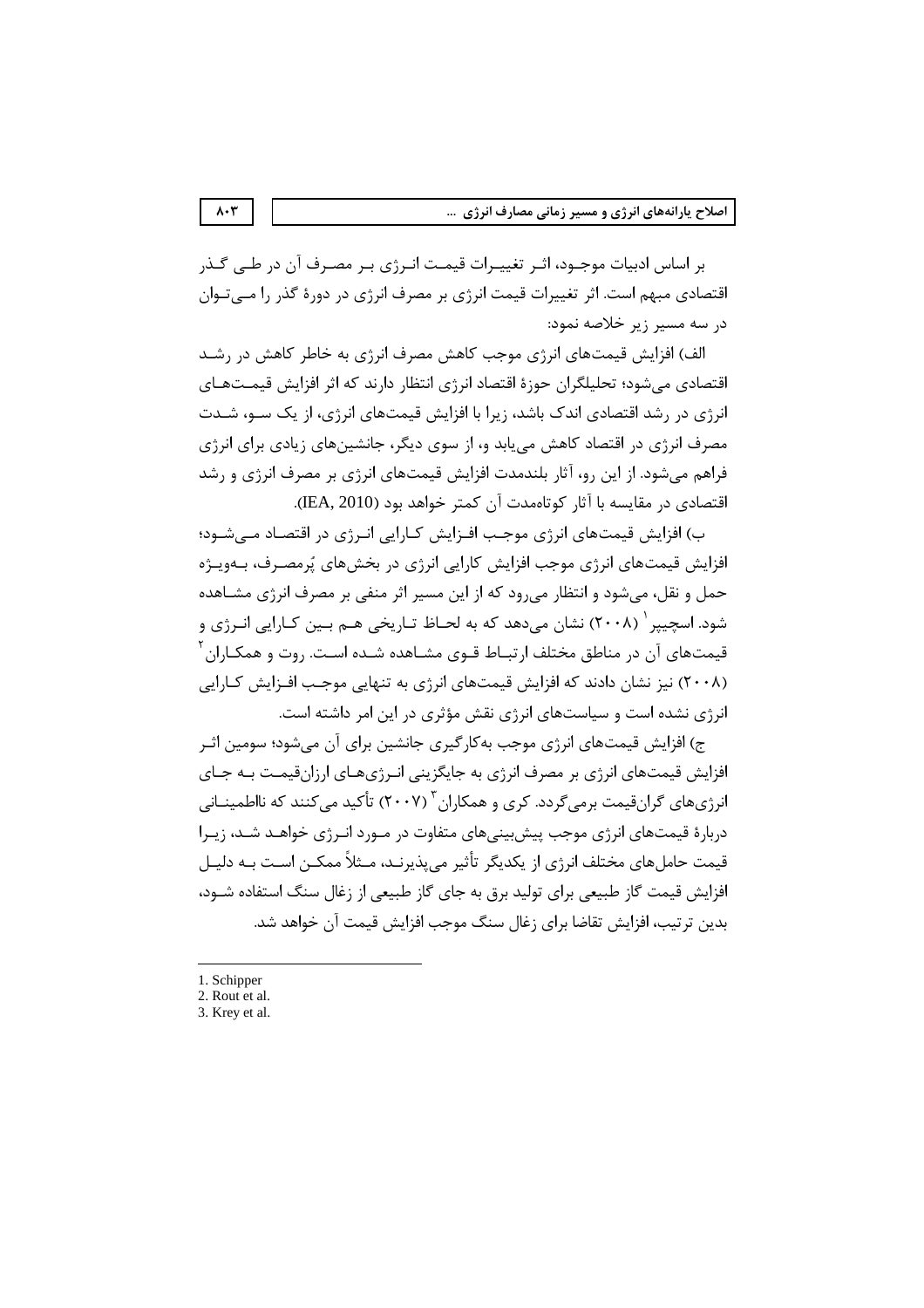مطالعات تجربـی در زمینـهٔ مصـرف انـرژی و تولیـد ناخـالص داخلــ ، در طــ ، گـذر اقتصادی ٔ نیز نتایج متفاوتی در پی داشته است. هوانگ و همکاران ٔ (۲۰۰۸) رابطهٔ علّـی بین مصرف انرژی و رشد تولید ناخالص داخلی را با استفاده از روش دادههای پانل پویـا ّ برای ۸۲ کشور در دورهٔ ۱۹۷۲ـ۲۰۰۲ مطالعه کردند. نتایج مطالعهٔ آنها نشان مے،دهـد که در کشورهایی با درآمد پایین بین مصرف انرژی و رشـد اقتصـادی هـیچ رابطـهٔ علّـی وجود ندارد. در کشورهایی با درآمد متوسط رو به بالا و متوسط رو به پایین رابطـهٔ علّـی یکسویهٔ مثبت از رشد اقتصادی به مصرف انرژی وجود دارد و در کشـورهایی بـا درآمـد بالا رابطهٔ علّی منفی یکسویه از رشد اقتصادی به مصرف انرژی وجود دارد.

هتزیگیو, گیو و همکاران ٔ (۲۰۱۱) ,وابط علّی بـین تولیـد ناخـالص داخلـی و شـدت انرژی در یونان را برای دورهٔ ۱۹۷۷ـ۲۰۰۷ با استفاده از آزمونهای علّیـت گرنجـری بـر یایهٔ مدلهای تصحیح خطای برداری مطالعه کردند. نتایج مطالعات آنها نشان مے،دهـد که یک رابطهٔ یکسویه از تولید ناخالص داخلی به شدت انرژی وجود دارد.

ما تینسن و همکاران<sup>۵</sup> (۲۰۰۷) اثر تغییر قیمـتهـای انـرژی بـر سیسـتم انـرژی در آلمان را با استفاده از مدل مرحلهٔ زمانی پـایین- بـالا<sup>۶</sup> مطالعـه کردنـد. در ایــن مطالعـه سناریوی افزایش پیوستهٔ قیمتهای انرژی و سناریوی تکانهٔ قیمـتهـای انـرژی مطالعـه شد. نتایج مطالعه نشان می۵هد که قیمتهای بالای انرژی به کاهش معنـادار در عرضـهٔ انرژی و تغییرات ساختاری در عرضهٔ انرژی منجر می شود. در سناریوی قیمتهای بـالای انرژی کاهش پیوستهٔ تقاضـای انـرژی پـیش،پینـی شـده اسـت، امـا در سـناریوی تکانـهٔ قیمتهای انرژی یک حداقل موقتی در تقاضای انـرژی در ۲۰۱۵ اتفـاق خواهـد افتـاد و يس از آن تقاضاي انرژي به سمت سناريوي پايه حركت خواهد كرد.

#### $\Lambda \cdot \mathbf{f}$

۱. منظور از گذر اقتصادی دورهٔ زمانی است که بعد از آزادسازی قیمتها بـرای تعـدیل رفتـار کـارگزاران اقتصـادی مورد نياز است.

<sup>2.</sup> Huang et al

<sup>3.</sup> Dynamic panel data

<sup>4.</sup> Hatzigeorgiou et al.

<sup>5.</sup> Martinsen et al.

۶. این مدل یک بهینهسازی خطی پویامرحلهٔ زمانی است که سیستم عرضه و تقاضای انرژی آلمان را نشان میدهد.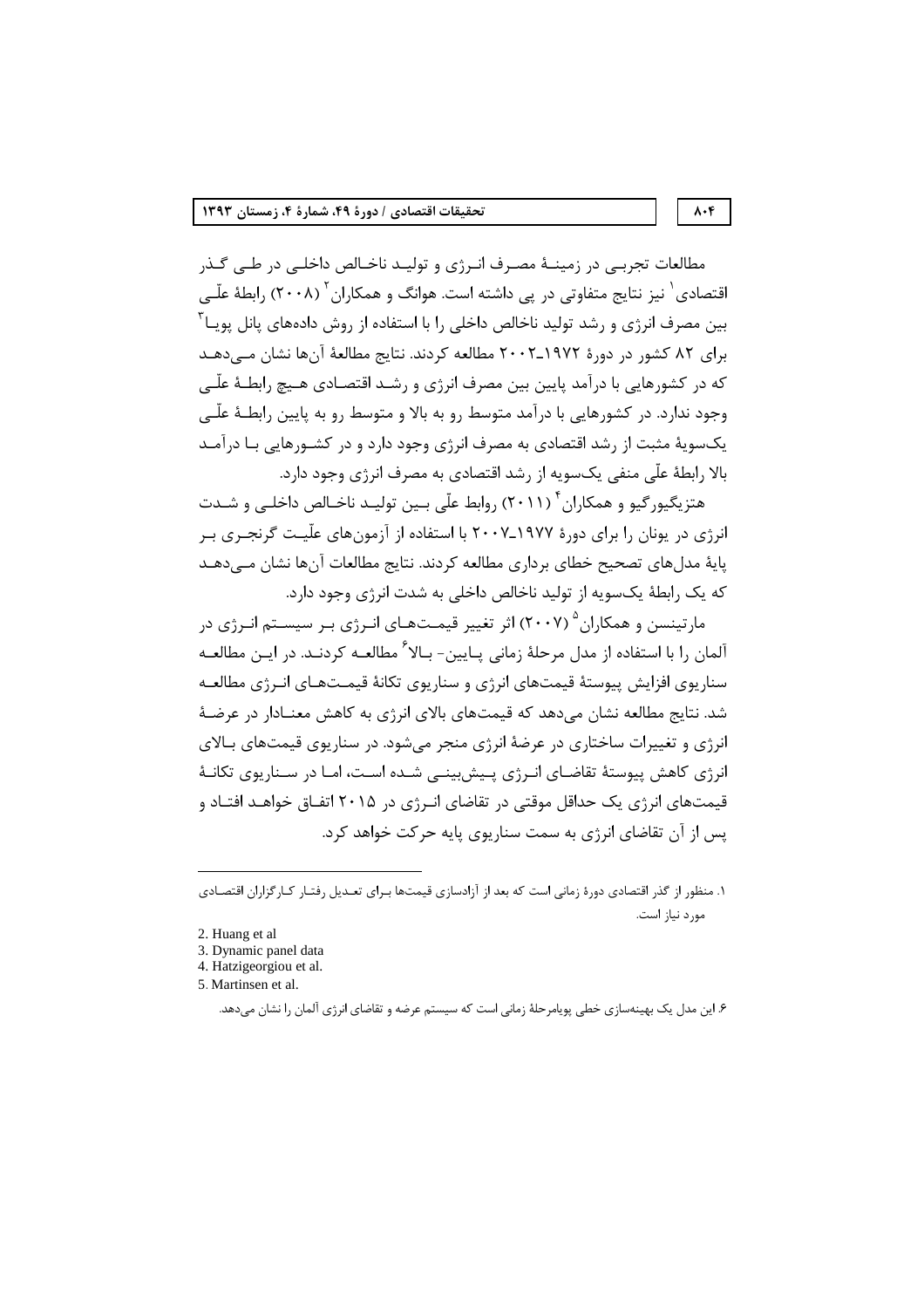نتايج مطالعهٔ كلوت` (۱۹۹۴) دربارهٔ مصرف انرژی و تعدیل ساختاری در آلمان نشان می دهد که صرفهجویی در انرژی از طریق بهبود بهرهوری در صنایع حاصـل مـی شـود و انتقال ساختاری از صنایع با مصرف انرژی بالا (انرژیبر) به صنایع با مصرف انرژی پـایین سهمی تعیین کننده در صرفهجویی انرژی ندارد. بررسی رابطهٔ مصـرف انـرژی و عملکـرد اقتصادی برای مالزی توسط ناتاکوما و سوبرامانیام ۲۰۱۰) نشان میدهد کـه بـین کـل مصرف انرژی و عملکرد اقتصادی در این کشور رابطـهای دوسـویه وجـود دارد و سـرعت تعدیل به تعادل بلندمدت ناشی از شوکهای کوتاهمدت در عملکرد اقتصادی مـالزی بـر مصرف انرژی در سطح متوسط است.

مطالعات نور و صدیقی ۲۰۱۰) دربارهٔ کشورهای جنوب آسیا و مطالعـهٔ آسـافو-آدجــ ٬ ٔ (۲۰۰۰) در کشورهای در حال توسعهٔ آسیایی نیز نشان میدهد که رابطهٔ بین مصرف انـرژی، قیمتهای انرژی، و رشد اقتصادی در کوتاممدت و بلندمدت مختلف است. در ایـن مطالعـات، د<sub>ر</sub> کوتاەمدت علّیت یکسویه از سرانهٔ تولید ناخالص داخلی به سرانهٔ مصرف انــرژی مشــاهده شده است، در حالی که در بلندمدت رابطهٔ علّی بین مصرف انـرژی و رشــد اقتصـادی چنــان قوی نیست. یکی از دلایل این امر به اثر شوکهای قیمت انـرژی در دهــهٔ ۱۹۷۰ بـر اقتصـاد این کشورها برمے گردد.

مهـرآرا (۲۰۰۷) رابطـهٔ بــین مصـرف انـرژی و رشـد اقتصـادی را در پـازده کشـور صادر كنندهٔ نفت با استفاده از آزمون ریشهٔ واحـد و تحلیـل هـمانباشـتگی مطالعـه كـرد. نتايج اين مطالعه نيز رابطهٔ علّى از سرانهٔ توليـد ناخـالص داخلـي بـه مصـرف انــرژي در کشورهای مورد مطالعه را تأیید می کند.

تعدادي از مطالعات در ايران نيز به بررسي رابطـهٔ بـين مصـرف انـرژي و رشـد اقتصـادي پرداختهاند. بررسی روابط علّی بین مصرف انرژی و رشد اقتصـادی در ایـران بـرای دورههـای مختلف زمانی نتایج متفاوتی در پی داشته است. آرمن و زارع (۱۳۸۴) در بررسی رابطـهٔ علّـی

- 1. Klodt
- 2. Nanthakumar and Subramaniam
- 3. Noor and Siddigi
- 4. Asafu-Adjaye

 $\boldsymbol{\Lambda}\boldsymbol{\cdot}\boldsymbol{\Delta}$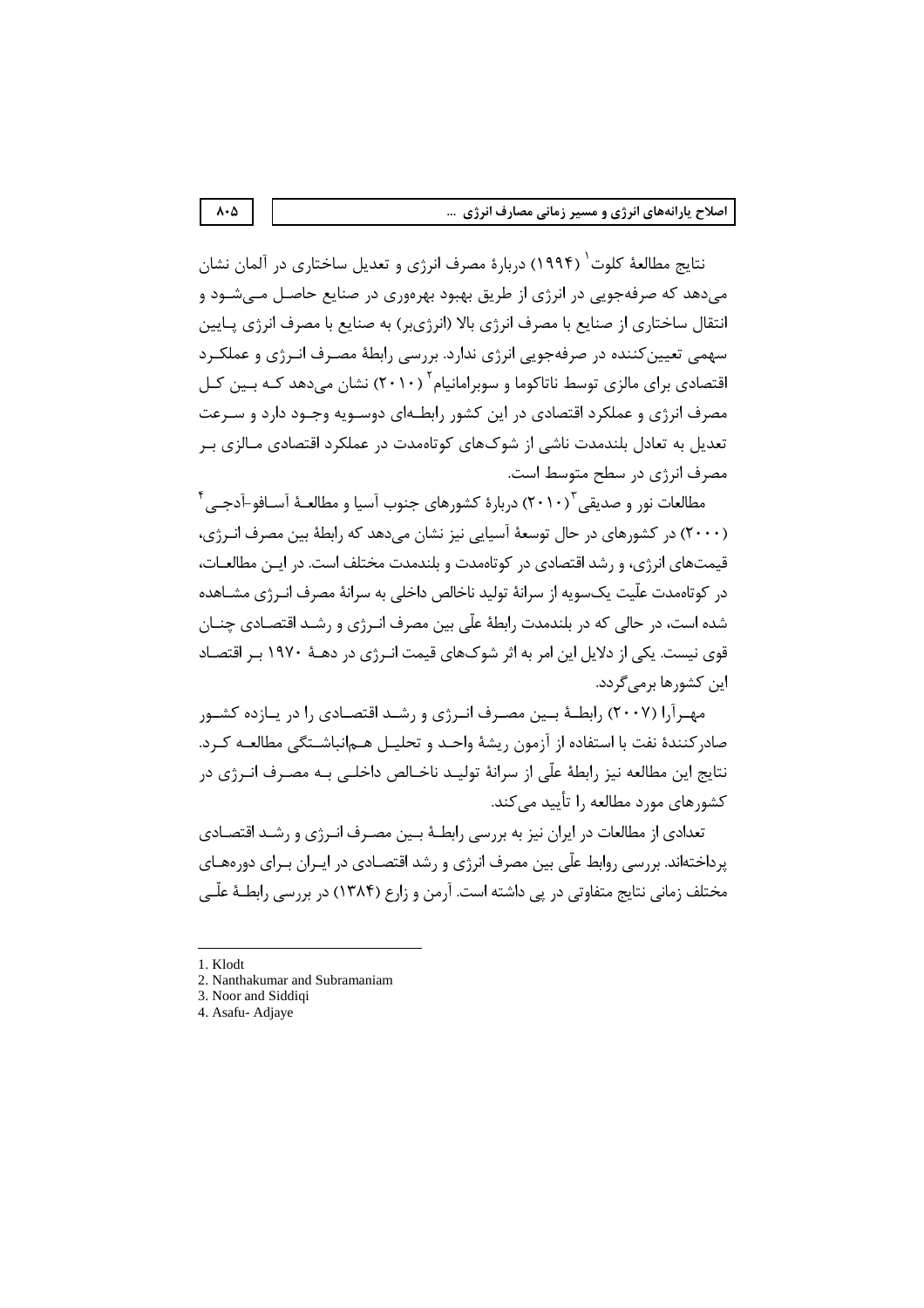بین مصرف انرژی و رشد اقتصادی برای دورهٔ ۱۳۴۶ـ۱۳۸۱ به این نتیجه رسیدند کـه رابطـهٔ علّی یکسویه از کل مصرف انـرژی، مصـرف فـرآوردههـای نفتـی، و مصـرف بـرق بـه رشـد اقتصادی و رابطهٔ علّی یکسویه از رشد اقتصادی به مصرف گاز طبیعی و مصرف سوختهـای جامد وجود دارد. این نتایج در مطالعات بهبودی، اصغرپور و قزوینیان (۱۳۸۷)، آمـاده، قاضـی و عباسيفر (١٣٨٨)، و بهبودي، فلاحي و برقي گلعذاني (١٣٨٩) نيز بهدست آمد.

در مطالعات دیگر، نظیر شرزهای و حقانی (۱۳۸۸)، رابطهٔ علّی بین مصـرف انــرژی و درآمد ملی برای دورهٔ ۱۳۵۳ـ۱۳۸۴ بررسی شده است. نتایج این مطالعه نشان مـیدهـد که رابطهٔ علّی یکسویه از درآمد ملی به مصرف انرژی وجود دارد.

مرور ادبیات نظری و تجربی در زمینهٔ مصرف انرژی و رشد اقتصادی نشان مے دهـد که رابطهٔ بین این دو متغیر از عوامل کلیدی، نظیر قیمتها، متأثرند. فعالان اقتصادی بـه این تغییر قیمتها واکنش نشان میدهند. میـزان واکـنش بـه ایـن تغییـرات بـه زمـان بستگی دارد و در بلندمدت این واکنش متفاوت خواهد بود. از این رو، تعدیل اقتصـاد بـه وضعیت جدید به دنبال تغییر در قیمتهای انرژی موجب می شود که رابطهٔ بین مصـرف انرژی و رشد اقتصادی متأثر شود. در مطالعات تجربی مرورشـده، از یـک سـو، وضـعیت گذر اقتصادی ناشی از تعدیل در رفتار کارگزاران اقتصادی به صورت مجزا و در چارچوب تعدیل جزئی بررسی نشده است. از سوی دیگر، به تعدیل رفتـار کـارگزاران اقتصـادی در این مطالعات به صورت غیرمستقیم و در شکل رفتار پنهان در متغیرها توجه نشده است. در این مطالعه هر دو مشکل مطالعات گذشته در چـارچوب ادبیـات اقتصـاد انـرژی و بـر اساس مدلسازیهای تعادل عمومی پویا مرتفع میشود.

۳. چارچوب مدل تعادل عمومی قابل محاسبه

در این مطالعه، با توجه به هدف تعریفشده، مـدل تعـادل عمــومی قابـل محاســبه از نــوع پویاست؛ از این مدل به منظور تحلیل ارتباط بین مصرف انـرژی و سـایر متغیرهـای کـلان اقتصادی در نتیجهٔ بهکارگیری سیاستهـای اصـلاح قیمـت حامـلهـای انـرژی در ایـران استفاده می شود. بحث یوپایی در این مطالعه، در راستای چارچوب نظری مدل ســازیهــای تعادل عمومي پويا، به روش پويايي كامـل در مـدل لحـاظ شـده اسـت. در چـارچوب ايـن

#### $\lambda \cdot \xi$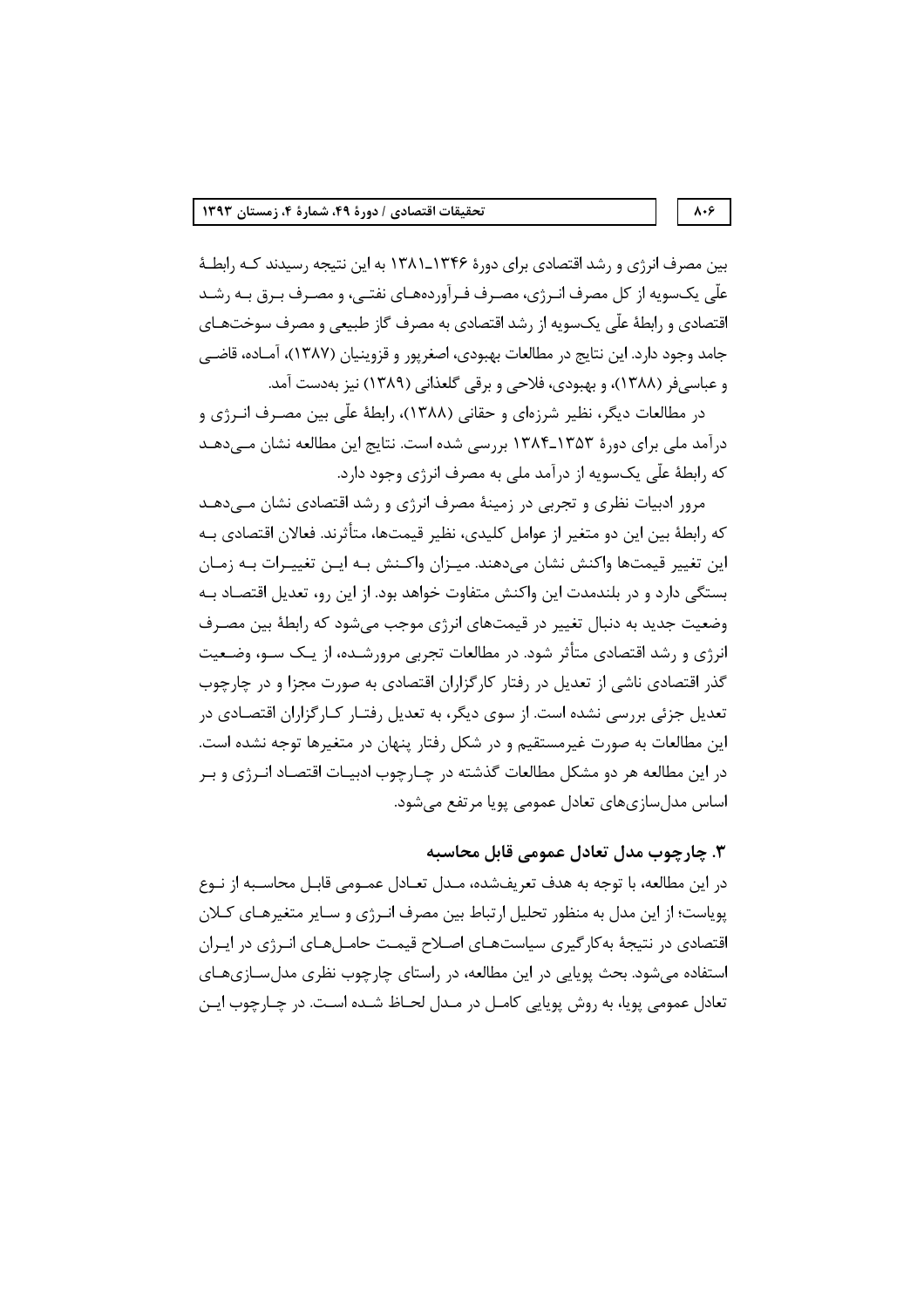روش، رفتـار مصـرفکننــدگان، توليدکننــدگان، و سـرمايهگــذاري در مــدل بــه صــورت بهینهسازی دروندورمای و بین دورمای لحاظ میشود و رفتار دولت و بخـش خـارجی بـه صورت سادہ مدل سازی مے شود. `

مدل تعادل عمومی قابل محاسبه در این مطالعـه دربرگیرنـدهٔ کـارگزاران اصـلی است، شامل بنگاهها، خانوارها و دولت، جريان كالاها و خدمات، پرداختي بـه عوامـل تولید، روابط خارجی، و ارتباط با محیط زیست. رفتار هر یک از کارگزاران اقتصادی بر پایهٔ اصول اقتصاد خرد تعریف میشود و هر یک از بازارها با توجه به واقعیتهـای اقتصادی کشور تعریف می شود. مدل در چارچوب والراسی از طریق برابری عرضـه و تقاضا در همهٔ بازارها به تعادل می سد و قیمتها و مقادیر تعـادلی بـر ایـن اسـاس تعیین میشوند.<sup>۲</sup> همچنین، در این مدل، بـرخلاف مـدلهـای داده- سـتاده، امکـان جانشینی در بین نهادههای تولید لحاظ میشود و به آثار انتقال از بازارهای مختلف توجه مے شود. رفتار دولت نیز پر اساس مالیاتها، پارانهها، و انتقالات در مدل اعمال می شود. برخی از اجزای اصلی مدل در دو بخش اجزای ایستا و اجزای پویـای مــدل به شرح زیر است: آ

١.٣. اجزاي ايستاي مدل اجزای ایستای مدل شامل بخش تولید، مصرف، دولت، و بخش خارجی است. هر یـک از اجزای ایستای مدل دارای مشخصاتی است که در ادامهٔ مقاله بررسی خواهند شد.

 $\lambda \cdot Y$ 

١. مدل اين مطالعه مدل توسعه يافتهٔ دوارجان و دلفين (١٩٩٨) است.

٢. با توجه به اينكه اساس مدلهاي تعادل عمومي قابل محاسبه تعادل والراسي است و در اين چارچوب حـل مـيشـوند، فـرض برابري عرضه و تقاضا در بازارها جزء جداييiلپذير اين مدلهاست. اما نكتهٔ درخور توجه آن است كه چون بـه تعـادل كـلان اقتصاد در این مدلها توجه میشود، ممکن است نـابرابری عرضـه و تقاضـا در برخـی بازارهـا وجـود داشــته باشــد. چنــین شرایطی مشکلی برای کل مدل و حل آن ایجاد نمی کند. در مدل این مطالعه نیز به این نکته توجه شده است.

۳. با توجه به حجم زیاد تعداد معادلات مدل، فقط به برخی از مهمترین ایـن معـادلات در مـتن اشـاره مـی،شـود. فهرست کامل معادلات و همچنین فهرست کامل پارامترها، طبقهبندی متغیرها به بـرونزا و درونزا بـه دلیـل محدوديت در حجم مقاله ارائه نشده است. در صورت نياز قابل ارائه است.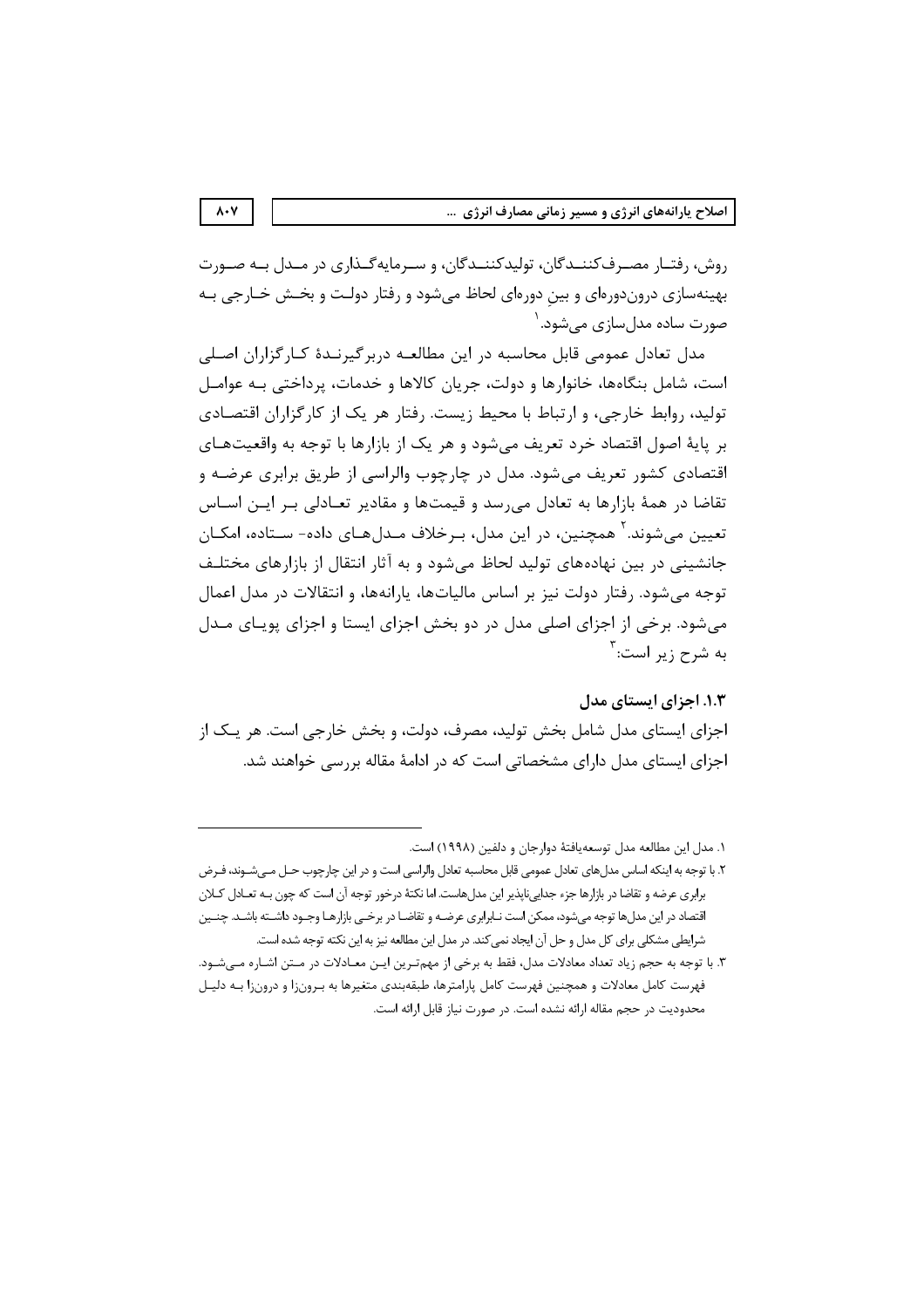# $\boldsymbol{\wedge}\boldsymbol{\cdot}\boldsymbol{\wedge}$ الف) توليد

# در بخش تولید، بنگاهها در کل اقتصاد کشور در قالب نُه بخش تولیدی تجمیع شــدهانــد. این بخشها شامل سه بخش انرژی (برق، نفت و مشتقات آن، و گاز<sup>\</sup>)، پــنج بخــش غیــر انرژی (صنایع سبک، صنایع سنگین، حمل و نقل، کشاورزی و جنگل، و خدمات)، و یک بخش تولید کالاهای سرمایه<sup>۲</sup> است. فرض می شود هر بخش فقط یک کالا تولید می *کنـ*د و کالای تولیدشده برای مصرف توسط بنگاهها به عنوان کالای واسطه در تولید یـا بـرای مصرف نهایی قابل دسترس است. کالاهایی که به عنوان نهادهٔ واسطه مصرف میشوند بـا دو علامت۔ شامل  $j$  برای بخش مبدأ و  $k$  برای بخش استفاده کننــده، بــه صــورت زیـر در مدل نشان داده می شوند:

$$
j = \{1, 7, 7, ..., 9\}
$$
  
k = \{1, 7, 7, ..., 9\} (1)

مهمترین مشخصهٔ مدل آن است کـه تولیـد هـر بخـش دربرگیرنـدهٔ دو نـوع کـالای سرمايهاي به لحاظ بُعد زمـاني اسـت: يـک، کـالاي سـرمايهٔ دورهٔ جـاري، کـه از طريـق سرمایهگذاری در دورهٔ قبلی بهدست مـی آیــد؛ دو، کــالای ســرمایهای دورهٔ قبلــی، کــه از تر کیب همهٔ کالاهای سرمایهای خریداریشده در دورههـای قبلــی حاصـل مــی شــود. در زمان t، مجموعه امکانات تولید برای هر بنگاه نـوعی توسـط بـردار کالاهـای سـرمایهای موجود به صورت زير تعيين مي شود:

$$
K_{t} = \{K_{1t}, K_{rt}\}
$$

$$
(\mathbf{r})
$$

در این رابطه K10 و K<sub>۲t</sub> بهترتیب کالای سرمایه در دورهٔ قبلی و دورهٔ جاری را نشـان می،دهند. فرض می،شود هر کالای سرمایهای، کـه دربرگیرنـدهٔ سـطحی از تکنولـوژی در

۱. سوختهای فسیلی در این مطالعه در سه دسته سوختهای جامد، مایع، و گاز مـورد توجـه قـرار گرفتـهانـد. بـا توجه به اینکه زغال سنگ، به عنوان سوخت فسیلی جامد، سهم کمتر از یک درصد در مصـارف انـرژی کشـور دارد، فقط سوختهای فسیلی مایع و گاز در مدل لحاظ شدهاند. سـوختهـای فسـيلی مـايع در ايـن مطالعـه شامل نفت و مشتقات آن (بنزین، گازوئیل، و نفت کوره) و سوختهای فسیلی گازی شکل|ند.

۲. کالاهای سرمایهای به منظور تحلیل رفتار پویایی در مدل لحاظ شدهاند. همچنین، به منظور تحلیل بهتر، تولیـد كالاهای سرمايهای از ساير بخشها منفک شده است.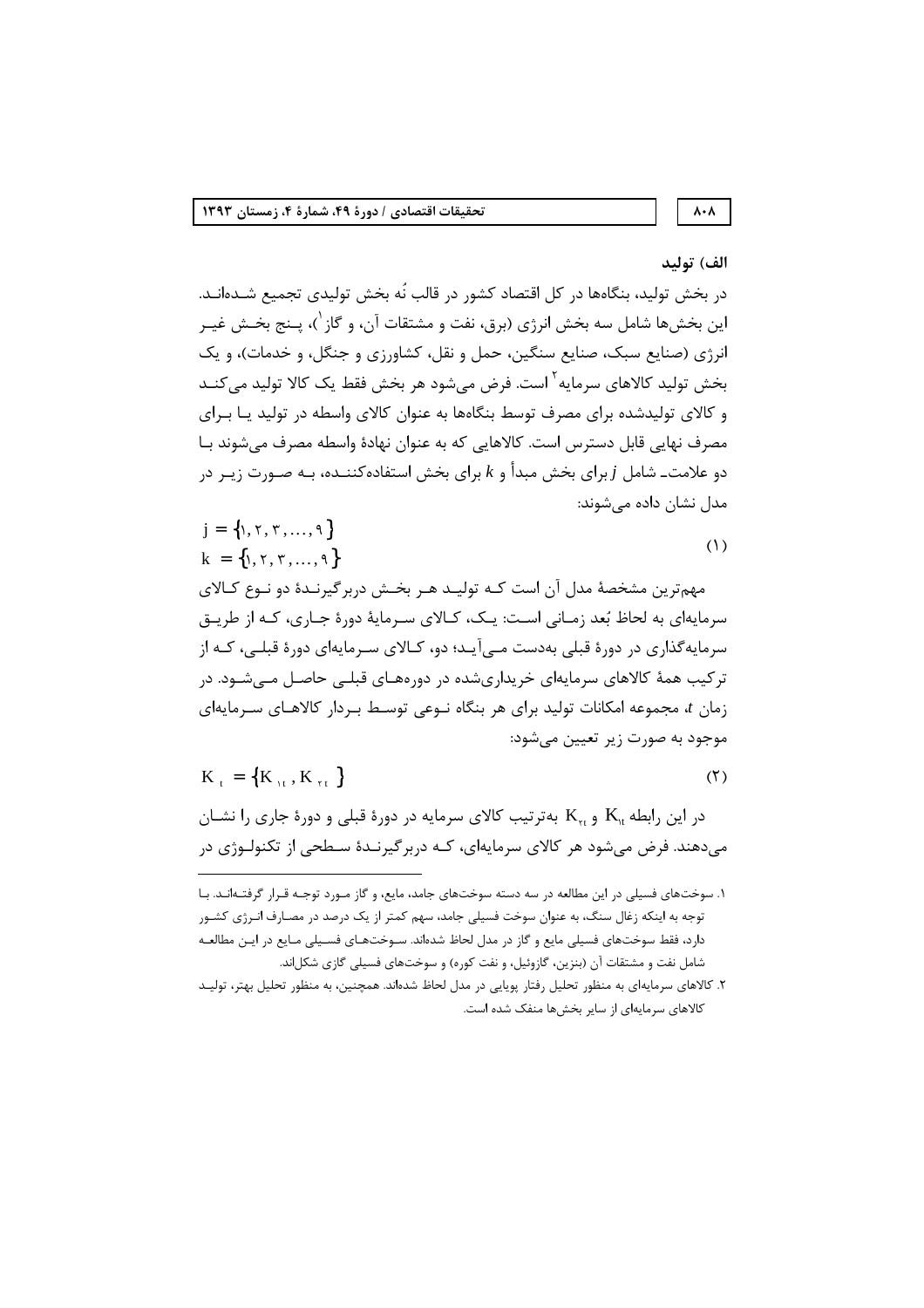حال تکمیل است، از یک کالای سرمایهای به کالای سرمایهای دیگر متفـاوت اسـت و در طول زمان تكميل مي شود.

تکنولوژی تولید، که در هر کالای سرمایهای وجود دارد، در قالب تابع تولیـد بـا کشـش جانشینی ثابت آشیانهای (NCES)<sup>۱</sup> نشــان داده مــی شــود.<sup>۲</sup>در ســاختار آشــیانهای، امکــان جانشینی عوامل سرمایه (K)، نیروی کار (L)، نهادههای انرژی، و نهادههای غیرانرژی فرض میشود. ساختار آشیانه ای در این مدل دربرگیرنـدهٔ سـه سـطح اسـت: در سـطح ابتـدایی  $\big(ICj,j = \big\{ \texttt{Y},\texttt{Y},\texttt{Y} \big\} \big)$  ساختار آشیانهای، سوختهای فسیلی شامل زغال سنگ، نفت، و گـاز با هم تجميع مي شوند و سوخت فسيلي (FF) را تشكيل مي دهند. سوخت فسيلي بـا بـرق (EL = IC1) تركيب مي شود و محصول انرژي (EN) را بهدست مي دهد. در همـان سـطح، نهادههای اولیه شامل نیروی کار (L) و سرمایه (K) با هم ترکیب می شـوند و ارزش افـزودهٔ اولیه (EV) را تشکیل میدهند. در سطح دوم، محصول انرژی (EN) و ارزش افزوده (EV) در چارچوب تابع با کشش جانشینی ثابت (CES) در یـک تجمیـع ارزش افـزوده- انـرژی (EVA) تر کیب می شوند. در مرحلهٔ سوم، تجمیع ارزش افزوده- انرژی (EVA) بـا تجمیــع محصولات غیرانرژی (MAT) ترکیب می شود و محصول ناخالص (Q) تولید می شود.

محصول ناخالص بخشي (Q) بين عرضهٔ داخلي (D) و صادرات (E) در چارچوب تـابع تبدیل با کشش ثابت (CET) تقسیم مے شــود. عرضـهٔ کــل (X) نیــز ترکیبــی اســت در جارجوب تابع تبديل با كشش ثابت (CET) از عرضهٔ داخلـي (D) و واردات (M). عرضـهٔ کل کالای نهایی را برای پاسخگویی به کل تقاضا فراهم میکند. تقاضـای کـل کالاهـای نهایی شامل مصرف دولت و بخش خصوصی، انباشـت، و مصـرف بـه عنـوان نهـادههـای واسطه در فرايند توليد بخش هاست.

تولیدکنندهٔ نمونه <sup>۳</sup> به دنبال حداکثر کردن تابع سود خالص است. درآمدهای فروش ناشــی از فروش داخلی (X) به علاوهٔ صادرات (E) منهـای واردات (M) حاصـل مـی شـود. بنگـاه هـا فرض میشوند که گیرندهٔ قیمت هستند و قیمتها به صورت پارامتر در مدل وارد مـیشـوند

 $\lambda \cdot 9$ 

<sup>1.</sup> Nested Constant Elasticity Substitution

٢. دليل استفاده از شكل تبعي كشش جانشيني ثابت به مشخصة انعطافپذيري فرم تبعي آن برمي گردد. 3. Representative producer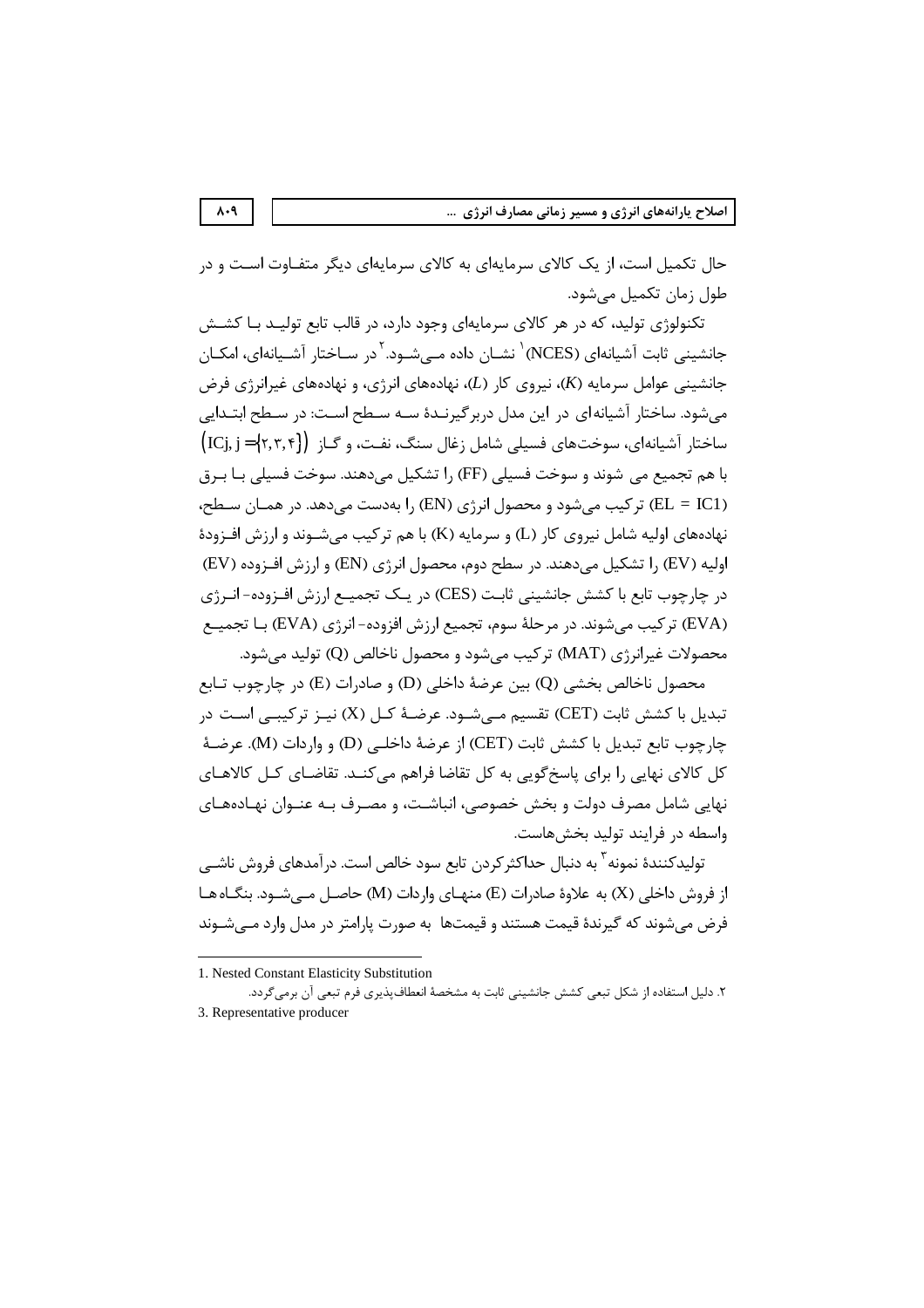$\lambda$ 

و P<sub>E</sub> به ترتيب قيمت محصول، فروش داخلي، قيمت واردات و قيمت صـادرات انـد). A<sub>M</sub> P<sub>E</sub>  $\left\{j\!=\!\!\left\{\text{1},\text{5},\text{6},...,\text{6}\right\}\right)\;P_{\text{c},j}\;P_{\text{c},j}\;P_{\text{c},j}\;$ قیمت نهادهٔ نیروی کار و نهادههـای واسـطه بـهترتیـب بـا  $P_{\text{c},j}\;P_{\text{c},j}\;P_{\text{c},j}\;P_{\text{c},j}\;P_{\text{c},j}\;P_{\text{c},j}\;P_{\text{c},j}\;P_{\text{c},j}\;P_{\text{c},j}\;P_{\$ نشان داده می شود. هزینهٔ نهادهها مجموعهٔ دو کالای سرمایهای از بُعد زمـانی هســتند. نکتــهٔ درخور توجه آن است که هرچند کالاهای سرمایهای مقـادیر متفـاوتی از نهـادههـا را بــهکـار می گیرند، مجموع هزینههای نهادهها برای هر دو یکسان فرض میشود. هزینهٔ سرمایهگذاری ارای بُعد یوپایی است، که در بخش یوپایی دربارهٔ آن بحث میشود.  $\text{TAX}_\pi$  مالیـات بـر $J$ سود بنگاه است. از این رو، تابع سود خالص بنگاه به صورت زیر خواهد بود:

$$
\pi = \left(\mathbf{1} - \mathbf{T} \mathbf{A} \mathbf{X}_{\pi}\right) \left[\mathbf{P}_{\mathbf{x}} \left(\mathbf{1} + \mathbf{S} \mathbf{U} \mathbf{B}_{\mathbf{x}}\right) \mathbf{X} + \mathbf{P}_{\mathbf{ex}} \mathbf{E} - \mathbf{P}_{\mathbf{m}} \mathbf{M} - \sum_{s=1}^{Z} \left[\mathbf{P}_{\mathbf{1}} \mathbf{L}_{s} + \mathbf{P}_{\mathbf{C},s} \mathbf{I} \mathbf{C}_{s,s}\right] - \sum_{j=5}^{4} \mathbf{P}_{\mathbf{c},j} \mathbf{I} \mathbf{C}_{j,s}\right]
$$
\n
$$
(5)
$$

فرض می شود هر یک از بازارهای نیروی کار و محصول به علائـم قیمـتهـا در بـازار واکنش نشان میدهند. این امر موجب خواهد شد که هـر دو بـازار در وضـعیت پایـداری بلندمدت قرار گیرند. در کوتاهمدت وجود یارانههای قیمتی ( ${\rm SUB}_{\rm X}$ ) موجب می شود که قيمتها از وضعيت تعادل بازار منحرف شوند.

#### ب) مصرف

به منظور ارائهٔ چارچوب بخش مصرف، فرض می شود که مصرف توسط خانوار نمونه <sup>۲</sup> انجــام می شود که مالک همهٔ عوامل تولید است. خانوار نمونـه از عرضـهٔ خـدمات نیـروی کــار بــه بنگاهها، مالکیت سرمایه، انتقالات دولت، و خالص دریافتی از خارج درآمد کسب می کند. رفتار خانوار نمونه به صورت یک تصمیم گیری سلسلهمراتبی فرض می شـود؛ نخسـت خانوار دربارهٔ مصرف خصوصی و پسانداز بـرای هـر دوره تصـمیمگیـری مـی کنـد. ایـن

2. Representative household

١. يارانههاي قيمتي در اين مطالعه همان يارانههاي پرداختي براي مصارف واسطه و مصارف نهايي تعريف مـيشـود که دولت بهترتیب به بنگاهها و خانوارها به طور غیرمستقیم (یارانهٔ غیرمستقیم) پرداخت می کند.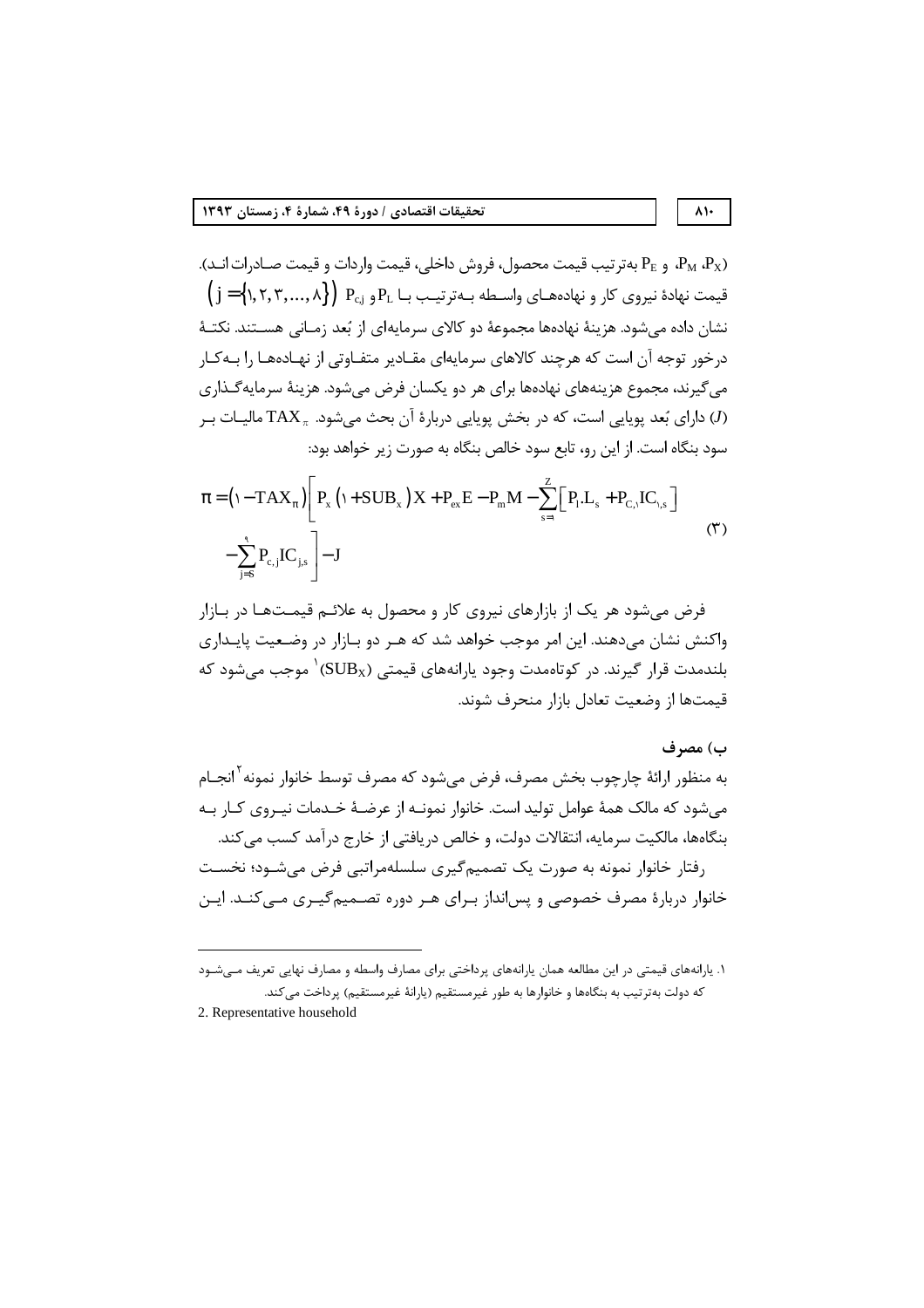تصميم گيري از نوع پوياست و در بخش پوياي ميدل توضيح داده شيده است. خيانوار نمونه، پس از تعیین سطح مصرف خود، دربارهٔ تخصیص هزینههـا بـه کالاهـا و خــدمات مطابق با ترجیحات و قیمتهای رایج تصمیمگیـری مـیکنـد. مصـرف بـر اسـاس تـابع مطلوبیت با کشش جانشینی ثابت تودر تو (NCES) نشان داده می شود.

مصرف سوخت فسيلي (FC) خانوار تجميعي از مصـرف نفـت، گـاز، و بنــزين اسـت. مصرف انرژی (EC) تجمیعی از مصرف برق و مصرف سـوخت فسـیلی اسـت. و مصـرف غیرانرژی (NEC) تجمیعی از مصرف کالاهای غیرانرژی است. مصرف انـرژی و مصـرف غیرانرژی در چارچوب تابع با کشش جانشینی ثابت (CES) ترکیب مے شـود و مصـرف بخش خصوصی (PC) ,ا تشکیل می دهد.

## ج) دولت

در اين مدل، رفتار دولت به صورت ساده لحاظ مي شود. فرض مي شود دولت هيچ گونه رفتـار بهینهسازی ندارد. درآمد دولت از تعرفهها و مالیــاتهــای غیرمســتقیم، مالیــات بــر درآمــد، و درآمدهای نفتی حاصل می شود. دولت درآمدهای خود را بـه مصـرف عمـومی، انتقـالات بـه خانوارها، و پارانهها هزینه می کند که به صـورت بـرون;ا تعیـین مـی شـود. همچنـین، فـرض میشود تفاوت بین درآمدها و هزینههای دولت پسانداز دولت را تشکیل میدهد.

## د) بخش خارجي

در بخش خارجی مدل فرض شده است که تجارت خارجی بر اساس نرخ واقعـی ارز اتفــاق می|فتد. واردات و صادرات جانشینهای ناقص برای کالاهای داخلی فرض میشوند. به بیان دیگر، فرض آرمینگتن (۱۹۵۶) در بخش خــارجی مــدل لحــاظ مــیشــود. تفــاوت ترکیــب کالاهای صادراتی و وارداتی نتیجهٔ تخصص تجارت ناشبی از مزیـت نسـبی، سیاسـتهـای تجاری گذشته، حال، و آینده، و شرایط جهانی است. از این رو، یـک نـرخ واقعـی ارز بـرای تقاضا و یک نرخ واقعی ارز برای طرف عرضهٔ تجارت با دنیـای خــارج وجــود دارد. نــرخ ارز تقاضا (مصرف) به نسبت قیمت سبد واردات به کالاهای داخلی وابسته است، در حـالی کـه نرخ ارز طرف عرضه (تولید) به نسـبت سـبد صـادرات بـه کالاهـای داخلـی بسـتگی پیـدا می کند. قیمتهای صادرات و واردات به قیمتهای داخلی بر اساس نرخ رسمی ارز تبـدیل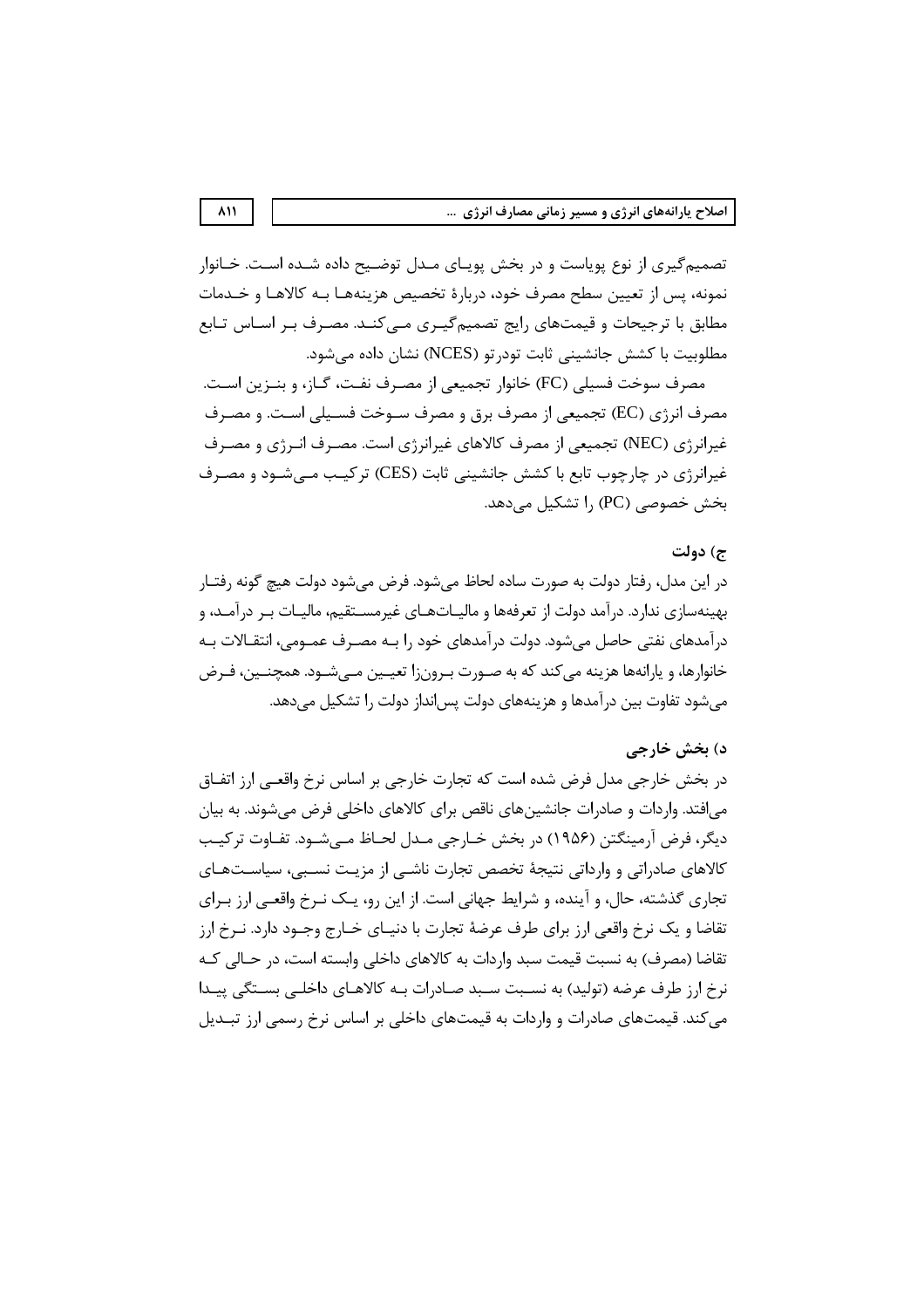مي شوند و در مدل برون;ا فرض مي شوند. جريان سرمايهها از خارج برابـر بـا تـراز تجـاري واقعی به علاوه خالص انتقالات از خارج منهای پرداختهای بدهی خارجی در مـدل فـرض شده است. همچنین، بـرای بخـش خـارجی مـدل، اقتصـاد ایـران یـک اقتصـاد کوچـک و قیمتیذیر هم در بخش واردات و هم در بخش صادرات فرض می شود.

# ٢.٣. اجزاي يوياي مدل

پویایی در این مطالعه از طریق رفتار سرمایهگذاری بنگـاههـا، رفتـار مصـرف- پـس|نــداز خانوارها، و تغییرات تکنولوژیکی در مدل لحاظ میشود. اجزای پویـای مـدل بـه منظـور تسهیل در اجرای محاسبات عددی مسئلهٔ بین دورهای به صورت گسسته بیان میشـوند. در ادامه اجزای یویای مدل مطالعه بحث می شود.

# الف) سرمایهگذاری- سرمایه

موجودی کالای سرمایه در طول زمان همگن فرض می،شود. ٰ همچنین، فـرض مـی،شـود که تغییرات سرمایه از نوع انعطاف پذیر – انعطــافنایــذیر <sup>۲</sup> باشــد. تغییــر ســرمایه در درون سے مایه دورۂ گذشته آوردہ مے شـود کـه عوامـل تولیـد بـرای تشـکیل آن بـر اسـاس نسبتهای تعیینشده از طریق شرط مرتبـهٔ اول حـداکثرنمودن تـابع تولیـد بـا کشـش جانشینی ثابت (CES) به کا<sub>ر</sub> گرفته می شوند. نسبتهای بـه *ک*ـار گیری عوامـل تولیـد در تشکیل سرمایه فقط برای یک بار تعیین میشـوند و بـرای همـهٔ دورههـای بعـدی، کـه سرمایه به کار گرفته می شود، ثابت مے مانـد. در هـر دوره کالاهـای سـرمایهٔ جدیـد، کـه دربر گیرندهٔ تکنولوژی دوره گذشته است، خریداری می شود. از آنجایی کـه سـرمایهٔ دورهٔ

#### $\lambda$

۱. قابل ذکر است که موجودی کالای سرمایه در بخشهای مختلف اقتصادی کشور همگن نیست و سرمایه اشـکال مختلف را داراست. اما با توجه به اینکه در این مطالعه سرمایه در شـکل تجمیـعشـده در مـدل لحـاظ شـده و بخشهای مختلف اقتصادی کشور در هشت بخش تجمیع شده اسـت، بـر اسـاس ادبیـات مـدلسـازی تعـادل عمومی، همگن فرضنمودن سرمایه در مدل در سطح کلان اقتصاد ایراد جدّی بر مدل وارد نمی کند.

۲. Putty- Cla بدین معنی است که قبل از انجام و تکمیل سرمایهگذاری، امکـان تغییـر و جانشـینی در نیـروی کـار و سـرمایه وجود دارد. اما وقتی که ماشین آلات نصب گردید و سرمایهگذاری انجام گرفت، نسبت سرمایه-کار نمیتوانـد تغییـر نمایـد. از اين رو، به سرمايهٔ تحقق نيافته انعطاف پذير (Putty) و به سرمايهٔ تحقق يافته انعطاف ناپذير (Clay) گفته مي شود.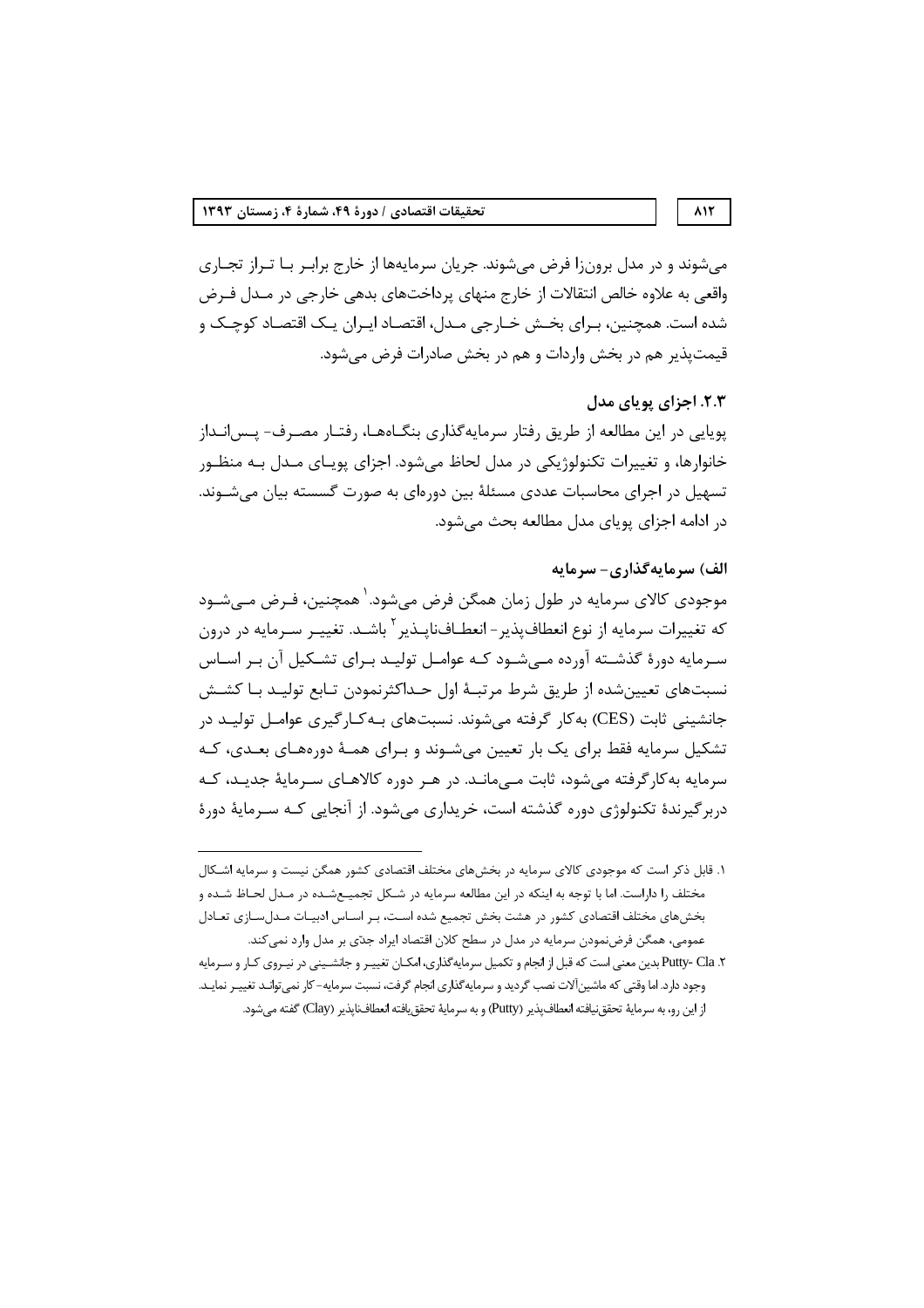فعلے دربر گیرندۂ تکنولوژی قبلے است، مدل فرض مے کنید کیه نهیادههیای تولیید په سرمايهٔ دورهٔ فعلی در مقايسه با دورهٔ زمانی گذشته تخصيص داده می شود.

فرض دیگر آن است که سرمایهٔ دورهٔ فعلی به طور کامل استفاده میشود. در مقابـل، سرمايهٔ دورهٔ گذشته با وجود تکنولوژي پيشرفته توليـد نهـايي پـايينتـري را داراسـت و ممکن است که به طور کامل استفاده نشود. زمانی که تولید نهـایی سـرمایه بـرای همـهٔ دورههای زمانی آتی به صـفر مـی٫سـد، فـرض مـیشـود کـه واحـد سـرمایه بـه دلیـل اسقاطے شدن کنار گذاشته مے شود. <sup>۱</sup>

از این رو، بردار به کارگیری سرمایه در زمان t به صورت زیر خواهد بود:

$$
Z_{t} = (Z_{1,t}, Z_{\tau,t}) \ , \ Z_{1,t} \leq K_{1,t} \ , \ Z_{\tau,t} = K_{\tau,t} \tag{5}
$$

در این رابطه  $Z_t$  میزان به کار گیری سرمایه و  $K_t$ میزان موجودی سرمایه است.

علاوه بر کنار گذاشتهشدن سـرمایه، بـه دلیـل اسـقاطی«شـدن آن، هـر سـرمایه یـک عمـر عملکردی محدود نیز دارد که به ویژگی های فیزیکی آن برمـی *گـ*ردد. از ایـن رو، ارزش سـرمایه در طول زمان مستهلک می شود. در مدل فرض می شود که یک نرخ اســتهلاک (∂) ثابـت بـرای تمام سرمايهٔ زمانی برای هر بخش وجود دارد. بر اين اساس، كل حجم سـرمايه بعــد از 1⁄8 دوره جايگزين مي شود. ارزش حجم سرمايۀ بنگاه در طول زمان به صورت زير خواهد بود:

$$
K_{t+1} = I_t + Z_t \left( 1 - \delta \right) \tag{2}
$$

سرمايه گذاري واقعي (هزينـهٔ سـرمايه گـذاري) توسـط بنگـاه نمونـه در هـر بخـش (j<sub>t</sub>) مجموع هزینههای مستقیم و هزینههای تعـدیل (  $(\mathrm{x_t})$   $\theta$  منهـای پارانـهٔ سـرمایه گـذاری $^{\mathsf{T}}$ خواهد بود: ( $\text{SUB}_{\text{I}}$ 

۱. قابل ذکر است که چارچوب سرمایه در این مطالعه بر اساس مدل پیش بینی و تحلیل سیاستی انتشـار آلـودگی مؤسسة تكنولوژي ماساچوست (MIT- EPPA, Paltsev et al, 2005) تعريف شده است.

۲. بر اساس جدول داده و ستادهٔ ۱۳۸۳ کشور، دولت به بنگاههای تولیدی در بخشهای مختلف وجوهی میپردازد. چنین پرداختی هزینهٔ سرمایهگذاری بنگاهها را کاهش میدهد. با توجه به ایـن مشخصــه، ایـن نـوع پرداختــی دولت به بنگاهها در این مطالعه به عنوان یارانهٔ سرمایهگذاری در مدل لحاظ میشود. درخور ذکر است که ایـن نوع پرداختی به صورت غیرمستقیم به نهادههای تولید بنگاهها پرداخت میشود.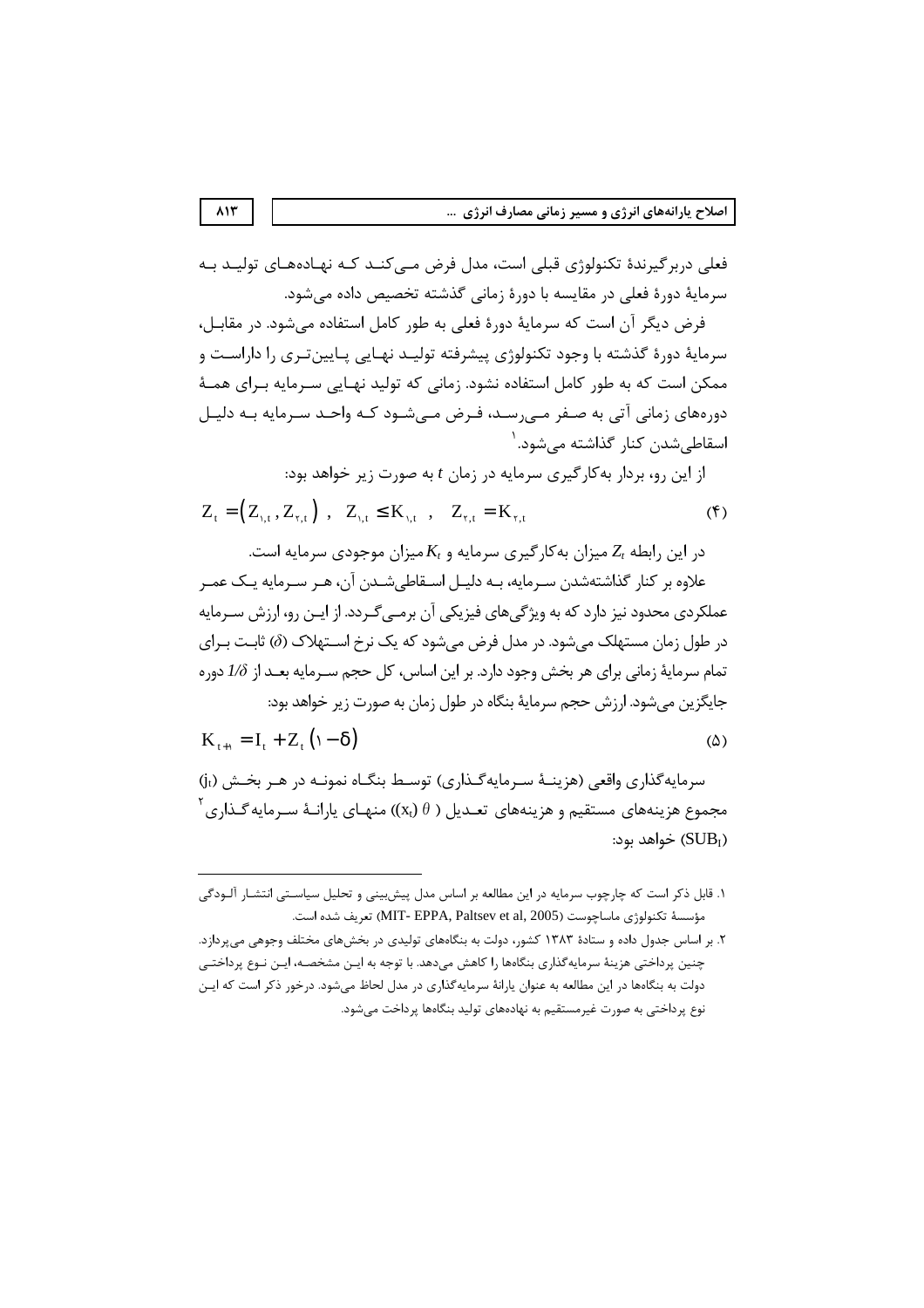$$
J_{t}\left(I_{t},\theta(t),...\right)=I_{t}P_{K,t}\left[\iota+\theta(X_{t})-SUB_{t}\right]
$$
\n(9)

هزینههای تعدیل هزینههای هر واحد همراه با جابـهجـایی تجهیـزات جدیـد شـامل هزینههای نصب و تـأخیر در آوردن تجهیـزات در سـرمایهٔ جدیـد اسـت. منظورنمـودن هزینههای تعدیل در مدل بدین معنی است که بخشهای تولیدی با تغییرات قیمـت بـه طور همزمان تعدیل نمی شوند و انباشت سرمایه فقط به صورت تدریجی در طـول زمـان حاصل مـیشـود. فـرض مـیشـود کـه هزینـههـای تعـدیل یـک تـابع فزاینـده از نـرخ سرمایهگذاری (Kt= ${\rm I_{\it t}}/{\rm K_{\it t}}$ ) در شکل تبعی درجه دو $\rm t'$  باشد:

$$
\theta(X_{t}) = \begin{cases} \left(\frac{B_{x}}{\tau}\right) \left(\frac{\left(x_{t} - a_{x}\right)^{r}}{x_{t}}\right), & \text{if } (x_{t} - a_{t}) \geq \cdot \\ . & , \text{others} \end{cases}
$$
 (V)

پارامترهای شکل تبعی درجهٔ دوم ( $\alpha_{\rm t}$  و  $\beta_{\rm t}$ ) به صورت برون;ا برای بنگاه تعیین مــیشــود، اما مختص هر بخش است. از این رو، امکان تفاوت بخشی در ترکیب سرمایه وجود دارد. مسئلهٔ تصمیم گیری در طول زمانی بنگاه بـه ایــن شــکل اسـت کــه بنگــاه مســیر زمــانی سرمایه گذاریای را انتخاب می کند کـه ارزش فعلـی درآمـد خـالص بـرای واحـد تولیـدی را حداكثر نمايد:

max 
$$
V_t = \sum_{t=1}^{\infty} u(t) \cdot \pi(t)
$$
,  $u(t) = \frac{1}{\prod_{t=1}^{t} (1 + r_{p,t})}$  (A)  
\nS.T  $K_{t+1} = I_t + Z_t(1 - \delta)$   
\n $c_t |_{L}^{t} = \frac{1}{\prod_{t=1}^{t} (1 + r_{p,t})}$   
\n $v_t = r_{p,t}$   $\frac{1}{2} \int u(t) du(t) du(t) \cdot \frac{1}{2} \int u(t) du(t) \cdot \frac{1}{2} \int u(t) \cdot \frac{1}{2} \cdot \frac{1}{2} \cdot \frac{1}{2} \cdot \frac{1}{2} \cdot \frac{1}{2} \cdot \frac{1}{2} \cdot \frac{1}{2} \cdot \frac{1}{2} \cdot \frac{1}{2} \cdot \frac{1}{2} \cdot \frac{1}{2} \cdot \frac{1}{2} \cdot \frac{1}{2} \cdot \frac{1}{2} \cdot \frac{1}{2} \cdot \frac{1}{2} \cdot \frac{1}{2} \cdot \frac{1}{2} \cdot \frac{1}{2} \cdot \frac{1}{2} \cdot \frac{1}{2} \cdot \frac{1}{2} \cdot \frac{1}{2} \cdot \frac{1}{2} \cdot \frac{1}{2} \cdot \frac{1}{2} \cdot \frac{1}{2} \cdot \frac{1}{2} \cdot \frac{1}{2} \cdot \frac{1}{2} \cdot \frac{1}{2} \cdot \frac{1}{2} \cdot \frac{1}{2} \cdot \frac{1}{2} \cdot \frac{1}{2} \cdot \frac{1}{2} \cdot \frac{1}{2} \cdot \frac{1}{2} \cdot \frac{1}{2} \cdot \frac{1}{2} \cdot \frac{1}{2} \cdot \frac{1}{2} \cdot \frac{1}{2} \cdot \frac{1}{2} \cdot \frac{1}{2} \cdot \frac{1}{2} \cdot \frac{1}{2} \cdot \frac{1}{2} \cdot \frac{1}{2} \cdot \frac{1}{2} \cdot \frac{1}{2} \cdot \frac{1}{2} \cdot \frac{1}{2} \cdot \frac{1}{2} \cdot \frac{1}{2} \cdot \frac{1}{2} \cdot \frac{1}{2} \cdot \frac{1}{2} \cdot \frac{1}{2} \cdot \frac{1}{2} \cdot \frac{1}{2} \cdot \frac{1}{2} \cdot \frac{1}{2$ 

1. Ouadratic form

2. Hamilton

۸۱۴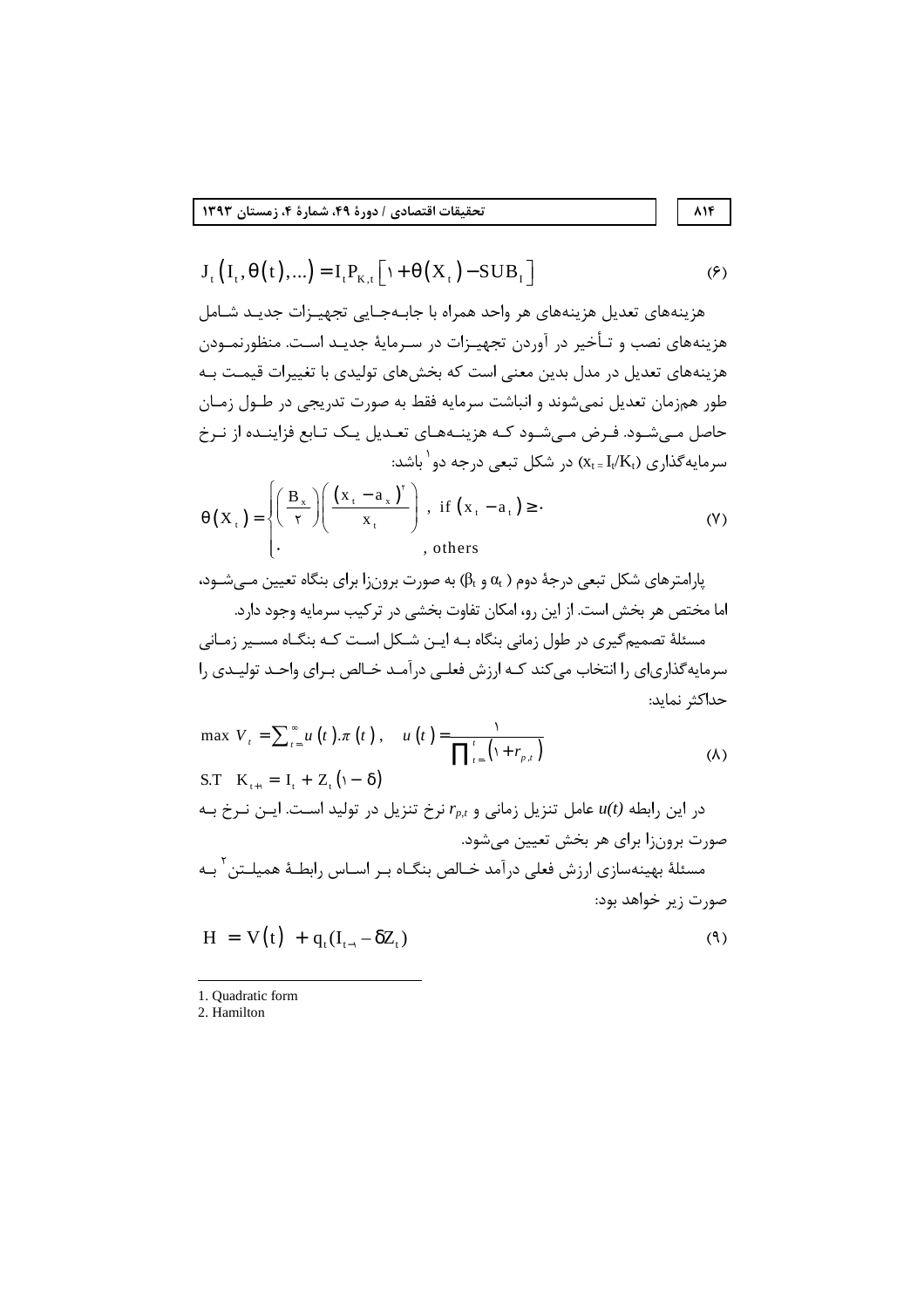حـل مشـتق رابطـهٔ همیلـتن نسـبت بـه سـرمایهگـذاری شـرط بـین دورهای بـرای سرمایه گذاری را نتیجه می دهد:

$$
\frac{\partial H}{\partial I_t} = \cdot \to \quad q_t = j'(I_t)
$$
\n
$$
q_t = P_{k,t} \left( 1 + [\theta(x_t) + x_t \cdot \theta'(x_t)] - \text{SUB}_I \right)
$$
\n
$$
\text{Use } \phi_t = \phi_t \text{ and } \phi_t = \phi_t \text{ and } \phi_t = \phi_t \text{ and } \phi_t = \phi_t \text{ and } \phi_t = \phi_t \text{ and } \phi_t = \phi_t \text{ and } \phi_t = \phi_t \text{ and } \phi_t = \phi_t \text{ and } \phi_t = \phi_t \text{ and } \phi_t = \phi_t \text{ and } \phi_t = \phi_t \text{ and } \phi_t = \phi_t \text{ and } \phi_t = \phi_t \text{ and } \phi_t = \phi_t \text{ and } \phi_t = \phi_t \text{ and } \phi_t = \phi_t \text{ and } \phi_t = \phi_t \text{ and } \phi_t = \phi_t \text{ and } \phi_t = \phi_t \text{ and } \phi_t = \phi_t \text{ and } \phi_t = \phi_t \text{ and } \phi_t = \phi_t \text{ and } \phi_t = \phi_t \text{ and } \phi_t = \phi_t \text{ and } \phi_t = \phi_t \text{ and } \phi_t = \phi_t \text{ and } \phi_t = \phi_t \text{ and } \phi_t = \phi_t \text{ and } \phi_t = \phi_t \text{ and } \phi_t = \phi_t \text{ and } \phi_t = \phi_t \text{ and } \phi_t = \phi_t \text{ and } \phi_t = \phi_t \text{ and } \phi_t = \phi_t \text{ and } \phi_t = \phi_t \text{ and } \phi_t = \phi_t \text{ and } \phi_t = \phi_t \text{ and } \phi_t = \phi_t \text{ and } \phi_t = \phi_t \text{ and } \phi_t = \phi_t \text{ and } \phi_t = \phi_t \text{ and } \phi_t = \phi_t \text{ and } \phi_t = \phi_t \text{ and } \phi_t = \phi_t \text{ and } \phi_t = \phi_t \text{ and } \phi_t = \phi_t \text{ and } \phi_t = \phi_t \text{ and } \phi_t = \phi_t \text{ and } \phi_t = \phi_t \text{ and } \phi_t = \phi_t \text{ and } \phi_t = \phi_t \text{ and } \phi_t = \phi_t \text{ and } \phi_t = \phi_t \text{ and } \phi_t = \phi_t \text{ and } \phi_t = \phi_t \text{ and } \phi_t = \phi_t \text{ and }
$$

قیمت نهایی سرمایه گذاری،  $\check{\mathsf{f}}'( \mathsf{I},\mathsf{I})$  ، برابر با قیمت سایهای آن  $\mathsf{q}_\mathsf{t}$  شود.

# ب) تغييرات تكنولوژيكى

با توجه به اینکه آزادسازی قیمت حامـل هـای انـرژی در راسـتای اصـلاحات اقتصـادی، موجب کارایی به کار گیری انرژی توسط کار گزاران اقتصادی در افق زمـانی میـان،مـدت و بلندمدت خواهد شد، همچنین، با توجه به اینکه فقط تغییرات تکنولوژیکی در مــدل بـر اساس واکنش کارگزاران اقتصادی به تغییرات قیمتهای انرژی در مدل مورد توجه قـرار مي گيرد، اعمال تغييرات تكنولوژيكي در مـدل بـه صـورت بـرونزا در چـارچوب بهبـود کارایی انرژی مستقل میتواند آثار آزادسـازی قیمـتهـای انـرژی بـر مصـرف انـرژی را بەخوبى نشان دھد.

یارامتر بهبود کـارایی انـرژی مســتقل (AEEI)` تغییـرات ســاختاری در اقتصـاد نظیـر تغییرات در سهم انرژی در کل تولید اقتصادی در طول زمان یا تغییرات در مصـرف انـرژی در هر واحد تولید یک صنعت در طول زمان را نشان می دهد. این پـارامتر بـه صـورت یـک ضریب جداگانه در توابع تولید یا توابع هزینهٔ مدلهای تعادل عمومی وارد می شود. در ایــن مطالعه، پارامتر بهبود در کارایی انرژی مستقل (AEEI) در تابع تولید مــدل وارد مــیشــود. فرض می شود که بنگاهها، با توجه به افزایش قیمت کالاهای انرژی، تکنولوژیهـای جدیـد را در راستای بهبود کارایی مصرف انرژی در تولید بهکار میگیرند. همچنین، فرض می شود که بهکارگیری تکنولوژی جدید فقط بهرهوری عوامل را تحت تأثیر قرار مے ٖدهد.

 $\lambda$ 1 $\Delta$ 

<sup>1.</sup> Autonomous Energy Efficiency Improvement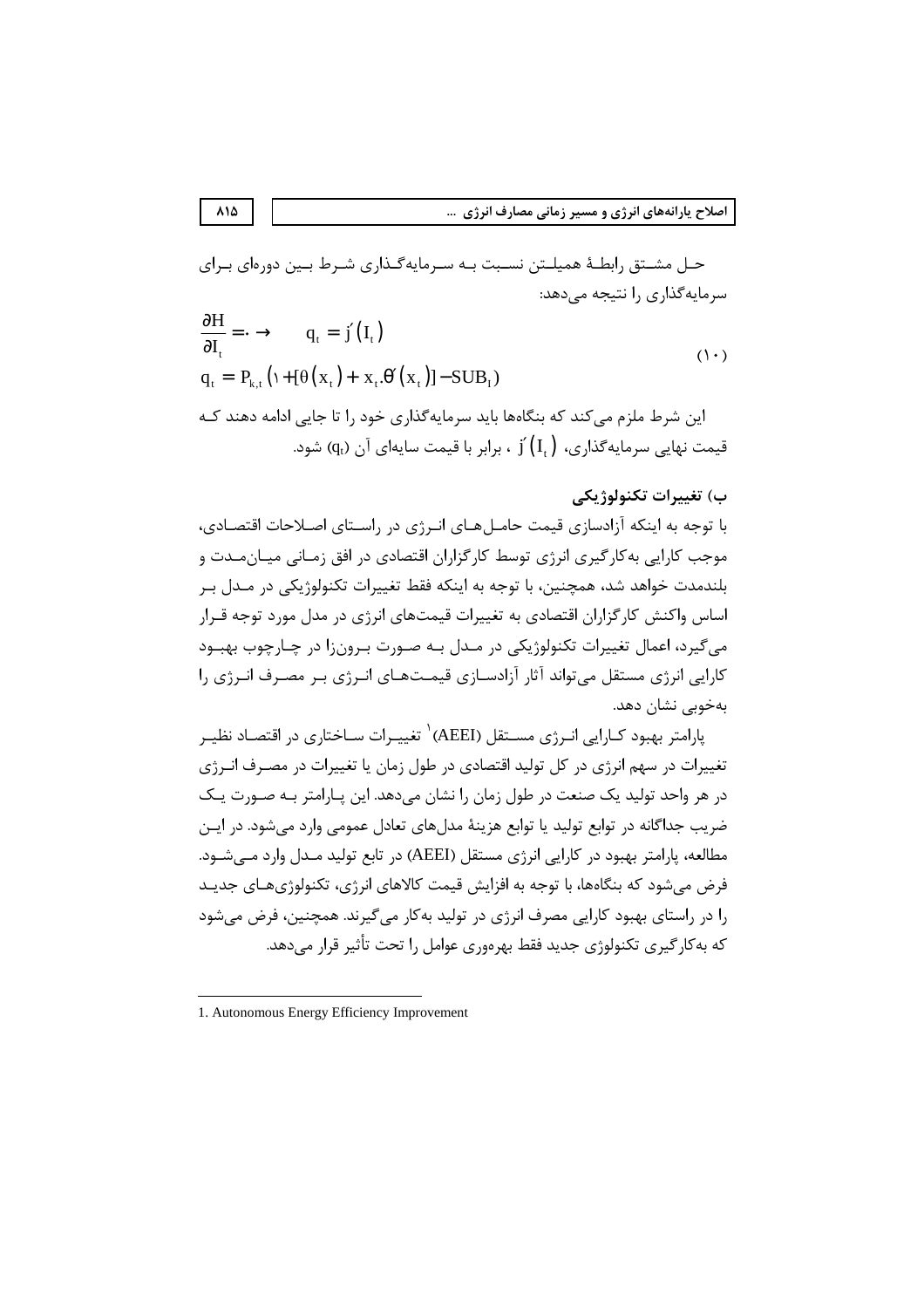# ۸۱۶

# ج) مصرف و پس انداز

بخش مصرف در قالب رفتار خانوار نمونه در الگو لحاظ میشود. فـرض مـیشــود افــق زمــانی خانوار بي نهايت است و داراي توان پيش بيني آينده به صورت كامل اسـت. خــانوار نمونــه بـر اساس پايهٔ اقتصاد خرد بـه دنبـال حـداکثر کردن ارزش فعلـی تعـدیل شـدهٔ مطلوبیـت دوران زندگی خود است. ارزش فعلی مطلوبیت دوران زندگی خانوار به صورت زیر فرض می شود: <sup>(</sup>  $\sum_{i=1}^{\infty} \begin{pmatrix} 1 \\ 1 \end{pmatrix}^{t} \begin{pmatrix} 1 \\ 1 \end{pmatrix}$  $\Delta \Delta$ 

$$
U_{.} = \sum_{t=1}^{\infty} \left( \frac{1}{1+\rho} \right) \left( \frac{1}{1-\vartheta} \right) (PC_{t})
$$
  
این تابع مطلوبیت همگن و جمعپذیر به لحاظ زمانی است و در آن *PC* مصرف

تجميعشده،  $\vartheta$  كشش ثابت مطلوبيت نهايي ، وp نـرخ ثابـت تـرجيح زمـاني ّ مصـرف<code>كننـده</code>  $\int_{0}^{x}$ است  $\left( \cdot <$   $\Omega \right)$ 

فرض میشود که مصرفکنندهٔ نمونه مطلوبیت دوران زندگی خود را نسـبت بـه قیـد ثروت حداکثر می کند. ثروت مصرف کننــده برابـر بـا مجمــوع ثـروت اولیــه، درآمــد آتــی سرمايه، ثروت انساني، و ساير ثروتها تعريف مـي شـود. ثـروت اوليـه (W<sub>.t</sub>) بـر اسـاس قیمت سرمایه (P<sub>kt)</sub> ارزش گذاری می شود. در آمد آتی سرمایه برابر با سـرمایهٔ |یجادشـدهٔ درزمانی K<sub>t</sub> ،t، بر حسب قیمت سایه $\mathfrak{g}_0$  آن (q<sub>t</sub>) تعریف می شــود. ثــروت انســانی و ســایر ثروتها نيز به عنوان جريان تعديل شدهٔ درآمد نيروي کار پس از کسر ماليـات بــه عــلاوه خالص انتقالات دولت به صورت مجموع درآمدهای آتی (Yı) محاسبه می شود:

$$
W_{t+1} = (1 + r_{c,t})(W_t - P_{pc,t}.PC_t)
$$
\n
$$
W_t = P_{k,t}.W_{t} + q_t.K_t + Y_t + \sum_{j=t+1}^{\infty} \left( \prod_{k=t}^{j-1} (1 + r_{c,t})^{-\vartheta} \right) Y_j
$$
\n
$$
P_{k,t} = P_{k,t}.W_{t} + \sum_{j=t+1}^{\infty} \left( \prod_{k=t}^{j-1} (1 + r_{c,t})^{-\vartheta} \right) Y_j
$$
\n
$$
P_{k,t} = P_{k,t}.W_{t} + \sum_{j=t+1}^{\infty} \left( \prod_{k=t}^{j-1} (1 + r_{c,t})^{-\vartheta} \right) Y_j
$$
\n
$$
P_{k,t} = P_{k,t}.W_{t} + \sum_{j=t+1}^{\infty} \left( \prod_{k=t+1}^{j-1} (1 + r_{c,t})^{-\vartheta} \right) Y_j
$$
\n
$$
P_{k,t} = P_{k,t}.W_{t} + \sum_{j=t+1}^{\infty} \left( \prod_{k=t+1}^{j-1} (1 + r_{c,t})^{-\vartheta} \right) Y_j
$$
\n
$$
P_{k,t} = P_{k,t}.W_{t} + \sum_{j=t+1}^{\infty} \left( \prod_{k=t+1}^{j-1} (1 + r_{c,t})^{-\vartheta} \right) Y_j
$$
\n
$$
P_{k,t} = P_{k,t}.W_{t} + \sum_{k=t+1}^{\infty} \left( \prod_{k=t+1}^{j-1} (1 + r_{c,t})^{-\vartheta} \right) Y_j
$$
\n
$$
P_{k,t} = P_{k,t}.W_{t} + \sum_{k=t+1}^{\infty} \left( \prod_{k=t+1}^{j-1} (1 + r_{c,t})^{-\vartheta} \right) Y_j
$$

۱. به منظور اینکه قابلیت حل مدل به صورت عددی (numerical) فراهم شــود، روابـط پویـا در مــدل بــه صــورت گسسته بیان می شوند.

2. constant elasticity of marginal utility

3. rate of time preference

۴. کشش مطلوبیت نهایی به صورت برونزا و نرخ ترجیح زمانی به صورت درونزا در مدل تعیین میشود.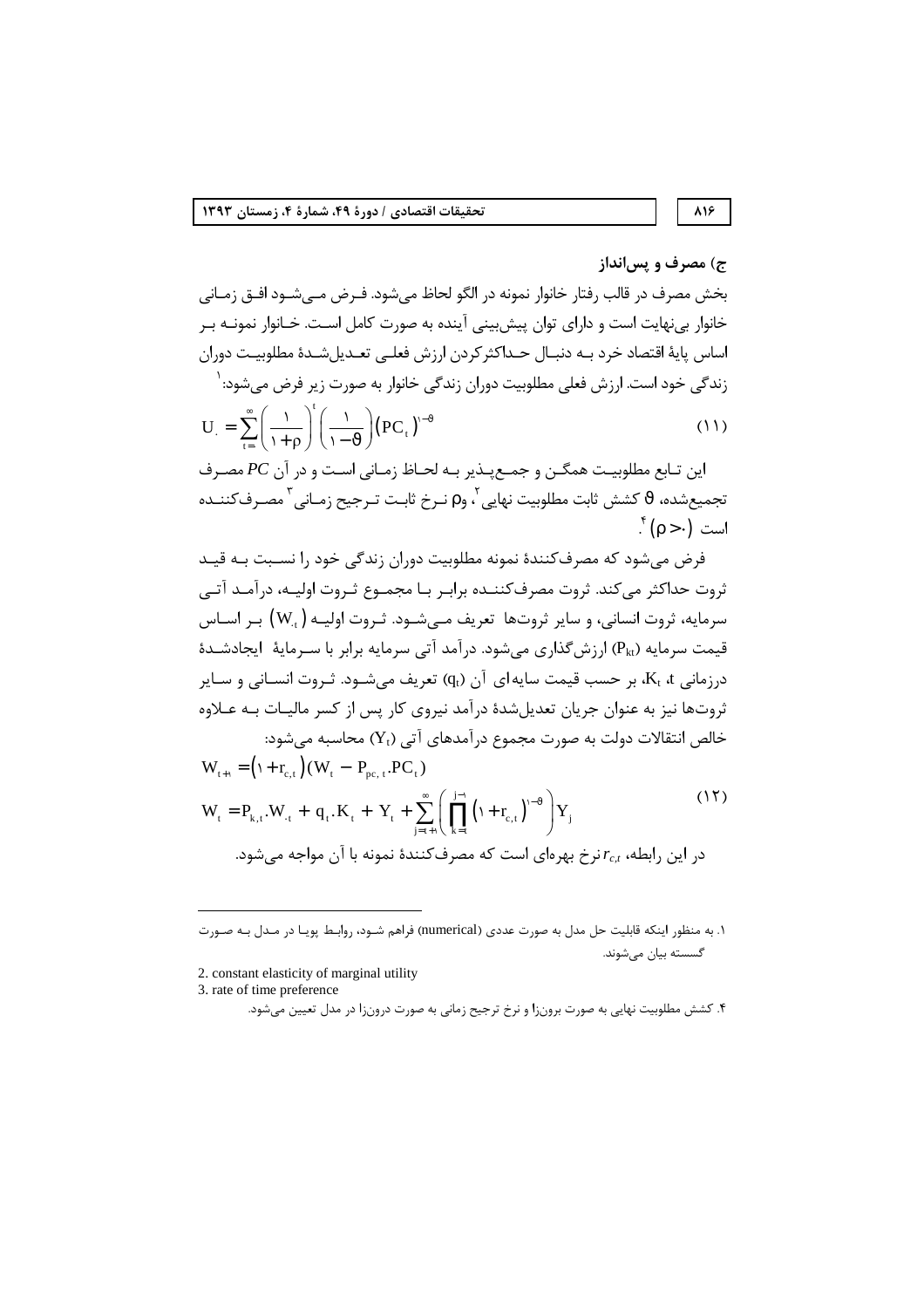ثروت مصرف کنندهٔ نمونه به مصرف جاری (PC<sub>t)</sub> بر اساس قیمتهای مصرف *ک*ننیده تخصیص داده می شود و پس اندازها به عنوان تغییر در ثروت از یک دوره بـه دورهٔ  $(P_{pc})$ بعدی تعریف می شوند. شایان ذکر است که محدودیت ثروت مصرف کننده باعث می شــود که ارزش فعلی هزینههای مصرفی از ثروت مصرف کننده بیشتر نگردد:

$$
\sum_{t=1}^{\infty} \mu(t) P_{pc,t} P C_t \le W_t
$$
\n(17)

\n2. (19)

\n3. (20)

$$
\mu(t) = \prod_{t=1}^{\infty} (1 + r_{c,t})^{1-\theta} \tag{15}
$$

مسئلهٔ بهینهپایی بین دورهای برای مصرفکننده، با توجه به قید مذکور، بـه صـورت زیـر خواهد بود:

$$
L = \sum_{t=1}^{\infty} \left( \frac{1}{1+\rho} \right)^t \left( \frac{1}{1-\vartheta} \right) (PC_{t})^{1-\vartheta} + \delta \left[ \sum_{t=1}^{\infty} \mu(t) P_{pc,t} PC_{t} - W_{t} \right]
$$
(1\vartheta)

بر اساس شرایط مرتبهٔ اول رابطهٔ فوق، نسبت مطلوبیت نهایی مصرف برای دو دورهٔ s و  $t$ به صورت زير خواهد بود:

$$
\frac{\mathbf{u}'(PC_s)}{\mathbf{u}'(PC_t)} = \frac{P_{pc,s}}{P_{pc,t}} \frac{(\mathbf{v} + \mathbf{p})^{s-t}}{\prod_{u=t+1}^{s} (\mathbf{v} + \mathbf{r}_{c,u})}
$$
(19)

$$
u'(PC_{t}) = PC_{t}^{-\vartheta}
$$

این رابطه نشان میدهد که الگوی بهینهٔ مصرف خانوار نمونهٔ تابعی از قیمـتهـای نسـبی مصرف در دورههای پیش رو، نرخ ترجیح زمانی، و نرخ بهرهای است که خـانوار بـا آن مواجـه می شود. این رابطه در ادبیات اقتصادی همان نرخ جانشینی مصرف بین دو دوره است.

# ٣.٣. شرايط تعادل

برای رسیدن به جواب در مدل نیاز است که هر دو شرط تعـادل عمـومی و تعـادل بـین دورهای به طور همزمان برقرار باشند. در هـر نقطـه از زمـان، بـر اسـاس شـرايط تعـادل عمومی، نیاز است که بازارهای نیروی کار و محصول تسویه شوند، تفـاوت بـین درآمـد-مخارج دولت بر اساس پس اندازهای دولت تراز گردد، و تـراز حسـاب جـاری خـارجی از طريق جريان حساب سرمايه تسويه شود. سرمايه گذاري و پس اندازهاي داخلي به صورت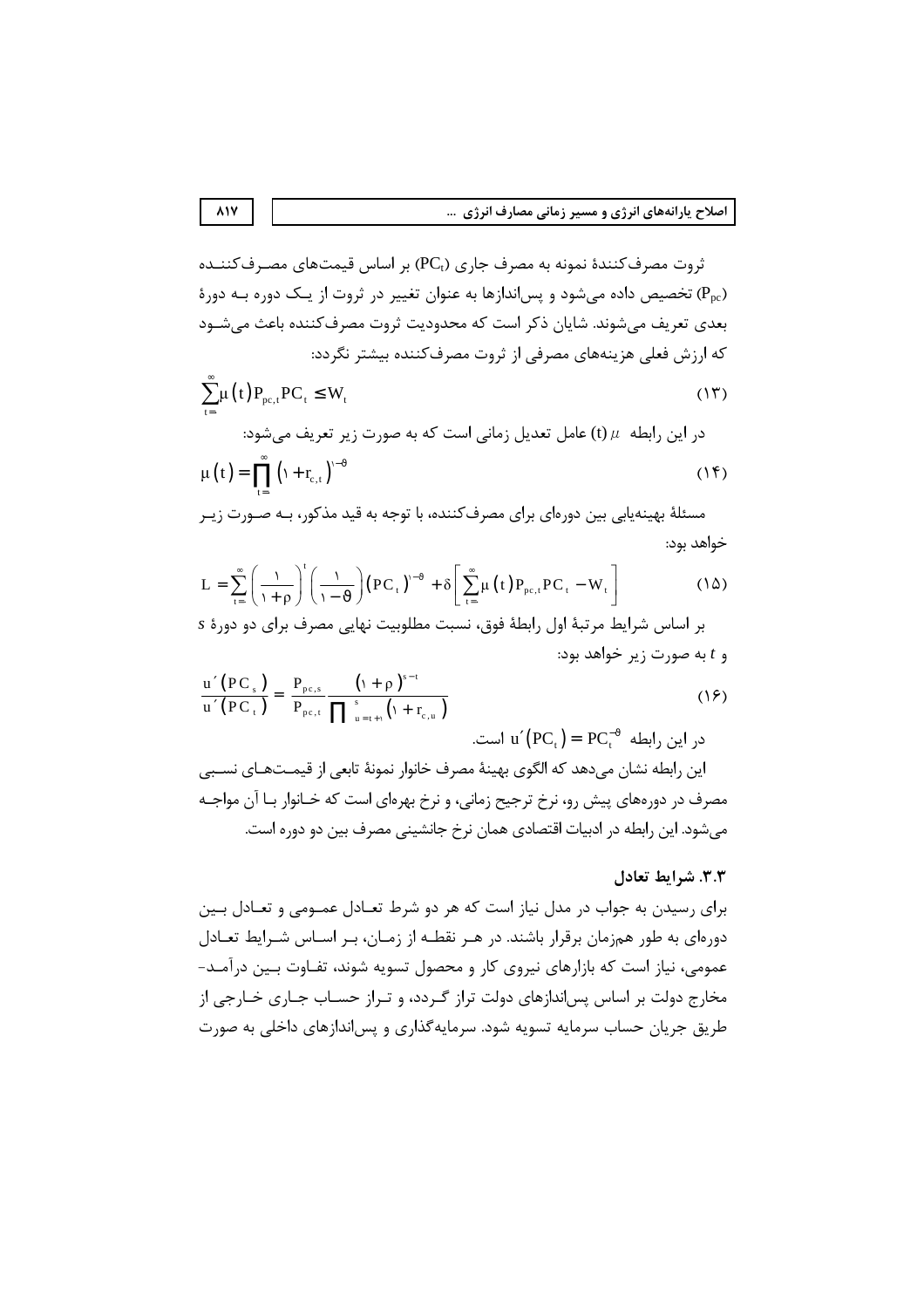مستقل تعیین می شوند. در غیاب محدودیتهای سرمایه، پس|ندازهای خارجی به منظور برابري پسانداز - سرمايه گذاري تعديل مي شود.

بر اساس شرایط پویایی مدل، نیاز است که سازگاری در مسـیرهای زمـانی مصـرف و سرمایه گذاری برقرار باشد. این امر تضمین می کند که انتقال بـه وضـعیت تعـادل پایـدار منحصربهفرد باشد. نرخهای بین دورهای مبادلهٔ مصرف و تولیـد ممکـن اسـت بـه دلیـل مواجههٔ کارگزاران اقتصادی با قیمتهای مختلف با هم متفاوت باشند، زیرا مصرف کننده بر اساس قیمت کالاهای داخلی و وارداتی تصمیم می گیرد، در حالی کـه تولیدکننــدگان بر اساس قیمت کالاهای داخلی و کالاهای صادراتی تصمیم گیری می کننــد. ایــن تفــاوت رفتاري در تصميم گيري، ساختار سرمايه از نوع انعطـاف پــذير – انعطــاف<code>ناپــذير، و وجــود</code> هزینههای تعدیل از واکنش سریع کـارگزاران اقتصـادی جلـوگیری مـی کنـد. در تعـادل بلندمدت، وضعیت تعادل پایداری، تثبیت همهٔ قیمتها و نرخهـای مبادلـه، و همگرایـی بین نرخهای بازدهی سرمایهگذاری و نرخهای بهره مشاهده می شود.

# ۴. دادهها و حل مدل

حل مدلهای تعادل عمومی از مهـمتـرین مراحـل بـهکـارگیری ایـن مـدلهـا در تحلیـل پدیدههای اقتصادی بهشمار می آید. نخستین گام در حل این مدلها تعریف دادههای اولیـه برای متغیرهای مختلف است. به طور رایج، دادههـای اولیـه بـرای حـل مـدلهـای تعـادل عمومی از جدول داده- ستاده (O-I)` یا ماتریس حسابداری اجتمــاعی (SAM) ` اســتخراج می شود. در گام دوم، مدل بر اساس دادههای اولیه و همچنین تعریف برخی از پارامترها بـر اساس واقعيتهاي اقتصادي براي افق زماني بلندمدت ۴۵ ساله (۹ دورهٔ پـنجسـاله) ٰ حـل میشود، سپس، سناریوسازی بر اساس حل اولیهٔ مدل انجام میشود. حل مدل بـا اســتفاده ا; نر مافزا, GAMS انجام شده است.

با توجه به اهداف مطالعه، نیاز است که از دادههای جدیدتری استفاده شــود. در ایــن

#### $\lambda$

<sup>1.</sup> Input-Output table

<sup>2.</sup> Social Accounting Matrix

۳. انتخاب فواصل پنجساله بر اساس دورهٔ زمانی پنجسالهٔ برنامههای توسعه و همچنین دورهٔ استهلاک سرمایه است.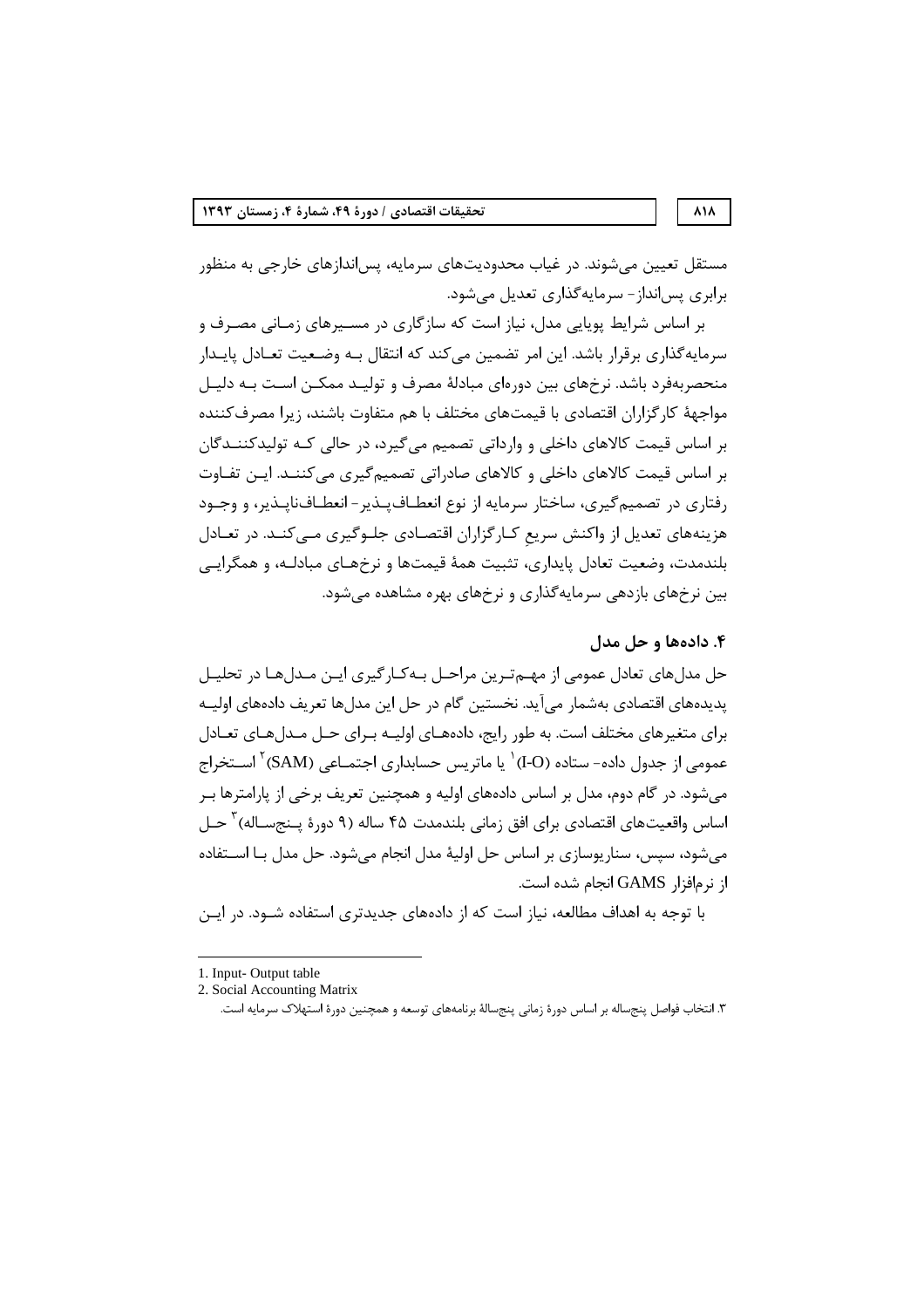مطالعه از دادههای جدول داده- ستادهٔ ۱۳۸۳ (بانـک مرکـزی ج. ا. ابـران)، کـه آخـرین جدول داده- ستاده است، استفاده می شود. علاوه بر دادههای جدول داده- سـتاده، بـرای حل مدل تعادل عمومی، تعیین برخی پارامترها نظیر کششهای جانشینی نیاز است. در ادامهٔ مقاله دربارهٔ این موضوع بحث می شود.

# ۱.۴. پارامترهای جانشینی

در این مطالعه پارامترهای جانشینی در هر دو بخش تولید و مصـرف بـر اسـاس ادبیـات اقتصادی موجود به روش مقدار دهی` تعیین شدهاند.<sup>۲</sup> بدین منظور، مدلهـای کـاربردی متعددی برای کشورهای در حال توسعه و توسعهپافته مـرور شـد و، بـا توجـه بـه مـدل یویای انرژی- اقتصاد این مطالعه، کشش های جانشینی در هر دو سطح تولیـد و مصـرف انتخاب شد. به منظور بررسی میزان تأثیریذیری نتایج مطالعه از پارامترهای انتخابشده، به تحليل حساسيت نيز در حل مدل توجه مي شود.

با توجه به اینکه در این مطالعه به تجمیع بخشهای مختلف اقتصادی در نُــه بخــش توجه شده است، ساختار تولید و مصرف به صورت چندمرحلهای و پیشرفتهای فنی بـه صورت جداگانه در مدل لحاظ شدهاند. از این رو، تعیین کشش های جانشینی در هر یک از مراحل تولید و همچنین مراحل مصرف متفاوت از مطالعات مرورشده خواهد بود. نکتهٔ درخور توجه آن است که، بر اساس ادبیات اقتصادی موجود، جانشینی در سـطوح بـالاتر مدل های سلسلهمراتبی نسبت به سطوح پایین تر کوچک تر است، که در این مطالعه بدان توجه شده است.

<sup>1.</sup> quantifying approach

۲. مدلهای مورد توجه برای تعیین پارامترهای جانشینی شـامل Bergman and Hill (2008) (مـدل پویـا بـرای سوئد)، Rabinson (2004) (مدل يويا براي بنگلادش)، Levent (2010) (مدل يويا براي تركيه)، Burniaux Bucher (مدل Reraboli (2006)، (GREEN و Feraboli (2006)، (2006) (مدل يويا براي اردن)، و Bucher (2009) (مدل پویا برای سوئیس) بوده است. به دلیل محدودیت در حجم مقالـه، متغیرهای بـرونزای مـدل ارائه نشده است. در صورت نیاز مطالعه کنندگان، برای نویسندگان مقاله امکان ارائهٔ آن است.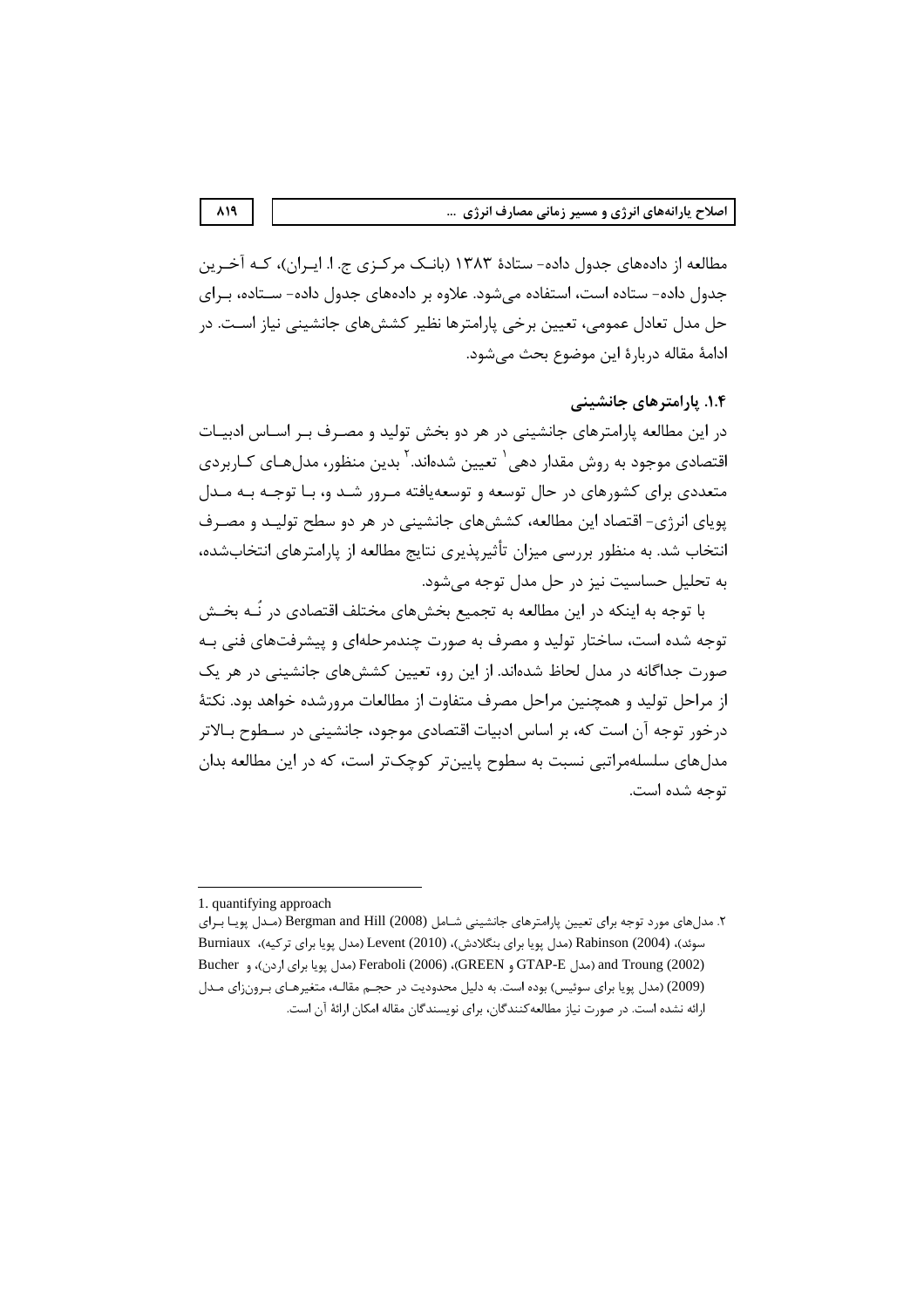## ۵. سنار بوهای حل مدل

 $\Lambda \Upsilon$ 

مدل این مطالعه نخست برای سال پایه بدون اعمال هر گونــه ســناریویی حــل مــیشــود. بــر اساس حل اوليهٔ مدل، كاليبرهكردن مدل انجـام مـىشـود و همـهٔ پارامترهـاى مـدل تعيـين میگردند. علاوه بر حل مدل در سال پایه، به عنـوان حالـت پایـه، در چـارچوب اهـداف ایـن مطالعه، به سناریوهای مختلف توجه مے شود. <sup>۱</sup> در حالت پایه بر اساس شـرایط فعلــی اقتصــاد کشور فرض عدم تحرک نیروی کار، عدم پیشرفت فنی، و عدم حذف پارانهها اعمال می شـود. پس از حل مدل در حالت پایـه، مـدل بـرای حالـت هسـته (I) شـبیهسـازی مـیشـود. در شبیهسازی هسته (پایه) همهٔ محدودیتهای مذکور کنار گذاشته میشــود. بـدین معنــی کــه حدف پارانهها، پیشرفت فنی، و تحرک نیروی کار در مدل اعمال میشـود. شــبیهسـازیهـای بعدی بر اساس شبیهسازی هسته انجام می شود. در شبیهسازی دوم (II)، اثـر پیشـرفت فنــی در کنار تحرک نیروی کار و وجود یارانهها بررسی می شـود. در شـبیهسـازی سـوم (III)، اثـر حذف پارانهها در شرايط عدم پيشرفت فني سنار پوسازي مي شود (جدول ١).

| حذف يارانهها   | پيشرفت فني | تحرک نیروی کار | شبیەسازى      |          |
|----------------|------------|----------------|---------------|----------|
| N <sub>0</sub> | No         | no             | حالت پايه     | شبيەسازى |
| Yes            | Yes        | yes            | شبیهسازی هسته |          |
| N <sub>0</sub> | Yes        | yes            | ييشرفت فني    | Н        |
| Yes            | No         | yes            | حذف يارانهها  | Ш        |

جدول ١. سناريوهاي حل مدل

١. قابل ذكر است كه، با توجه به اينكه در حل مدل هـاي تعـادل عمـومي قابـل محاسـبه از روش كـاليبرهكـردن بـه جـاي روش های اقتصادسنجی برای برآورد پارامترها استفاده میشود، نتایج حاصل از حل مدل به پارامترهـای کلیـدی مـدل وابسته است. بدین منظور، حساسیت مدل نسبت به برخی پارامترها بهویژه کششها تحلیل می شود و بـر ایــن اســاس اعتبار مدل ارزیابی میشود. در ایـن مطالعـه نیـز، بـه منظـور اعتبارسـنجی مـدل، تحلیـل حساسـیت مـدل بـه ازای کششهای جانشینی مرتبط با بخشهای انرژی در هر دو سطح کششهای پایین و کششهای بالا انجام شـده اسـت. نتایج نشان میدهد که حساسیت نتایج مدل در فرض کششهای پایین در مقایسه با فـرض کشـشهـای بـالا بیشـتر است و متغیرهای تولید ناخالص داخلی و سرمایهگذاری در مقایسه با سایر متغیرهای هدف بیشتر حساس|ند. امـا ایـن امر در نتیجهٔ نهایی مطالعه و مسیریابی متغیرهای هدف تأثیری ندارد. بـا توجــه بــه محــدودیتِ حجــم مقالــه، از ارائــهٔ تحلیل حساسیت مدل در متن خودداری شده است. در صورت نیاز قابل ارائه است.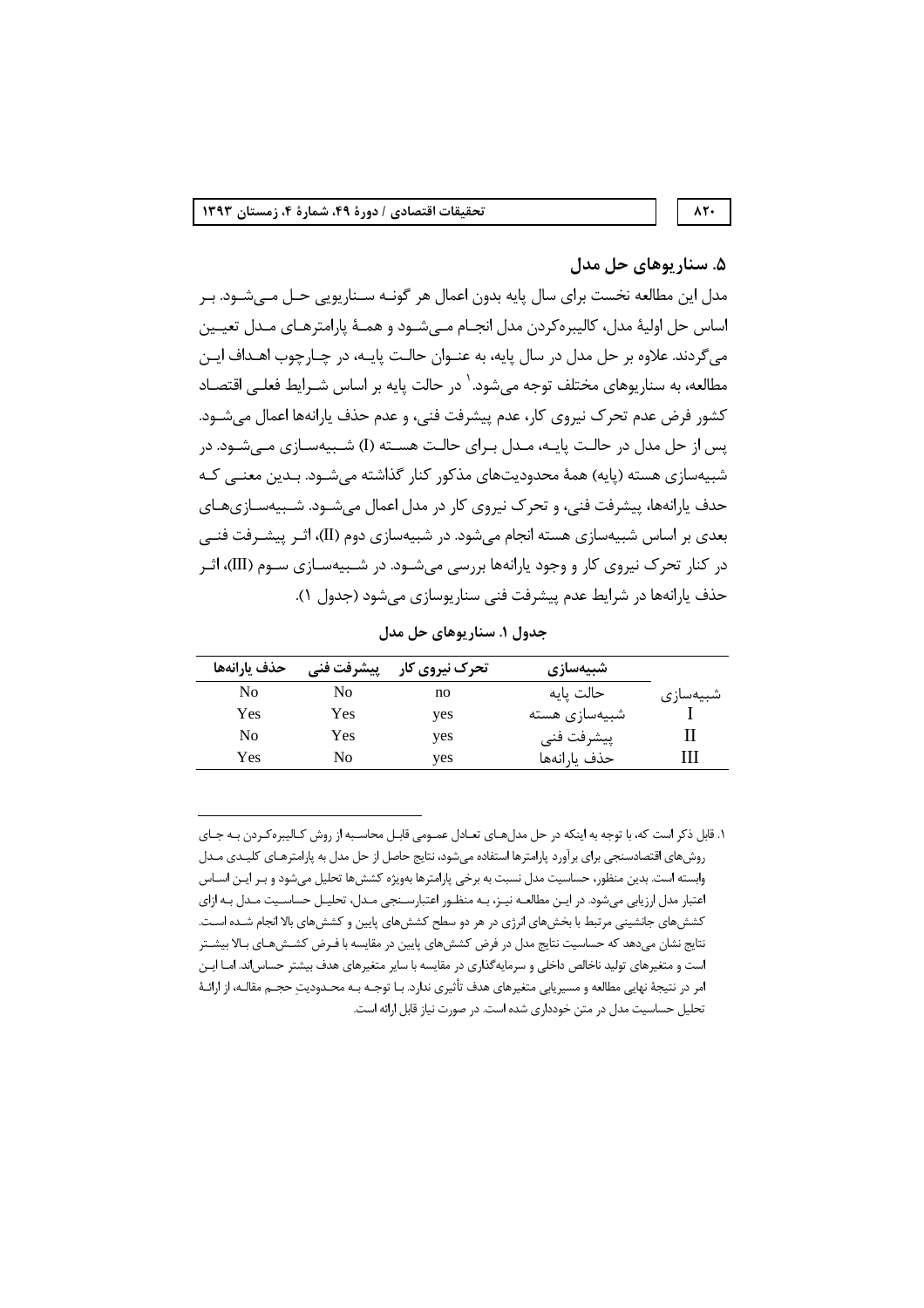# ۶. نتایج شبیهسازیها

۱.۶. شبیهسازی هسته- پیشرفت فنی و حذف یارانهها

به منظور شبیهسازی وضعیت گذر اقتصادی کشور در طی افق زمانی مورد مطالعه، فرض می شود که پیشرفت فنی و حذف پارانهها در اقتصاد رخ می دهد. برای اعمال این سـناریو فرض می شود پیشرفت فنی در یک افق بیستساله و از دورهٔ سـوم تـا هفـتم در اقتصـاد تجربه میشود. بر اساس چارچوب مدل، پیشرفت فنی از طریق تغییر در بهرەوری عوامل توليد در ارزش افزوده (VA)، انرژي (E)، و كالاهاي غيرانبرژي (MAT) در مـدل اعمـال مي شود. ` همچنين، فرض مي شود حذف پارانههـا در دومــين دوره از افــق زمــاني مــورد مطالعه در گذر اقتصادی تجربه میشود.<sup>۲</sup> نتایج این سناریو در مسـیر زمـانی متغیرهـای مصرف انرژی در کشور به شرح زیر خواهد بود. ۳

# 1.1.۶. مصرف انرژي توسط بخش توليد

حاملهای انرژی، علاوه بر مصرف نهایی توسط خانوارها، به عنوان مصرف واسطه نیز مـورد

 $\lambda$ ۲۱

١. با توجه به كُندبودن پيشرفت فني در اقتصاد ايران و همچنين ساختار انرژي-اقتصاد مدل مطالعـه، رشـد بهـرەوري در توليـد کالای انرژی برابر با ۱٫۲۵ درصد، رشد بهرهوری در تولید کـالای غیرانـرژی ۰٫۵ درصـد، و رشـد بهـرهوری در تولیـد ارزش افزوده برابر با ۲۵٫ درصد برای هر سال لحاظ شده است. همچنین، در مدل مطالعه بر اساس چارچوب تعریـفـشـده بـرای پیشرفت فنی، بهترتیب سهم پیشرفت فنی ۲۰ درصد برای تولید کالای غیرانرژی، ۳۰ درصد برای کالای انـرژی افـزوده، و ۵۰ درصد برای کالای انرژی فرض شده است. از این رو، متوسط رشد پیشرفت فنی سالانه ۰٫۸ درصـد فـرض شـده اسـت. این فروض بر اسـاس مطالعـات مـرورشـده نظيـر (2008) Bergman and Hill (مـدل پويـا بـراي سـوئد)، Rabinson (2004) (مدل یویـا بـرای بـنگلادش)، Levent (2010) (مـدل یویـا بـرای ترکیـه)، (2002) Burniaux and Troung (مدل GTAP-E و GREEN)، Feraboli (2006) (مدل پويا براي اردن)، Bucher (2009) (مدل پويا بـراي سـوئيس)، و لحاظ ویژگی های اقتصاد ایران تعریف شدهاند.

۲. در این سناریو فرض میشود پارانههای پرداختی به بخشهای مختلف در طی دورهٔ زمانی پنجساله حذف شود. ۳. مسیر زمانی همهٔ متغیرهای کلان به صورت نسبت به مقادیر حالت پایه خواهد بود. نکتهٔ درخور توجه آن است کـه سناريوها در اين مقاله همگي معطوف به آيندهاند، زيرا حذف كامل يارانهها، تغييـر در تكنولـوژي، و تعـديل كامـل در رفتار کارگزاران اقتصادی همگی در آینده اتفاق خواهد افتاد. همچنین، با توجه بـه سـنارپوهای مـذکور، شـروع

دورهٔ زمانی سناریوسازی سال ۱۳۹۰ است و اعتبار مدل نیز بـر اسـاس حـل اولیـهٔ آن و تولیـد دادههـای اولیـه و همچنین تحلیل حساسیت انجام شده است.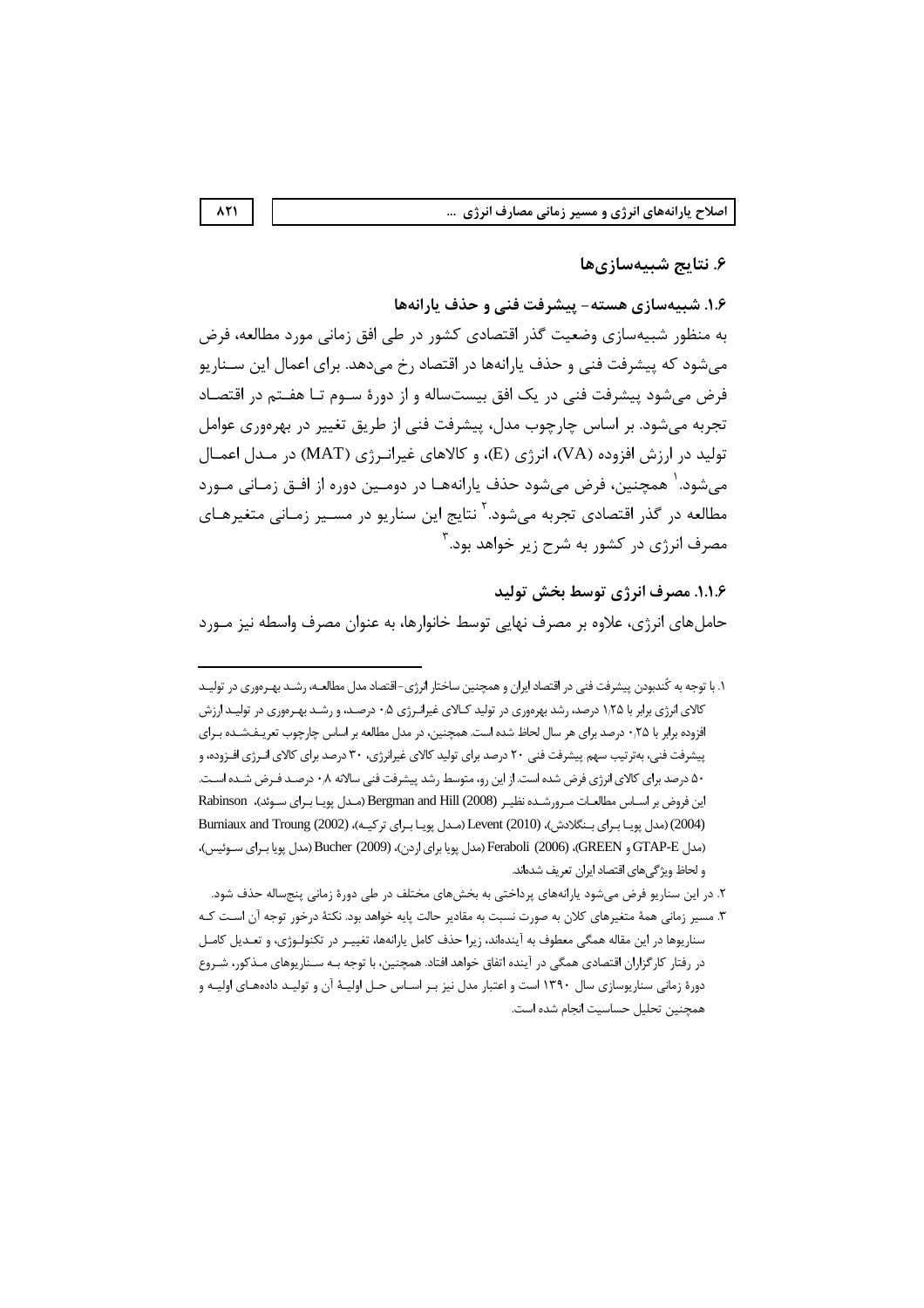توجه بنگاهها قرار می گیرند. مسیر زمانی مصرف حاملهای انرژی توسط بنگــاههــا یکســان نیست. مصرف برق، نفت و فرآوردههـای آن، و گــاز توســط بنگــاههــا تــا دورهٔ دوم افــزایش می یابد، اما با حذف پارانهها در دورهٔ دوم مصرف هر سه نوع انرژی کاهش مـی یابـد. مســیر زمانی مصرف برق و گاز توسط بنگاهها از مرحلهٔ سوم به بعد همسو با یکدیگر است، با ایـن تفاوت که روند زمانی مصرف برق توسط بنگاهها نسبت به مصرف گاز توسط آنها از شــیب تندتری برخوردار است. اما مسیر زمانی مصرف نفت و فرآوردههای نفتی، بـرخلاف دو نــوع انرژی دیگر، در دورهٔ سوم نیز کاهش می یابد و حتی بـه سـطح پـایینتـر از وضـعیت پایـه می رسد. از دورهٔ چهارم روند صعودی مصرف نفت و فرآوردههـای مـرتبط توسـط بنگـاههـا روند صعودي به خود مي گيرد و در ادامه اين روند تندتر نيز مي شود (نمودارهاي ١).

مشاهده میشود که، با حذف پارانــههـا در دورهٔ دوم و پیشــرفت فنــی از دورهٔ ســوم، مصرف برق، نفت و فرآوردههای مرتبط، و گاز روند صعودی بعد از دورهٔ زمانی چهـارم را تجربه کردهاند. ٰ اما شدت مصرف هر یک از حاملهای مذکور نسـبت بــه تولیــد کــل در طی دورهٔ زمانی مورد مطالعه در این سناریو کاهش یافته است. این امـر نشـان مـی،دهـد که، با حذف پارانهها و پیشرفت فنی، نسبت مصرف انرژی بــه تولیــد در اقتصـاد در افــق زمانی مورد مطالعه کاهش یافته است.

مسیر زمانی شدت مصرف هر یک از حاملهای انـرژی (نسـبت مصـرف حامـلهـای انرژی به تولید کل) در طی افق زمانی مورد مطالعه کــاهش یافتــه اسـت. مســیر زمــانی شدت مصرف نفت و فرآوردههای مرتبط (مصرف نفت و فرآوردههـای مـرتبط بـه تولیـد كل) در طي دورهٔ قبل از پيشرفت فني نسبت به سال پايه افزايش يافته، اما، با پيشـرفت فنی، شدت مصرف نفت و فرآوردههای نفتی روند نزولی داشته است. روند نزولـی شــدت مصرف نفت و فرآوردههای مرتبط تا دورهٔ هفتم تداوم یافته، امـا رونـد نزولـی آن کُنـدتر شده است. از دورهٔ هشتم به بعد، روند شدت مصرف نفت و فرآوردههای نفتــی معکــوس شده است. روند نزولی شدت مصرف نفت و فرآوردههای مرتبط در پایان افق زمانی مورد مطالعه در مقایسه با سال پایه بیش از ۵۰ درصد کاهش را نشان می دهد (نمودار ۲).

#### $ATT$

۱. فاصلهٔ بین هر یک از نقاط بر روی نمودار یک دوره را نشان میدهد. در نمودار طول دوره نشان داده شده است.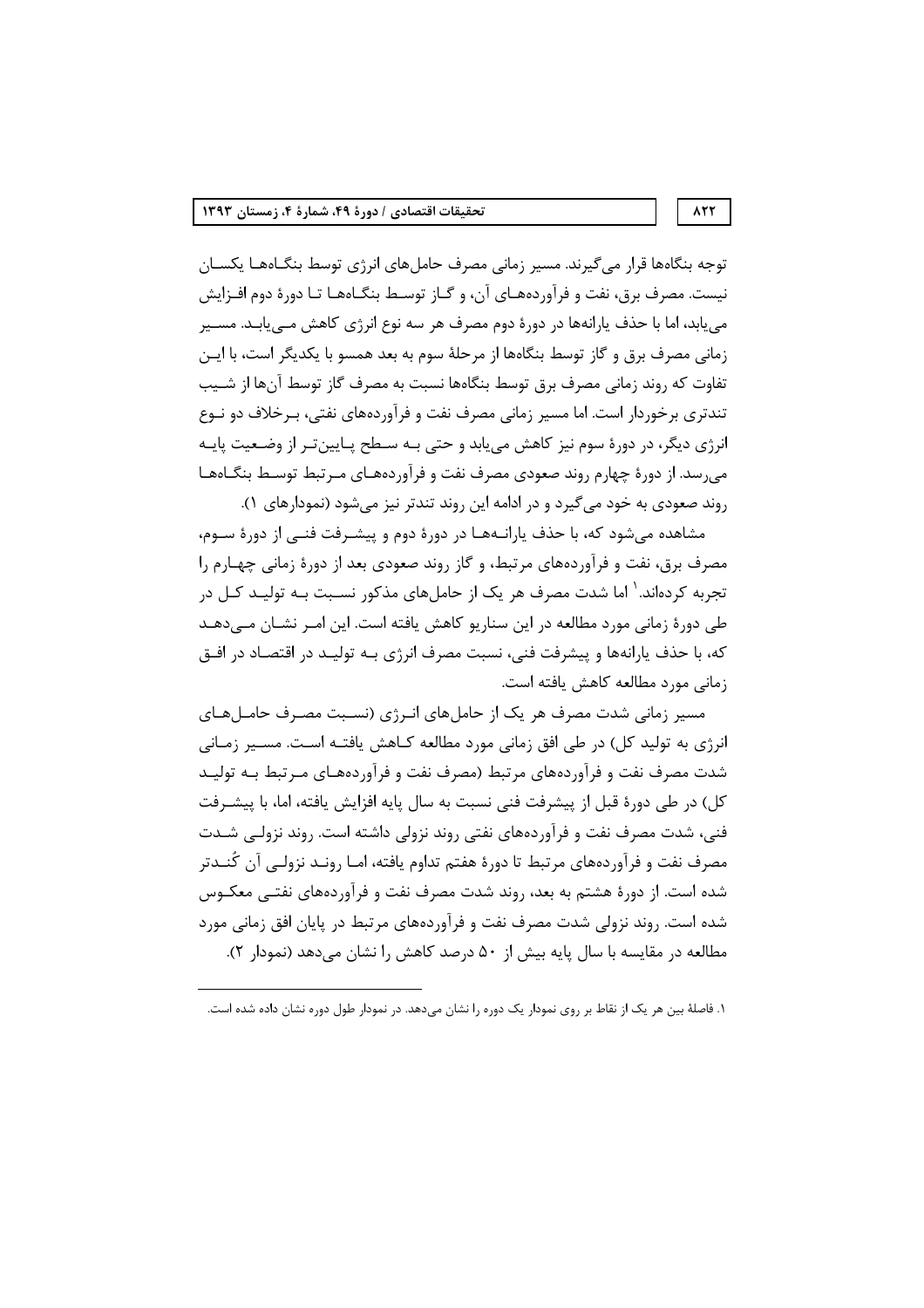



نمودار ۱.۱. مسیر زمانی مصرف برق توسط بنگاهها





نمودار ۲.۱. مسیر زمانی مصرف نفت و فرآوردههای نفتی توسط بنگاهها

منبع: نتايج مطالعه





منبع: نتايج مطالعه



نمودار۲. مسیر زمانی نسبت مصرف نفت و فر آوردههای مرتبط به تولید کل منبع: نتايج شبيهسازي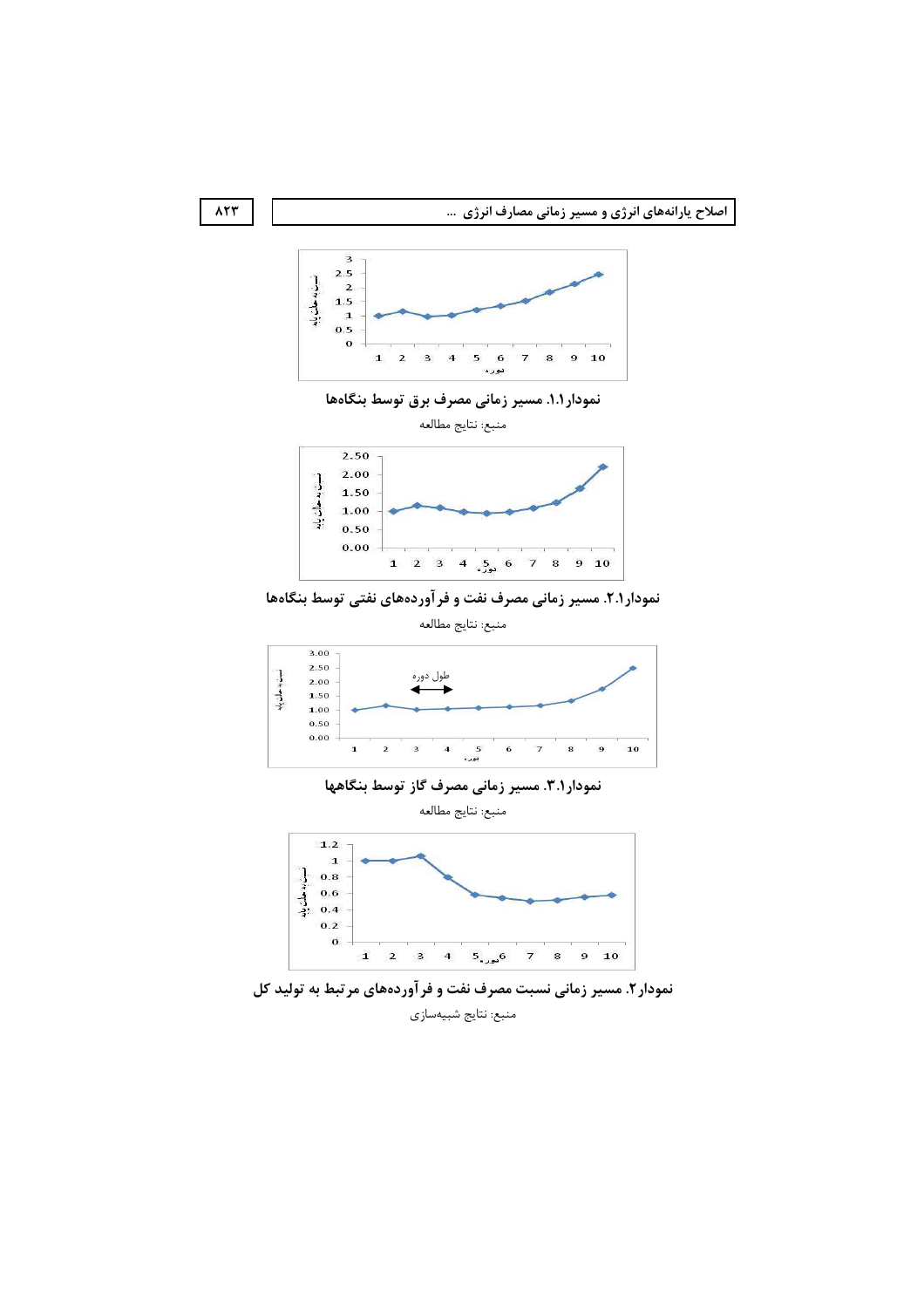شدت مصرف گاز در بخش تولید نیز روندی همانند شدت مصرف نفت و فرآوردههای نفتی داشته است؛ با این تفاوت که میزان کاهش شـدت مصـرف گـاز در دورهٔ پایـانی در مقایسه با شدت مصرف نفت و فرآوردههای نفتی اندک است. دلیل این امر به جـایگزینی گاز طبیعی با سایر سوختهای فسیلی برمیگردد (نمودار ۳).

شدت مصرف برق (مصرف برق به تولید کل)، همانند شدت سایر حاملهـای انــرژی، از دورهٔ زمانی دوم به بعد کاهش یافته است. روند کاهشی شدت مصرف بـرق نسـبت بـه سایر حاملها کُند بوده و این روند تا دورهٔ ششم ادامه یافته است. اما، پـس از ایــن دوره، روند شدت مصرف برق معکوس شده و روند صعودی داشته است. درخور ذکر اسـت کـه کاهش شدت مصرف برق در افق زمانی مورد مطالعه بـیش از ۲۰ درصـد تـا دورهٔ ششـم کاهش یافته، اما بخشی از این کاهش پس از دورهٔ ششم جبران شده اسـت؛ بـه گونــهای که در پایان افق زمانی مورد مطالعه میزان کاهش شـدت مصـرف بـرق بـه کمتـر از ۳۵ درصد رسيده است (نمودار ۴).



### نمودار ۳. مسیر زمانی نسبت مصرف گاز به تولید کل



نمودار۴. مسیر زمانی نسبت مصرف برق به تولید کل منبع: نتايج شبيهسازي

#### 874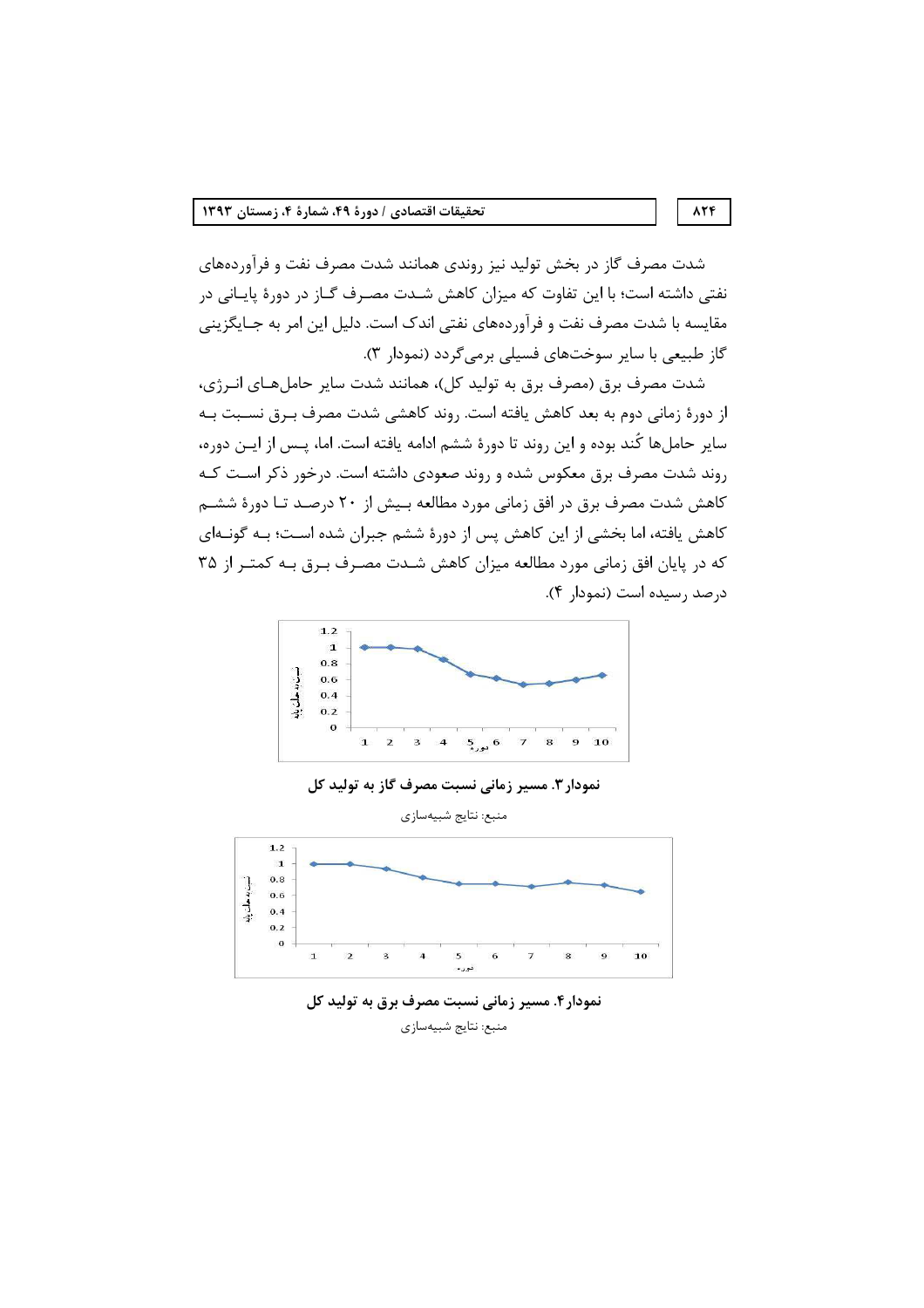## ٢.١.۶. مصرف خانوارها

در این مطالعه، مصرف خانوارهـا متشـكل از مصـرف كالاهـاي انـرژي و مصـرف كالاهـاي غیرانرژی فرض شده است. مصرف کالاهای انرژی خانوارها دربرگیرندهٔ سه نوع انرژی است: برق، نفت و فرآوردههای نفتی، و گاز. هر یک از حاملهای انرژی مذکور نیـز مسـیر زمـانی همسو با مسیر زمانی مصرف کل خانوارهـا داشـتهانـد. هماننـد مصـرف کـل، تـا دورهٔ دوم مصرف برق، نفت و فرآوردههای نفتی، و گاز توسط خانوارها افزایش می یابـد. در دورهٔ دوم، با حذف پارانهها، مصرف خانوارها از هر یک از حاملهای انرژی کاهش می یابد. با پیشــرفت فنی در دورهٔ سوم، مسیر مصرف حامل های انرژی توسط خانوارها معکوس می شود و رونـد صعودی به خود می گیرد. اما در مقایسهٔ مسیر زمانی مصرف انواع حاملهای انـرژی توسـط خانوارها، مسیر زمانی مصرف برق نسبت به مسیر زمانی مصرف نفت و فرآوردههای نفتی و مسیر زمانی گاز نوسان بیشتری داشته است (نمودارهای ۵).



نمودار ۱.۵. مسیر زمانی مصرف برق توسط خانوارها

منبع: نتايج شبيهسازي



نمودار ۲.۵. مسیر زمانی مصرف گاز طبیعی توسط خانوارها منبع: نتايج شبيهسازي

 $\lambda \Upsilon \Delta$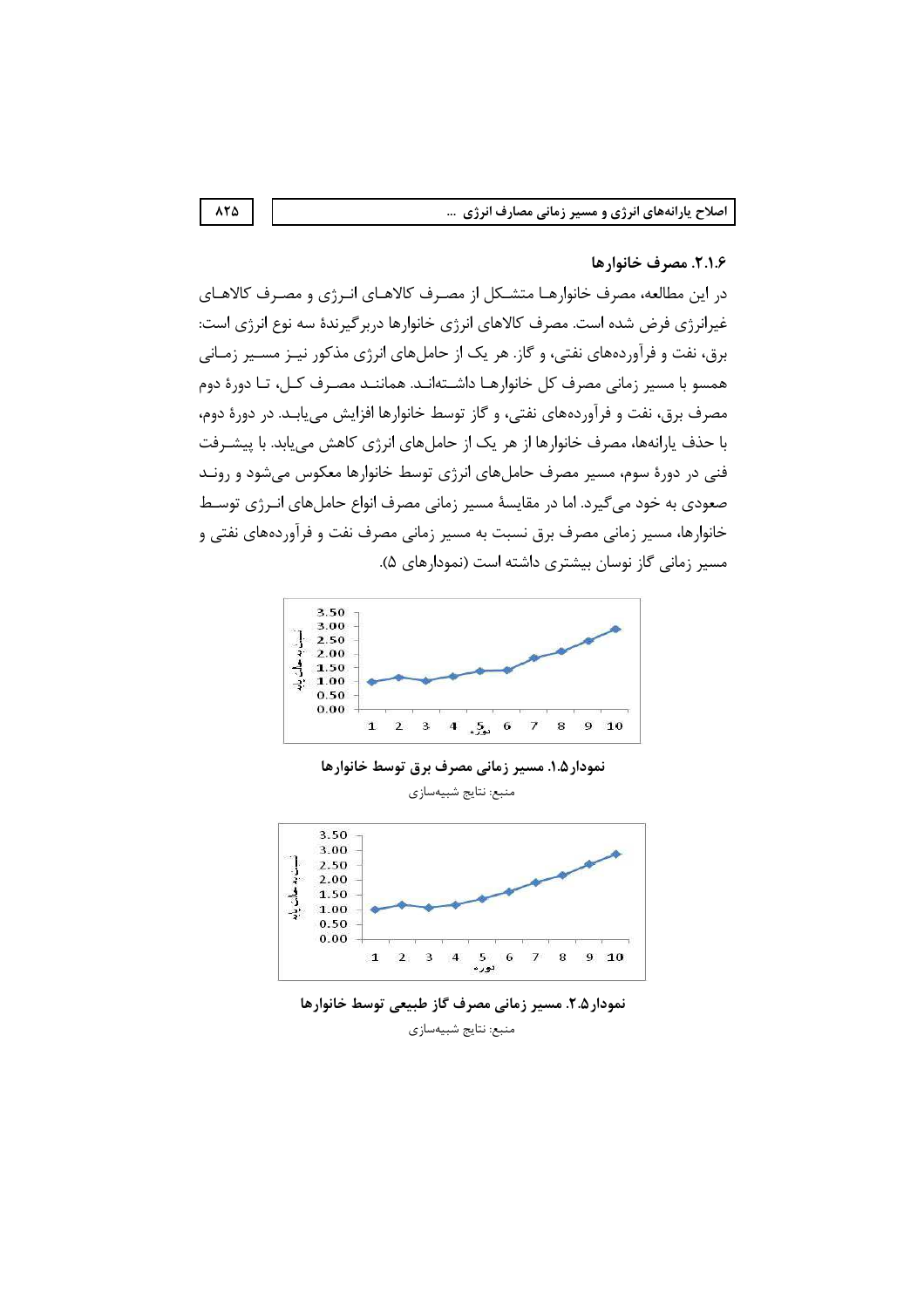

نمودار ۲.۵. مسیر زمانی مصرف نفت و فر آوردهای آن توسط خانوارها منبع: نتايج شبيهسازي

٢.۶. سناريوي حذف يارانهها- عدم پيشرفت فني

در این سناریو فرض میشود در دورهٔ دوم از افق زمانی مورد مطالعه پارانههای پرداختــی حــذف شود، اما پیشرفت فنی در اقتصاد حاصل نمی،شود. وضـعیت متغیرهـای کـلان اقتصـادی مــورد مطالعه به شرح زير است:

متوسط رشد تولید ناخالص داخلی در طی افق زمانی مورد بررسی به ۱۱٫۳۱ درصـد در هـر دوره (۲٬۱۷ درصد در هر سال) کاهش می یابد. در حالی که متوسط رشد رونـد تولیـد ناخـالص داخلی در هر دوره در سناریوی پایه برابر با ۱۵٬۹۲ درصد (۳ درصـد در هـر سـال) بـوده اسـت. میزان رشد روند مصرف کل نیز همسو با کاهش رشد روند تولید ناخالص داخلـبی کــاهش یافتــه و به طور متوسط در هر دوره ۱۱٬۶۲ درصد (۲٫۲۲ درصد در هر سال) کاهش می یابد.

در این سناریو مصرف انرژی توسط خانوارها همسو بـا کـاهش مصـرف کـل کـاهش می یابد. رشد روند مصرف برق توسط خانوارها به طـور متوسـط در هـر دوره بـه ۱۱٫۵۶ درصد (۲٫۲۱ درصد در هر سال) کاهش می یابـد. مصـرف نفـت و فـرآوردههـای نفتـی و مصرف گاز توسط خانوارها نیز همسو با کاهش مصرف کل کاهش یافته است. همســو بــا کاهش مصرف انرژی توسط خانوارها در این سناریو، مصرف انرژی در بخش تولید نیز بـا کاهش مواجه شده است. میزان مصرف نفت و فـرآوردههـای نفتـی در بخـش تولیـد در مقایسه با برق و گاز بیشترین کاهش مصرف را در بخش تولید بـه خـود اختصـاص داده است. بررسی میزان رشد روند حاملهای انرژی در بخش تولید نشان مـیدهـد کـه، بـه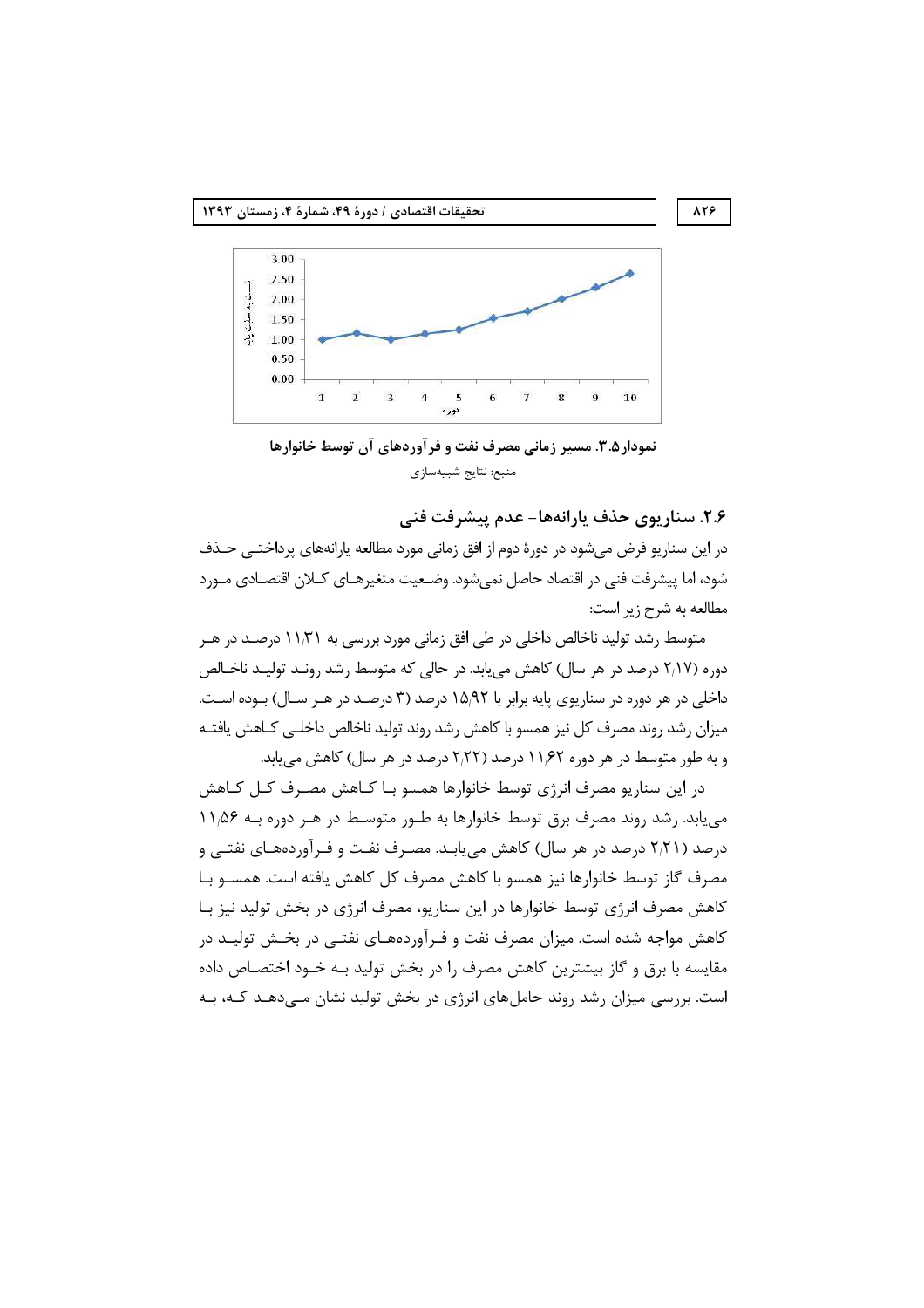دلیل کاهش اندک در متوسط رشد روند مصرف گاز، این نـوع انـرژی جـایگزین مصـرف نفت و فرآوردههای نفتی در بخش تولید می شود (جدول ۲).

| متغير                                 |   | حالت پايه سناريوي حذف يارانهها |
|---------------------------------------|---|--------------------------------|
| توليد ناخالص داخلي                    |   | ۱٬۸۹                           |
| مصرف کل                               | ٣ | ۱٬۶۹                           |
| مصرف برق خانوار                       | ٣ | ۲٫۲۱                           |
| مصرف نفت و فرآوردههای نفتی خانوار     | ٣ | ۲٫۳۲                           |
| مصرف گاز خانوار                       |   | ۲٫۳۴                           |
| مصرف برق در بخش توليد                 | ٣ | ۱٬۶۷                           |
| مصرف نفت و فرآوردههای آن در بخش تولید | ٣ | ۱٬۲۵                           |
| مصرف گاز در بخش تولید                 |   | ۱٬۸۹                           |
| منبع: نتايج مطالعه                    |   |                                |

جدول ۲. متوسط رشد سالانهٔ متغیرهای کلان در سناریوی حذف پارانهها- درصد

٣.۶. سناريوي پيشرفت فني- بدون حذف يارانهها در این سناریو فرض میشود که پیشرفت فنی در طی دورهٔ سوم تا هفتم در افـق زمـانی مورد مطالعه رخ می۵هد. اما حذف پارانهها در اقتصاد برای بخش تولید اتفاق نمـی|فتـد. پیشرفت فنی در این سناریو به صورت رشد بهرهوری در تولیـد کـالای انـرژی (EN)، ارزش افزودهٔ انرژی (EVA)، و کالای غیرانرژی (MAT) در مدل اعمال میشـود. فـرض می شود که در مجموع متوسط رشد بهرهوری بـرای هـر دوره از افـق زمـانی ۳٫۸ درصـد (۲۵۰ درصد برای هر سال) باشد. وضعیت متغیرهای کلان مورد مطالعه در این سـناریو در افق زمانی مورد مطالعه به شرح زیر خواهد بود:

توليد ناخالص داخلي در افق زماني مورد مطالعه ١٩٫١٢ درصد در هر دورة يـنجسـاله رشد خواهد کرد. به بیان دیگر، تولید ناخالص داخلی در این سناریو سالانه بـا رشـد ۳٫۶ درصد مواجه میشود. این میزان رشد بیش از رشد سـالانه در حالـت پایـه خواهـد بـود. مصرف کل اقتصاد در این سناریو رشد متوسط ۱۶٬۶۶ درصد برای هر دورهٔ پنجساله را تجربه می کند که نسبت به متوسط رشد حالت پایه بیشتر است.

**ATY**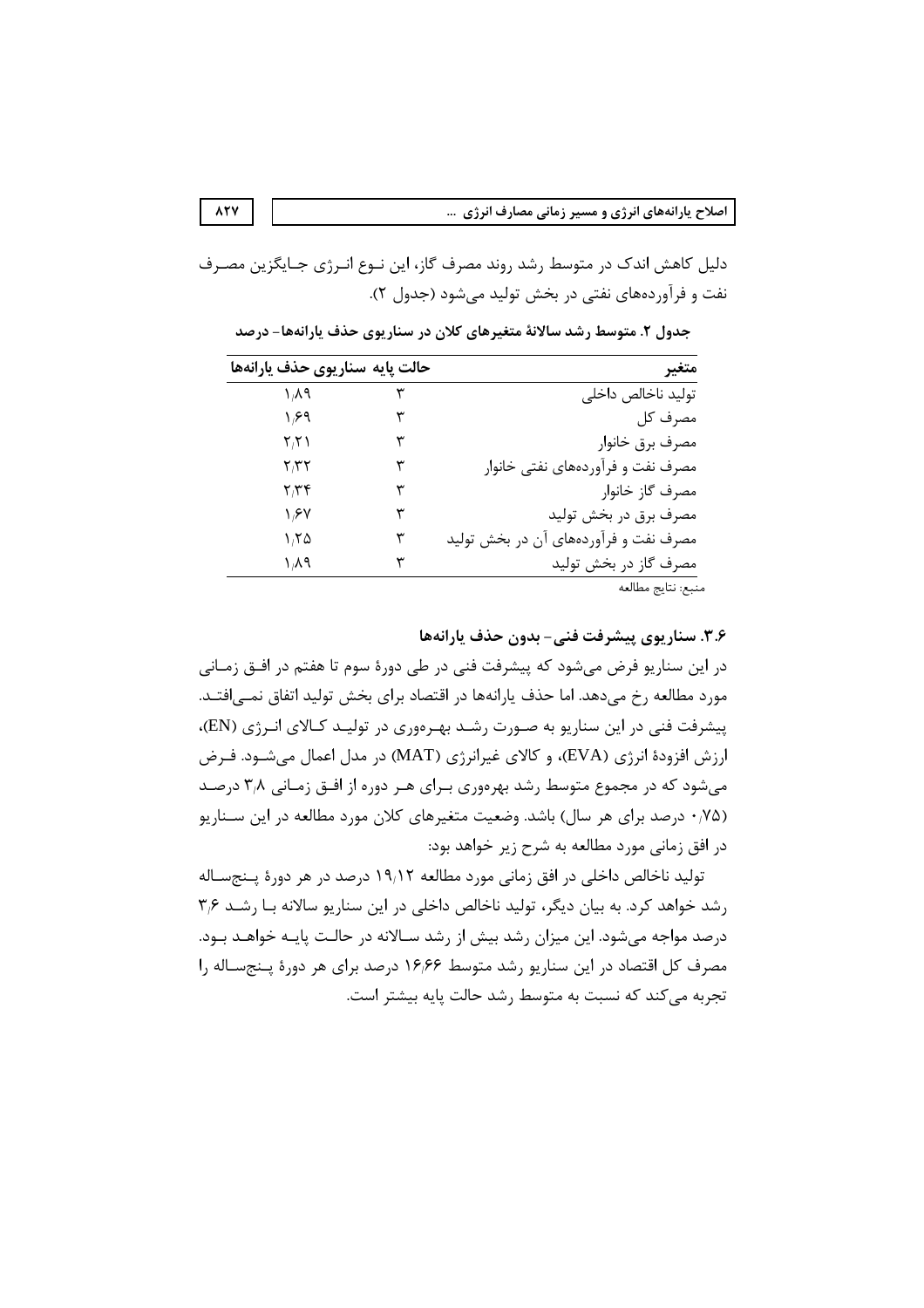همسو با رشد مصرف کل در این سناریو، مصرف حامل های انرژی توسط خانوارها نیز افزایش می یابد. میزان رشد مصرف برق توسط خانوارهـا در هـر دورهٔ پـنجسـاله در افـق زمانی مورد مطالعه برابر با ۱۵٬۶۱ درصد خواهد بود که تقریباً به رشد متوسـط هـر دوره در حالت پایه نزدیک است. در این سـناریو مصـرف نفـت و فـرآوردههـای نفتـی توسـط خانوارها اندكي افزايش خواهد داشت. مصرف گاز خانوارها نيز افزايش خواهد يافت و بـه طور متوسط سالانه برابر با ۲٫۴ درصد خواهد بود.

مصرف حاملهای انرژی توسط بنگاهها با پیشرفت فنی افزایش انـدکی را در مقایسـه با حالت پایه تجربه خواهد کرد. میزان افزایش مصرف برق توسط بنگاهها در این سـناریو فقط برابر با ۲٫۵ درصد در هر سال خواهد بود. مصـرف نفـت و فـرآوردههـای نفتــی نیـز توسط بنگاهها اندکی رشد خواهد کرد. اما میزان مصرف نفت و فـرآوردههـای نفتـی در مقايسه با مصرف برق اندكي رشد خواهد بود. مصرف گاز بنگاهها نيز بـا افـزايش مواجـه شده و این میزان افزایش به طور متوسط در هـر دورهٔ پـنجسـاله در افـق زمـانی مـورد مطالعه برابر با ۱۱٬۵۴ درصد خواهد بود (جدول ۳).

| سناريوي پيشرفت فني        | حالت پایه | متغير                                 |
|---------------------------|-----------|---------------------------------------|
| ۳۶                        |           | توليد ناخالص داخلى                    |
| ۳٬۱۳                      |           | مصرف کل                               |
| $\mathcal{M}/\mathcal{M}$ | ٣         | مصرف برق خانوار                       |
| ۲٫۱                       | ٣         | مصرف نفت و فرآوردههای نفتی خانوار     |
| ۲٫۴                       | ٣         | مصرف گاز خانوار                       |
| ۲٬۵                       | ٣         | مصرف برق در بخش توليد                 |
| ۲٫۱                       | ٣         | مصرف نفت و فرآوردههای آن در بخش تولید |
| ۲٫۲                       |           | مصرف گاز در بخش تولید                 |
|                           |           | منبع: نتايج مطالعه                    |

جدول ۳. وضعیت رشد متغیرهای انرژی در سناریوی پیشرفت فنی (درصد- سالانه)

#### ٧. تحليل نتايج

نتایج حاصل از سناریوهای مختلف در زمینهٔ وضـعیت تولیـد و مصـرف انـواع انـرژی در

#### $\lambda \Upsilon \Lambda$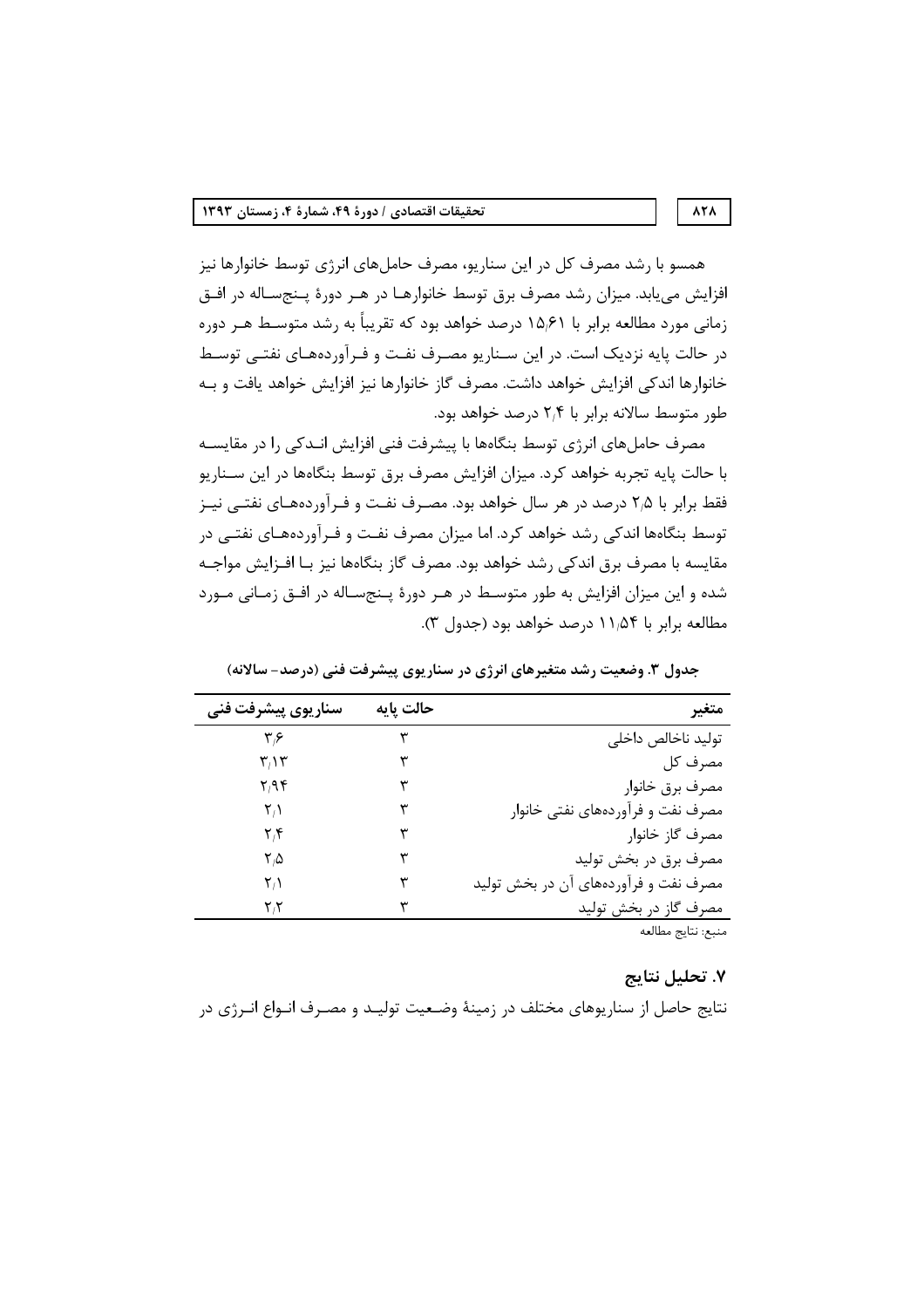کشو, نشان می،دهد که تغییرات فنی نقش مؤثری در تعیین مسیر زمـانی مصـرف انـواع انرژی توسط بنگاهها، برخلاف مصرف انرژی توسط خانوارها، دارد. همچنین، نتـایج ایـن مطالعه نشان مىدهد كه تعديل رفتار بنگاهها و خانوارها در افق زمانى بلندمدت موجب میشود که مصرف انرژی در نتیجهٔ تعدیل قیمتهای آن از سوی کارگزاران اقتصادی در مقایسه با گذشته رشد کُندی را تجربه نماید. در حالی کـه مســیر زمـانی تولیــد هماننــد گذشته خواهد بود. به بیان دیگر، در افق بلندمدت در همهٔ سناریوها این نتیجـه حاصـل میشود که رشد مصرف انرژی در مقایسه با رشد تولید کُندتر خواهد بود. این امر نشــان می دهد که اصلاح قیمتهای انرژی از وابستگی اقتصاد کشور به منابع طبیعی می کاهد.

نتایج مطالعه برای مصرف انواع انرژی توسط کارگزاران اقتصادی نیز نشـان مـے دهـد که در همهٔ سناریوها مصرف نفت و فرآوردههای نفتی واکنش شدیدی در مقایسه با سایر انواع انرژی در نتیجهٔ اصلاح قیمتهای انرژی تجربه خواهد کرد. اما چنـین نتیجـهای در مورد مصرف برق و مصرف گاز در هر دو سـطح مصـرف واسـطه|ی و مصـرف نهـایی در سناریوهای مختلف متفاوت خواهد بـود. از ایـن رو، اســتنباط مــی شـود مصـرف نفـت و فرآوردههای نفتی از اصلاح قیمتهای انـرژی در افـق زمـانی بلندمـدت تـأثیر بیشــتری می پذیرد. یکی از دلایل این امر به جایگزینی حاملهای مختلف انرژی به جـای یکـدیگر برمیگردد. چنین نتیجهای میتواند نشانهٔ مناسبی در تعریف سیاستهای کنترل مصرف انرژی و همچنین در تعریف سیاستهای کنترل و کاهش آثار منفـی مصـرف انـرژی بـر محيط زيست باشد.

در نهایت، میتوان بیان کرد که نتایج مطالعه گویای آن است کـه تعـدیل در رفتـار کارگزاران اقتصادی در افق زمانی بلندمدت موجب مـیشــود کــه مســیر زمــانی تولیــد و مصرف انواع انرژی، برخلاف دورهٔ کوتاهمدت، به مسیر رشد خــود برگــردد. بــا توجــه بــه چنین نتیجهای، ضروری است، در کوتاهمدت، دولت در جهت تسـریع تعـدیل در رفتـار کارگزاران اقتصادی به حمایتهای لازم بپردازد تا از آثار منفی اصلاح قیمتهای انرژی و گذر اقتصادی بر وضعیت اقتصادی کشور کاسته شود. از جملهٔ این حمایتها می توان بـه کمک رسانی دولت در جایگزینی سوخت حاملهای مختلف انرژی در تولیـد و کمـک بـه بنگاهها برای تغییر در تکنولوژی تولید اشاره کرد.

879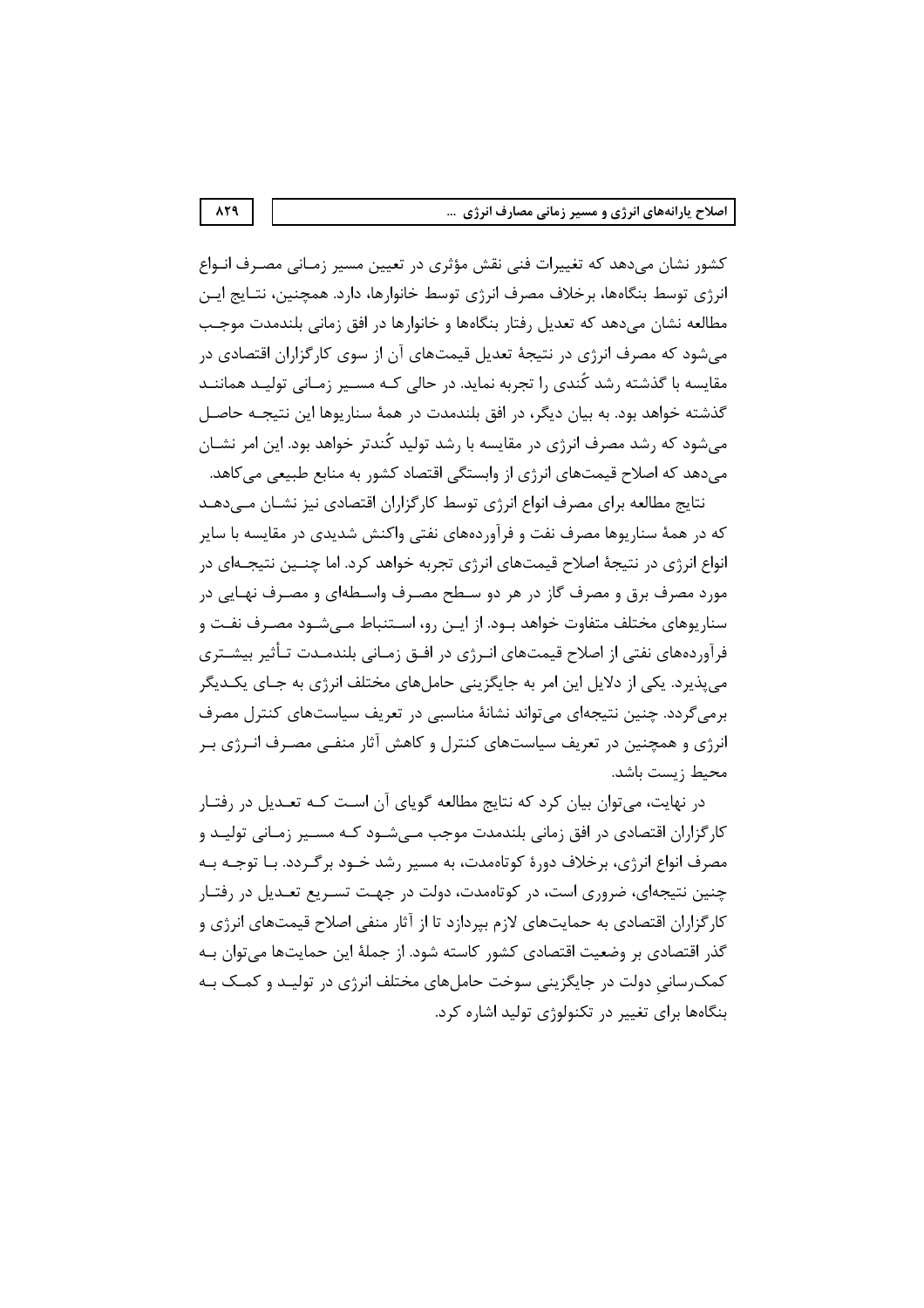# $\Lambda \Upsilon$

## منابع

- ۱. آرمن، عزیز و زارع، روح|لله (۱۳۸۴). «بررسـی رابطـهٔ علّیـت گرنجـری بـین مصـرف انبرژی و رشید اقتصادی در ایبران در طبی سیال هیای ۱۳۴۶ ــ ۱۳۸۱»، فصلنامهٔ یژوهش های اقتصادی ایران، (۲۴(۷، ۲۲) ۱۴۳–۱۴۳.
- ۲. آماده، حمید، قاضی، مرتضی و عباسے فر، زهـره (۱۳۸۸). «بررسـی رابطـهٔ مصـرف انرژی و رشـد اقتصـادی و اشـتغال در بخـشهـای مختلـف اقتصـاد ایـران»، مجلـهٔ تحقيقات اقتصادي، ٨۶، ١-٣٨.
	- ۳. ب*انک مرکزی ج. ا. ایران* (۱۳۸۸). جدول داده- ستاده ۱۳۸۳، تهران.
- ۴. بهبودی، داود، اصغریور، حسین و قزوینیان، محمدحسـین (۱۳۸۷). «بررسـی رابطـهٔ مصرف كل برق و رشد اقتصادي»، مجلهٔ مطالعات اقتصاد انرژي، (۱۷۵۵، ۵۷–۷۲.
- ۵. بهبودی، داود، فلاحی، فیروز و برقی گلعذانی، اسماعیل (۱۳۸۹). «عوامل اقتصادی و اجتماعی مؤثر بر انتشار دی|کسید کربن در ایران (۱۳۴۶-۱۳۸۳)»، مجلهٔ تحقیقـات اقتصادی، ۹۰، ۱-۱۷.
- ۶. شرزهای، غلامعلی و حقانی، مجید (۱۳۸۸). «بررسی رابطهٔ علّی میان انتشار کـربن و درآمد ملي با تأكيد بر نقش مصرف انرژي»، مجلهٔ تحقيقات اقتصادي، ٨٧، ٧۵-٩٠.

- 8. Asafu Adiave, J. (2000). The relationship between energy consumption. energy prices and economics growth: time series evidence from Asian developing countries, Energy Economics, 22, 615-625.
- 9. Devarajan, S. & Delfin, SG. (1998). The simplest dynamic general equilibrium model of a open economy, Journal of Policy Modeling, 20  $(6), 677 - 714.$
- 10. Hatzigeorgiou, E. et al.  $(2011)$ .  $CO<sub>2</sub>$  emissions, GDP and energy intensity: a multivariate co- integration and causality analysis for Greece, 1977-2007, Applied Energy, 88(4), 1377-1385.
- 11. Huang, B.N. et al. (2008). Casual relationship between consumption and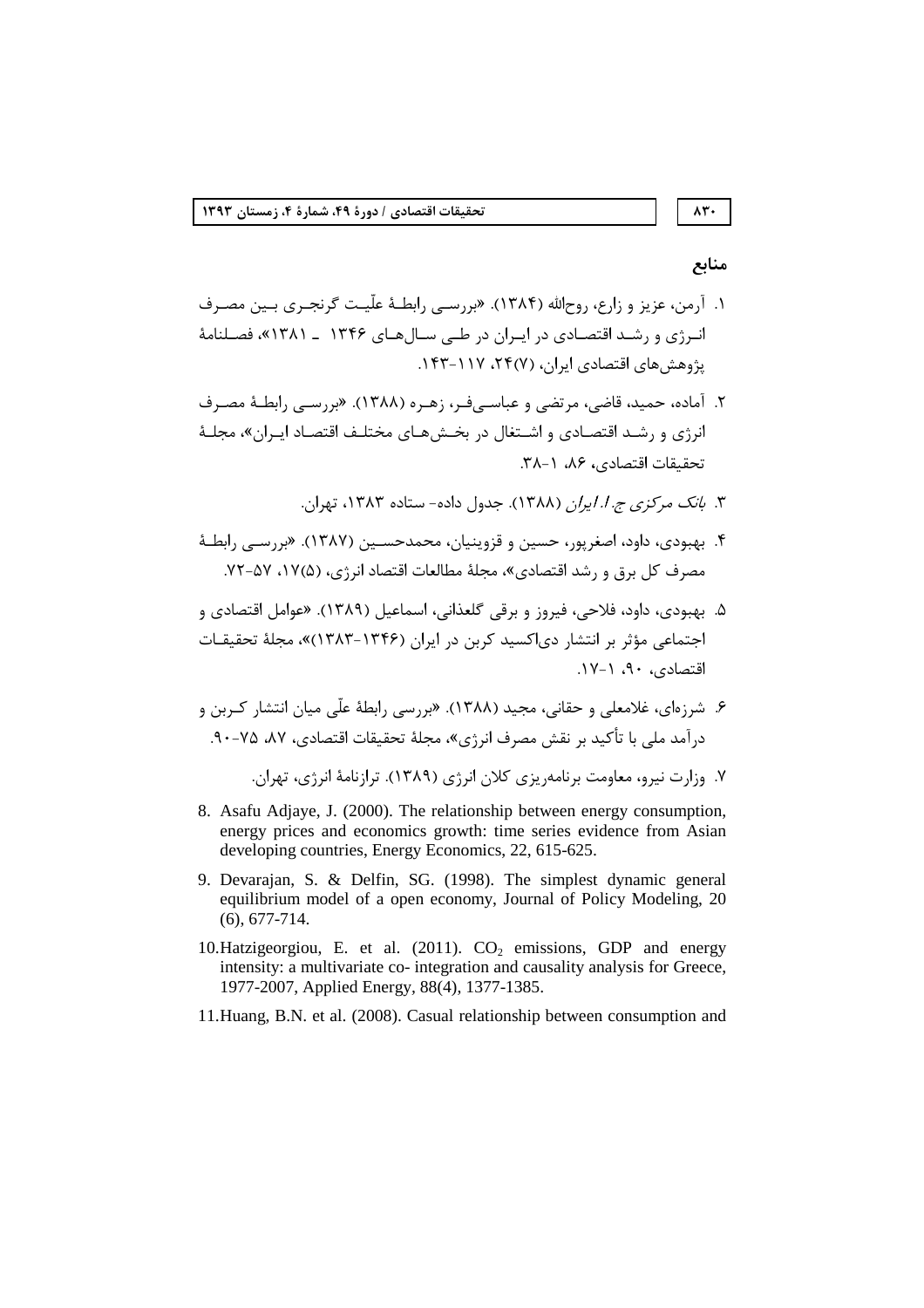GDP growth revisited: a dynamic panel data approach, Ecological Economics*,* 67, 41-54.

- 12.*IEA*. (2010). World energy outlook. Paris, France, www.iea.org
- 13.Klodt, H. (1994). Energy consumption and structural adjustment: the case of West Germany, Structural Change and Economic Dynamics*,* 5(1), 177-185.
- 14.Krey, V., Martinsen, D. & Wagner, H.J. (2007). Effects of stochastic energy prices on long-term energy-economic scenarios. Energy*,* 32, 2340-2349.
- 15.Martinsen, D., Kery, V. & Markewitz, H. (2007). Implications of high energy prices for energy system and emissions: the response from an energy model for Germany, Energy Policy, 35, 4504-4515.
- 16.Mehrara, M. (2007). Eenergy consumption and economic growth: the case of oil exporting countries, Energy Policy*,* 35, 2939-2945.
- 17.Nanthakumar, L. & Subramaniam, T. (2010). Dynamic co-integration link between energy consumption and economic performance: empirical evidence from Malaysia. *International* Journal of Trade, Economics and Finance, 11(3). www.ijtef.org/papers/47-F473.pdf.
- 18.Noor, S. & Siddiqi, M.W. (2010). Energy consumption and economic growth in South Asian countries: a co-integration panel analysis. International Journal of Human and Social Sciences, 5, 14, www. waset.org.
- 19.Paltsev, S. et al. (2005). The MIT emissions prediction and policy analysis (EPPA) model: version 4. MIT University.,www. globalchange.mit.edu/files/document/MITJPSPGC\_Rpt125.pdf
- 20.Rout, U.K., Akimoto, K., Sano, F., Oda, J., Homma, T. & Tomoda, T. (2008). Impact assessment of the increase in fossil fuel prices on the global energy system, with and without  $CO<sub>2</sub>$  concentration stabilization. Energy Policy*,* 36, 3477–3484.
- 21. Schipper, L. (2008). Automobile fuel economy and  $CO<sub>2</sub>$  emissions in industrialized countries: troubling trends through 2005-2006. *Transportation Research Board of the National Academies*, Washington*, DC.* www. pdf.wri.org.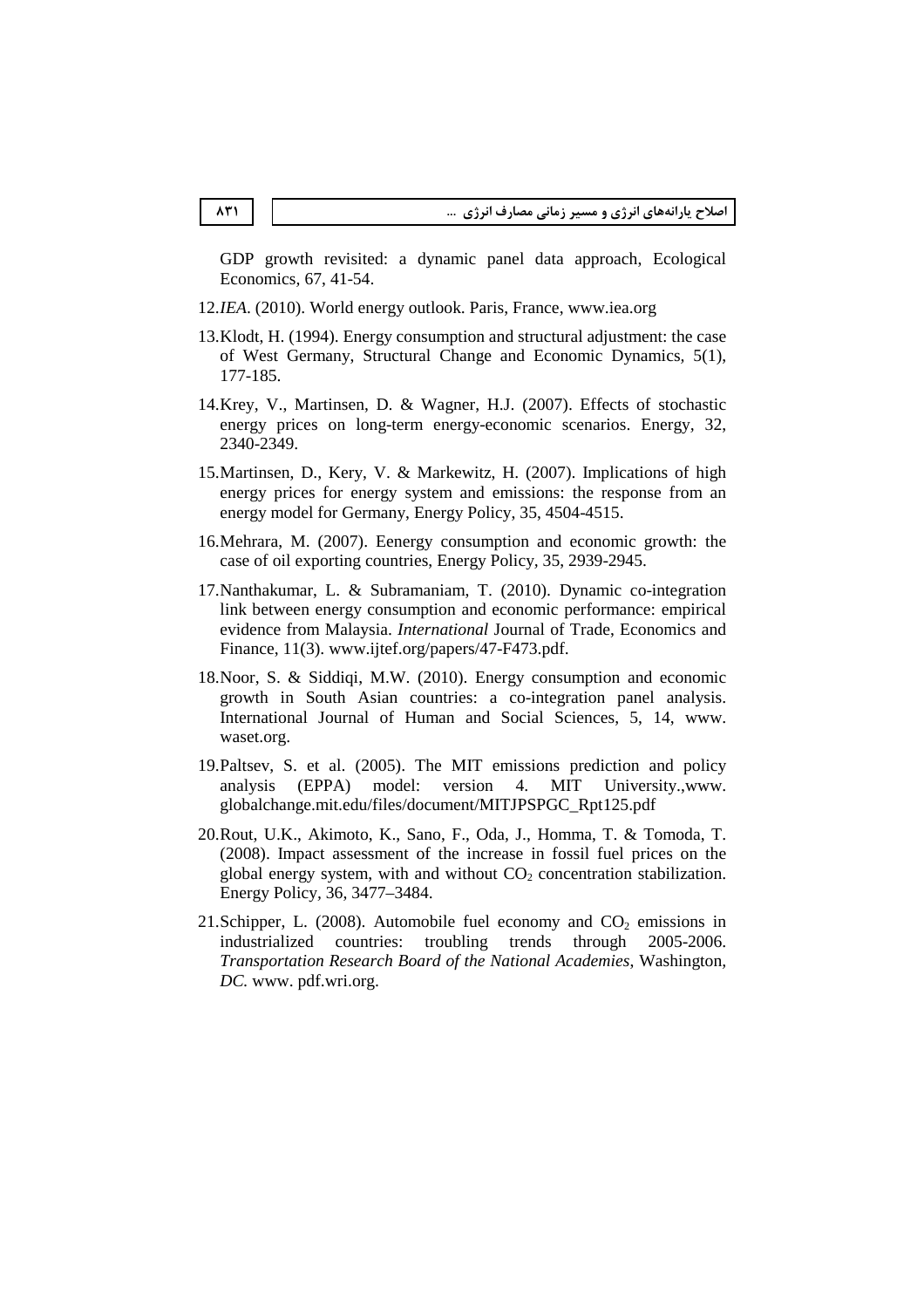| そのも                    |
|------------------------|
| t                      |
| $\frac{1}{1}$          |
|                        |
|                        |
| دی / دورهٔ ۹۹ شمارهٔ ۴ |
|                        |
|                        |
|                        |
|                        |
| Į                      |
| $\ddot{\phantom{0}}$   |
| وةنقات<br>حقيقات       |
|                        |

**AFT** 

پیوست: مقادیر پارامترهای برون(ای مدل

|                                                         |                                          |                                                                            |                                           | جسوں ،                                                  |                                                 |                  |                           |            |
|---------------------------------------------------------|------------------------------------------|----------------------------------------------------------------------------|-------------------------------------------|---------------------------------------------------------|-------------------------------------------------|------------------|---------------------------|------------|
| پارامترهای جانشینی در ساختار تولید                      |                                          |                                                                            |                                           |                                                         |                                                 |                  |                           |            |
| $\epsilon^{l}$ واردات $\epsilon_{\nu j}$<br>كالاي داخلى | صادرات ( <sub>نه</sub> ی)<br>كالاي داخلى | افزودة كالاهاي<br>غيرانرژي ( <sub>تو7</sub> )<br>انوژی-ارزش<br>ارزش افزوده | كالاهاى غير<br>$\mathfrak{b}_{m(j)}(z^2)$ | انوژی-ارزش<br>افزوده $\zeta_{\scriptscriptstyle{(vv)}}$ | فسيلى -برق<br>سوخن<br>$(\sigma_{\textit{env}})$ | سوختهای<br>فسيلئ | سرمایه (ه)<br>نیروی کار – | كشش بخش    |
| $\boldsymbol{\cdot} / \boldsymbol{\lambda}$             | $\cdot/\lambda\Delta$                    | $\cdot$ /<br>Δ                                                             | $\cdot$ /۶                                | $\cdot$ /<br>Δ                                          | $\cdot$ /۶                                      | ١                | $\boldsymbol{\cdot}$ /V   | برق        |
| $\cdot/\Upsilon$                                        | $\cdot/\lambda\Delta$                    | $\cdot/\Delta$                                                             | $\cdot$ /۶                                | $\cdot$ / $\Delta$                                      | $\cdot$ /۶                                      | ١                | $\cdot$ /۶۵               | نفت        |
| $\cdot/\Upsilon$                                        | $\cdot/\lambda\Delta$                    | $\cdot/\Delta$                                                             | $\cdot$ /۶                                | $\cdot/\Delta$                                          | $\cdot$ /۶                                      | ١                | $\cdot$ /۶۵               | گاز        |
| .190                                                    | $\cdot$ / Y $\Delta$                     | $\cdot/\Delta$                                                             | $\cdot$ /۶                                | $\cdot/\Delta$                                          | $\cdot$ /۶                                      | $\lambda$        | $\cdot$ / Y $\Delta$      | صنايع سبک  |
| .190                                                    | $\cdot$ /Y $\Delta$                      | $\cdot/\Delta$                                                             | $\cdot$ /۶                                | $\cdot$ / $\Delta$                                      | $\cdot$ /۶                                      | $\lambda$        | $\cdot$ / Y $\Delta$      | صنايع سنگي |
| .190                                                    | $\cdot$ /Y $\Delta$                      | $\cdot$ / $\Delta$                                                         | $\cdot$ /۶                                | $\cdot/\Delta$                                          | $\cdot$ /۶                                      | ١                | $\cdot/\lambda\Delta$     | حمل و نقل  |
| $\cdot$ /Y $\Delta$                                     | $\cdot/\lambda$                          | $\cdot$ / $\Delta$                                                         | $\cdot$ /۶                                | $\cdot$ / $\Delta$                                      | $\cdot$ /۶                                      | $\lambda$        | $\cdot$ /۶                | كشاورزي    |
| .190                                                    | $\cdot$ / Y $\Delta$                     | $\cdot/\Delta$                                                             | $\cdot$ /۶                                | $\cdot/\Delta$                                          | $\cdot$ /۶                                      | $\lambda$        | $\cdot/\lambda\Delta$     | خدمات      |
| .190                                                    | $\cdot$ / Y $\Delta$                     | $\cdot$ / $\Delta$                                                         | $\cdot$ /۶                                | $\cdot/\Delta$                                          | $\cdot$ /۶                                      | $\lambda$        | $\cdot/\lambda$           | سرمايه     |

جدول ١